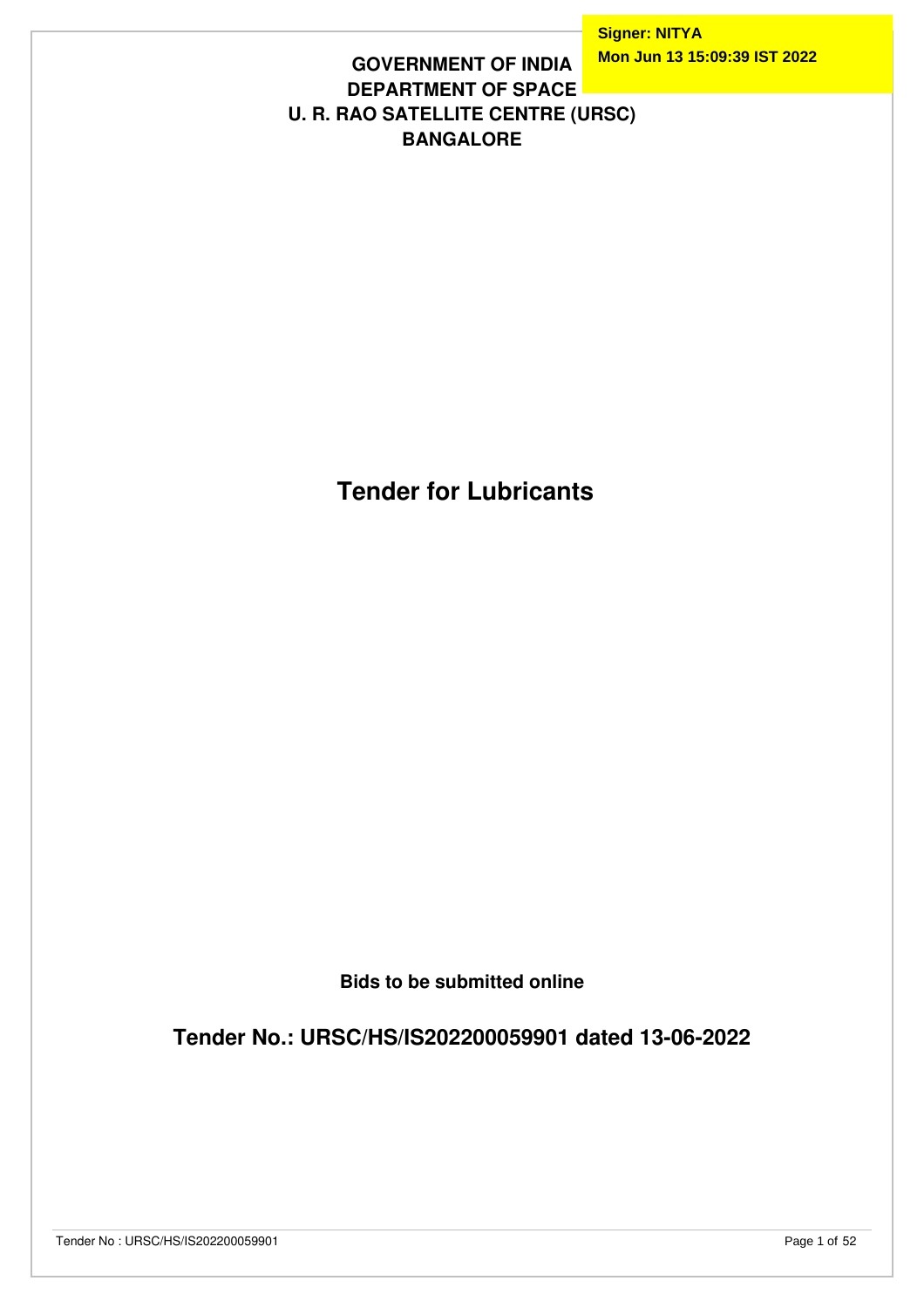| <b>A. Tender Details</b>      |                                          |
|-------------------------------|------------------------------------------|
| Tender No:                    | URSC/HS/IS202200059901                   |
| Tender Date:                  | 13-06-2022                               |
| <b>Tender Classification:</b> | <b>GOODS</b>                             |
| <b>Purchase Entity:</b>       | <b>HS</b>                                |
| Centre:                       | <b>U. R. RAO SATELLITE CENTRE (URSC)</b> |

# **Procurement of Lubricants**

Note :

1)Important Notice to Tenderer(s): Government of India has implemented Goods and Service Tax (GST) w.e.f. 01.07.2017. The Tenderer(s) should mandatorily possess a valid GSTIN along with the GST Registration certificate. Please send duly self-attested certificate of GST Registration along with offer(s), in the absence of which, your offer(s) will be invalid and shall not be considered.

2)This is a Two Part Global Tender. Please do not attach price details along with technical details in pdf or any format. If so, your offer shall be rejected.

3)This is a Global Tender under Two Part Basis. Only online tenders will be accepted. No manual/Postal/e-mail/Fax Offers will be entertained.

4)All the tenderers shall furnish break-up values in their quotes that clearly indicates basic cost of the service/good and GST Separately. Lump Sum/ All-inclusive price quotes shall not be entertained.

5)We are exempted from the Custom Duty Exemption Certificate under Customs Notification No.12/2012 Customs dated:17/03/2012 superseded by Customs Notification No.50/2017-customs dated:30/06/2017.

6)URSC is eligible for concessional GST @ 5% vide Notification No.45/2017-Central Tax [Rate] dated 14.11.2017 & Notification No. FD 48 CSL Dt: 14.11.2017

7)URSC is eligible for concessional GST @ 5% vide Notification No.47/2017-Integrated Tax [Rate] dated 14.11.2017

8)Please provide contact details

Tender No : URSC/HS/IS202200059901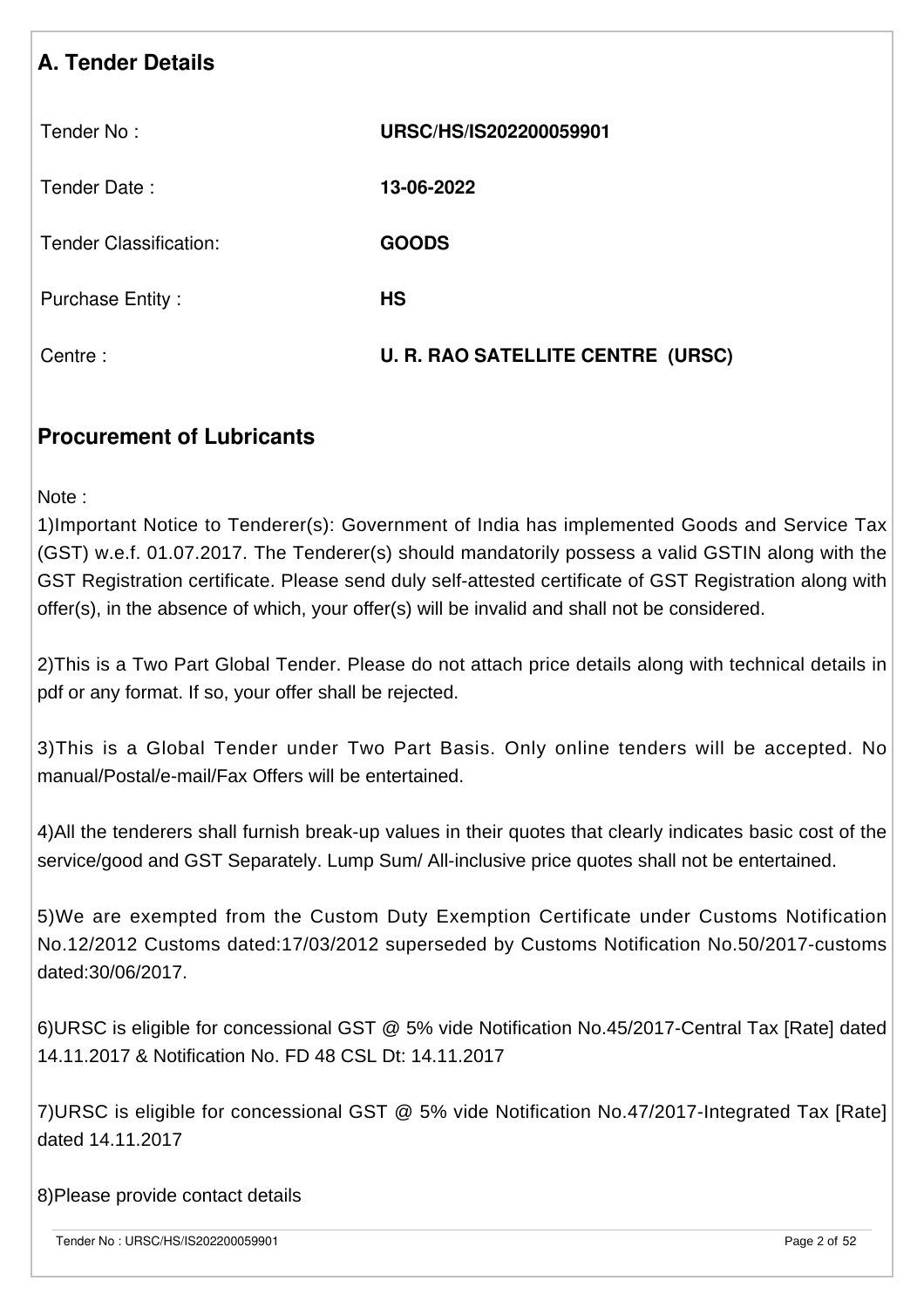9) E-Bank Guarantee and Insurance Bond are acceptable as Bank Guarantee.

# **A.1 Tender Schedule**

| <b>Bid Submission Start Date:</b> | 13-06-2022 16:00 |
|-----------------------------------|------------------|
| Bid Clarification Due Date:       | 21-06-2022 16:00 |
| Bid Submission Due Date:          | 28-06-2022 09:30 |
| Bid Opening Date:                 | 28-06-2022 10:00 |
| Price Bid Opening Date:           | 29-06-2022 10:00 |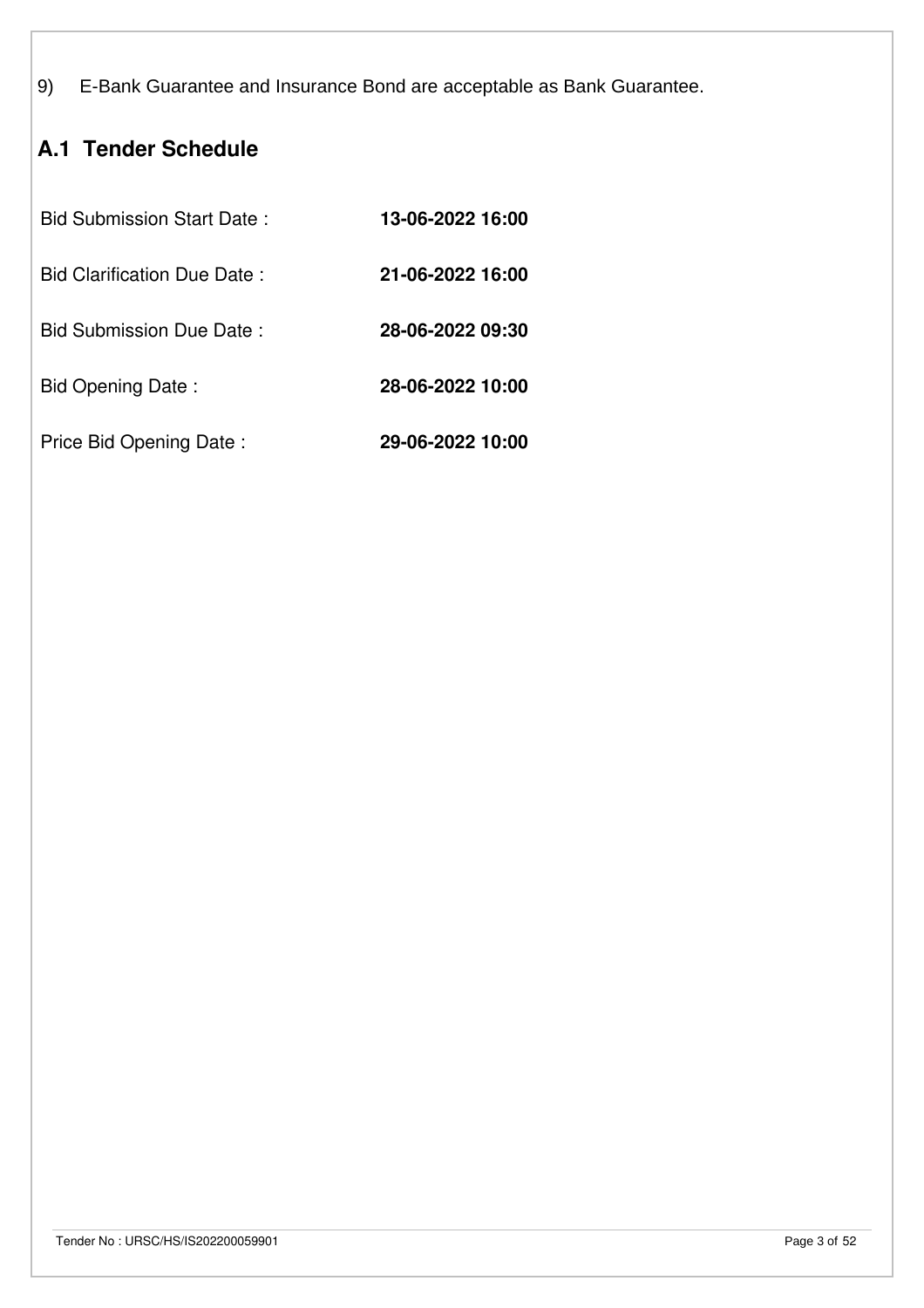# **B. Tender Attachments**

### **Technical Write-up/Drawings**

**[Document : Lubricants- Technical Comparative Statement \(Technical CST\)](https://eproc.isro.gov.in/common/viewDocument?id=ff8081817fd8e1f101804066ada14778&indentId=IS2022000599)**

**Instructions To Vendors**

**2. GTE - General Terms and Conditions - 2022**

1. INSTRUCTIONS TO TENDERERS AND GENERAL TERMS & CONDITIONS

2. Global Tenders (Both Foreign & Indigenous procurement or only Foreign procurement)

#### 3. CHAPTER-1

4. 1.0Important:

5. 1.1The intending Tenderers are advised to read the Technical specifications, terms and conditions and other details carefully relating to the work contemplated in the Bid document and fully acquaint themselves as to all conditions and matters which may in anyway affect the work or cost thereof. The Tenderer shall be deemed to have known the nature, scope and magnitude of the work. Tenderer should bid only if he considers himself eligible and if it is in possession of all documents required as per the tender. The intending Tenderers are required to bid after carefully examining all instructions, eligibility criteria, forms, terms standards and specifications as per the tender document with full understanding of its implications.

6. 1.2If the Tenderer is found ineligible after opening of tenders, his tender shall become invalid ipso facto, and costs of the tender document and processing fees, as applicable shall not be refunded. Offers which are not in compliance with the tender conditions will be rejected, without assigning any reasons thereof. Failure to furnish all requisite information or and/or documents shall result in repudiation of the Offer. Notwithstanding the foregoing, U R Rao Satellite Centre [URSC], Bengaluru reserves the right to assess the capability of the Tenderer to perform the contract keeping in view the overall interest of URSC. In the event, the Tenderer's capability and capacity are found to be unsatisfactory, URSC reserves the right to reject the bid, without assigning any reasons thereof.

7. 1.3 Any neglect or omission or failure on the part of the Tenderer in obtaining necessary information as stated above or in any other matter affecting the Tenderer shall not relieve him from any risks or liabilities or the entire responsibility for completion of the work in accordance with the bid documents.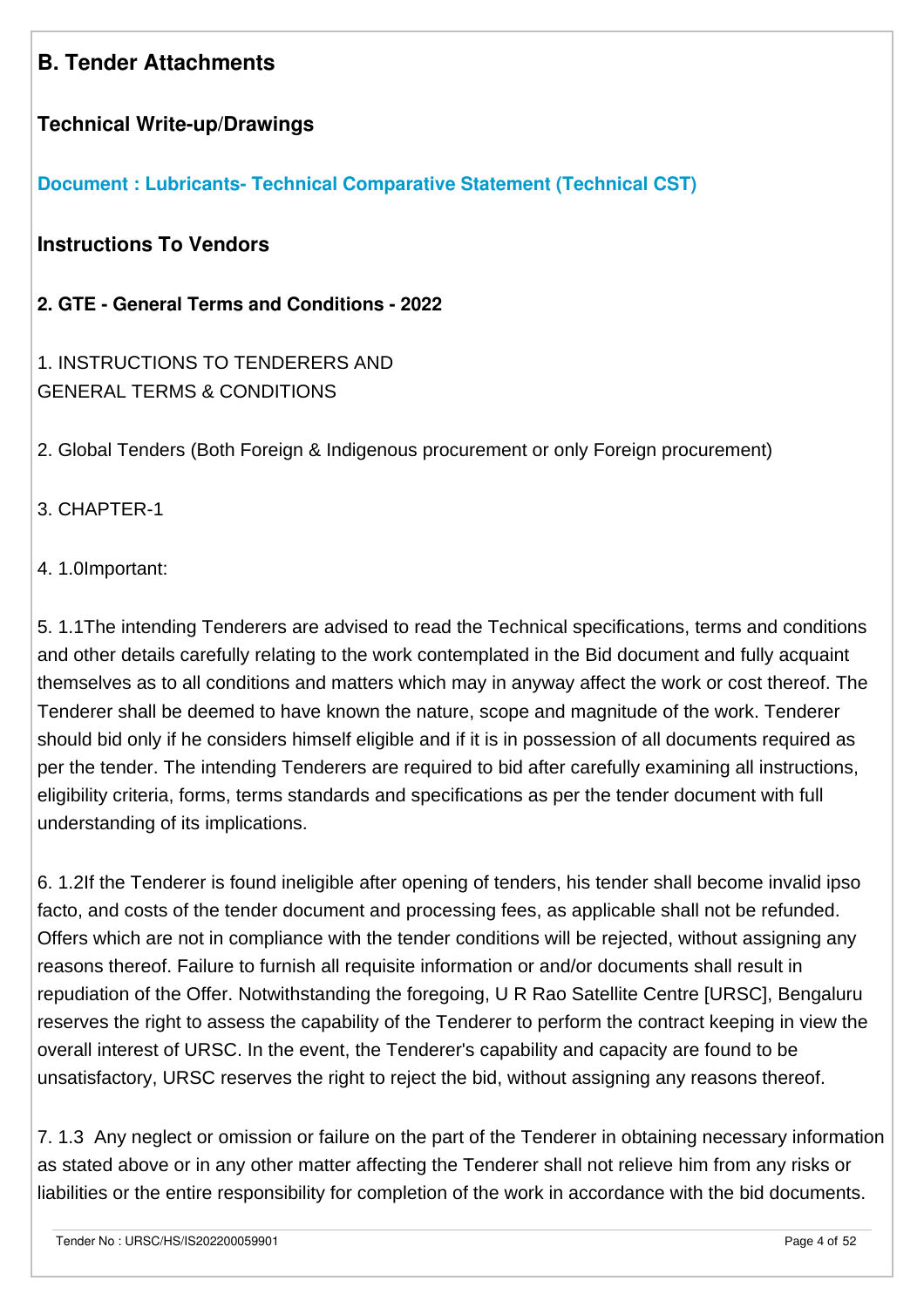8. 1.4All requirements stated herein below are a minimum and URSC reserves the right to request for any additional information and also reserves the right to reject the proposal of any Tenderer, if in the opinion of URSC, the qualification or data is incomplete or if the Tenderer is found not qualified to satisfactorily perform the contract. The Tenderer shall bear all costs and expenses associated with preparation and submission of bid including post bid discussions, technical and other presentations and URSC will in no case be responsible or liable for such costs, regardless of the outcome of the bidding process. The Tenderer shall also not be entitled to claim any costs, charges and expenses incidental to or incurred by him through or in connection with the submission of the Bid or its consideration by URSC, even though URSC may elect to modify or withdraw the invitation to Bid or not to accept the Bid.

9. 1.5At any time prior to the deadline for submission of bids, URSC may for any reason on its own initiative modify the bidding document by amendment. The amendment will be notified in writing or by fax or e-mail to the prospective Tenderers or uploaded online on the website. URSC shall bear no responsibility or liability arising out of non-receipt of the same in time or otherwise. Notwithstanding the above, URSC may at its discretion extend the deadline for submission of bids in order to afford reasonable time to prospective Tenderers to take into account the amendment in preparing the bids.

10. 1.6All the bids in prescribed form enclosed with tender documents must be submitted before the time and date fixed for the receipt of offers as set forth in the tender document. URSC will not be responsible for non-receipt of tender[s]/offer[s] due to any loss of tender documents and it shall be the sole responsibility of the Tenderer to ensure uploading of the tender[s]/offer[s] within the time fixed and URSC will not be responsible for non-submission of tender(s)/offer(s) within the stipulated date and time due to any software issues or Network issues or Server down. Tenderer(s) shall submit their bid(s) well in advance to overcome last minute glitches.

11. 1.7URSC reserves the right to accept or reject any of the tender in full or part without assigning any reasons thereof. Offers received after stipulated time and date will be rejected.

12. 1.8Global Tender documents will also be uploaded on the ISRO website i.e. www.isro.gov.in Interested Tenderers may download the tender documents from website and submit their offers as per details mentioned in the Tender Notification.

13. 1.9If the tender opening date happens to be on an unidentified Holiday due to any reason, including Force Majeure, tender(s) shall be opened on the next working day.

14. 1.10Tenderers shall submit quotations through Online Only. The Tender shall be complete in respect of all technical specifications, instructions, drawings, pamphlets and catalogues, as per the tender document. Failure to furnish all information as per the requirements of the tender document and submission of bid not substantially responsive to the tender document shall render the tender liable for rejection. Any/All Bids by way of Fax/E-mail shall not be accepted.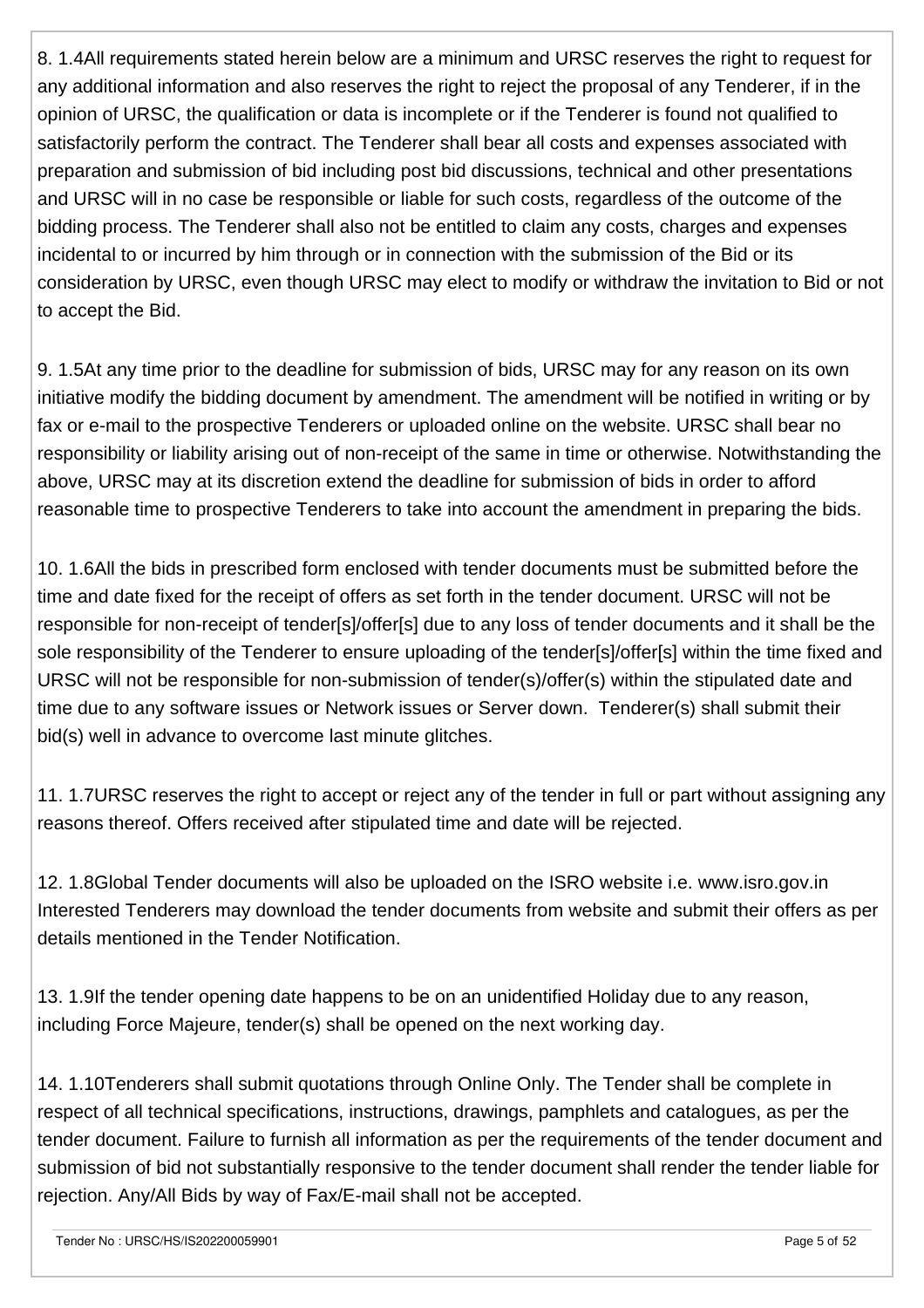15. 1.11Currency of Bidding: In GTE tenders, the Foreign Bidders are allowed to quote price (and get paid) in RBIs notified basket of foreign currencies - US Dollar or Euro or Pound Sterling or Yen etc., in addition to the Indian Rupees - except for expenditure incurred in India (including agency commission if any) which should be stated in Indian Rupees. Indian Bidders are to quote in INR only.

16. 1.12 Agency Commission: The amount of Agency Commission, (normally not exceeding five percent) payable to the Indian Agent should not be more than what is specified in the Agency agreement (a certified copy should be submitted along with the bid) between the Tenderer and the Indian Agent. The Indian Agent will be required to submit a certificate along with their Agency Commission bill, confirming that the amount claimed as Agency Commission in the bill has been spent/will be spent, strictly to render services to the foreign Principal, in terms of the Agency Agreement. The Purchaser or their authorized agencies and/or any other authority of the Government of India shall have rights to examine the books of the Indian Agent and defects or misrepresentations in respect of the afore indicated confirmation coming to light during such examinations will make the foreign Principal (i.e. the Contractor) and their Indian Agent liable to be banned/suspended from having business dealings with the Purchaser, following laid down procedures for such banning/suspension of business dealings.

17. 1.13All available technical literature, catalogues, Original Equipment Manufacturer Certificate [OEM] and other data in support of the specifications and details of the items should be furnished along with the offer wherever necessary. Unsolicited documents received after Tender due date & time shall not be entertained.

18. 1.14Samples, if called for, should be submitted free of charges by the Tenderers and URSC shall not be responsible for any loss or damages thereof, due to any reason whatsoever. All incidental expenses towards submission of samples including Freight charges, Taxes & Duties etc shall be borne by the Tenderer. Delivery of samples to URSC Stores shall be the responsibility of Tenderer. In the event of non-acceptance of tender, the Tenderer will have to remove/take away the samples at their own expenses.

19. 1.15Approximate Net and Gross weight of the items offered shall be indicated in your offer. If dimensional details are available, the same should also be indicated in your offer.

20. 1.16Specifications: The description of the system in the documents supplied by the Tenderer along with the Bid shall be such as to ensure a clear understanding of the same and to permit its comparative evaluation. Stores offered should strictly confirm to URSC Specifications. Deviations, if any, should be clearly indicated by the Tenderer in their quotation. The tender should also indicate the Make/Type, number of the Stores offered and provide catalogues, technical literature, and samples, wherever necessary along with the quotations. Test Certificate wherever necessary should be forwarded along with Supplies. Whenever options are called for in our Specifications, the Tenderer should address all such options. Wherever specifically mentioned by us, the Tenderer could suggest changes to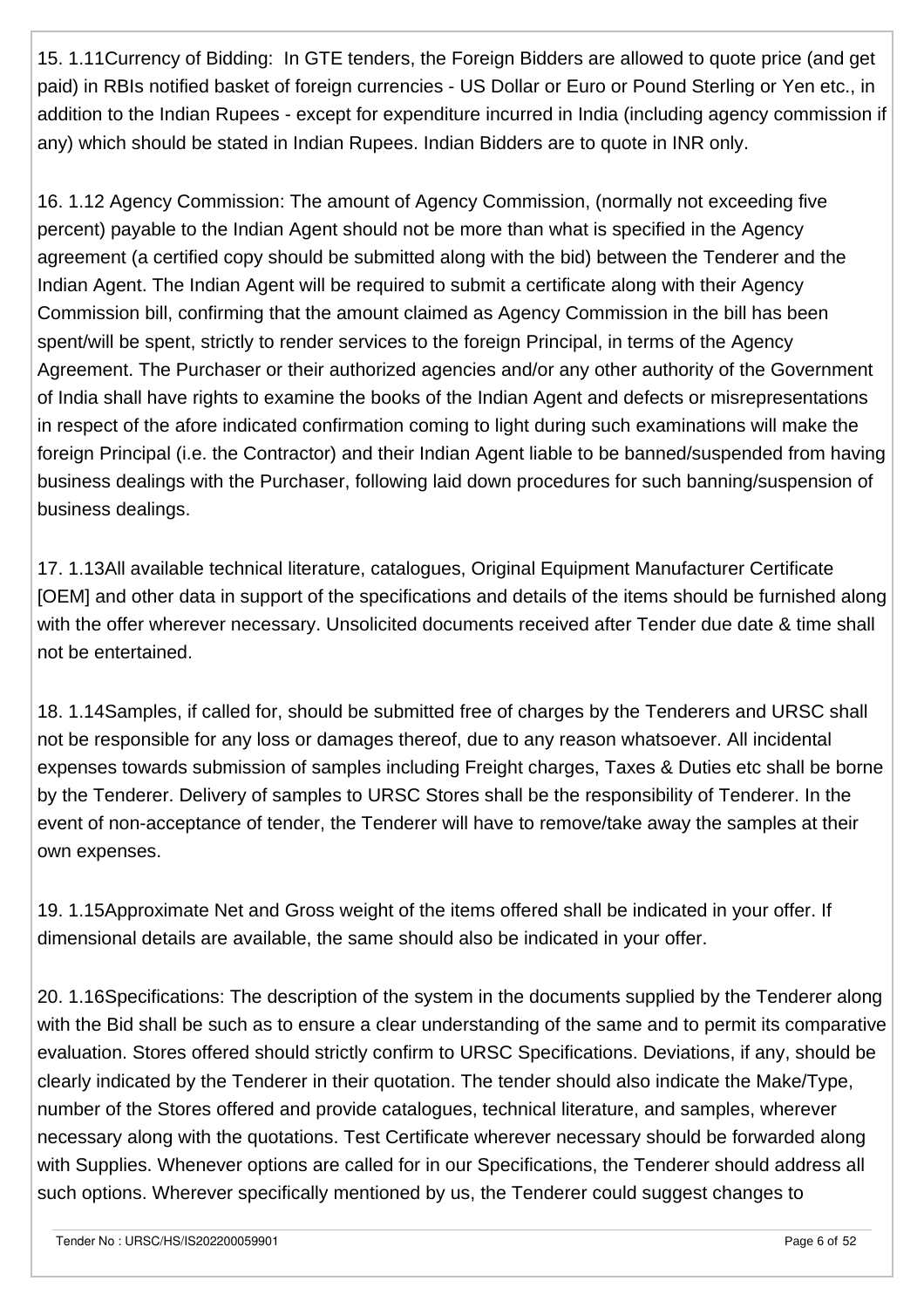specifications with appropriate justification for the same.

21. 1.17All amounts shall be indicated both in words as well as in figures. Where there is difference between amount quoted in words and figures, the amount quoted in words shall prevail over the amount mentioned in figures.

22. 1.18The Bid and the prices quoted shall remain valid for 90 days for Single Part Tender. In case of Two Part Tender, bid validity shall remain valid for 120 days from the date of opening Part-1 and 90 days from the date of opening of Part-2 bid. A bid valid for a shorter period shall be rejected by Purchaser as non-responsive.

23. 1.19U R Rao Satellite Centre [URSC] reserves the right to place order on the successful Tenderers for additional quantity at the rates quoted or as mutually agreed for a period up to 18 months from the date of release of original order.

24. 1.20Earnest Money Deposit [EMD]:

25. a.The Tender should be accompanied with an Earnest Money Deposit [EMD] for a prescribed amount wherever called for in the covering sheet of Notice Inviting Tender [NIT].

26. b.Foreign Tenderers, Registered Tenderers and those Tenderers who have applied for renewal of registration, Central PSUs/PSEs /Autonomous Bodies, Micro and Small Enterprises, KVIC, etc., are exempted from payment of EMD. Tenderers seeking exemption from payment of EMD shall submit necessary valid proof before opening of Tender.

27. c.Any Tender not accompanied with EMD or without any valid Certificate for exemption shall be treated as invalid tender and shall be rejected.

28. d.The said Earnest Money Deposit shall be in the form of Demand Draft/Bankers Cheque/Fixed Deposit Receipts payable at place as mentioned in NIT in favour of Accounts Officer, URSC payable at Bengaluru from any Nationalized/Scheduled bank or Bank Guarantee from any Nationalized/Scheduled banks in the enclosed format. The Bank Guarantee shall be valid for 45 days beyond the Tender validity date. No interest will be payable by URSC on the said amount covered under EMD/any other Security Deposit.

29. e.The EMD of the unsuccessful Tenderers will be returned to them within 30 days from the date of the award of the Contract to the successful Tenderer.

30. f.The EMD will be forfeited if the Tenderer withdraws or amends or impairs or derogates from the Tender in any respect within the validity period of the Tender.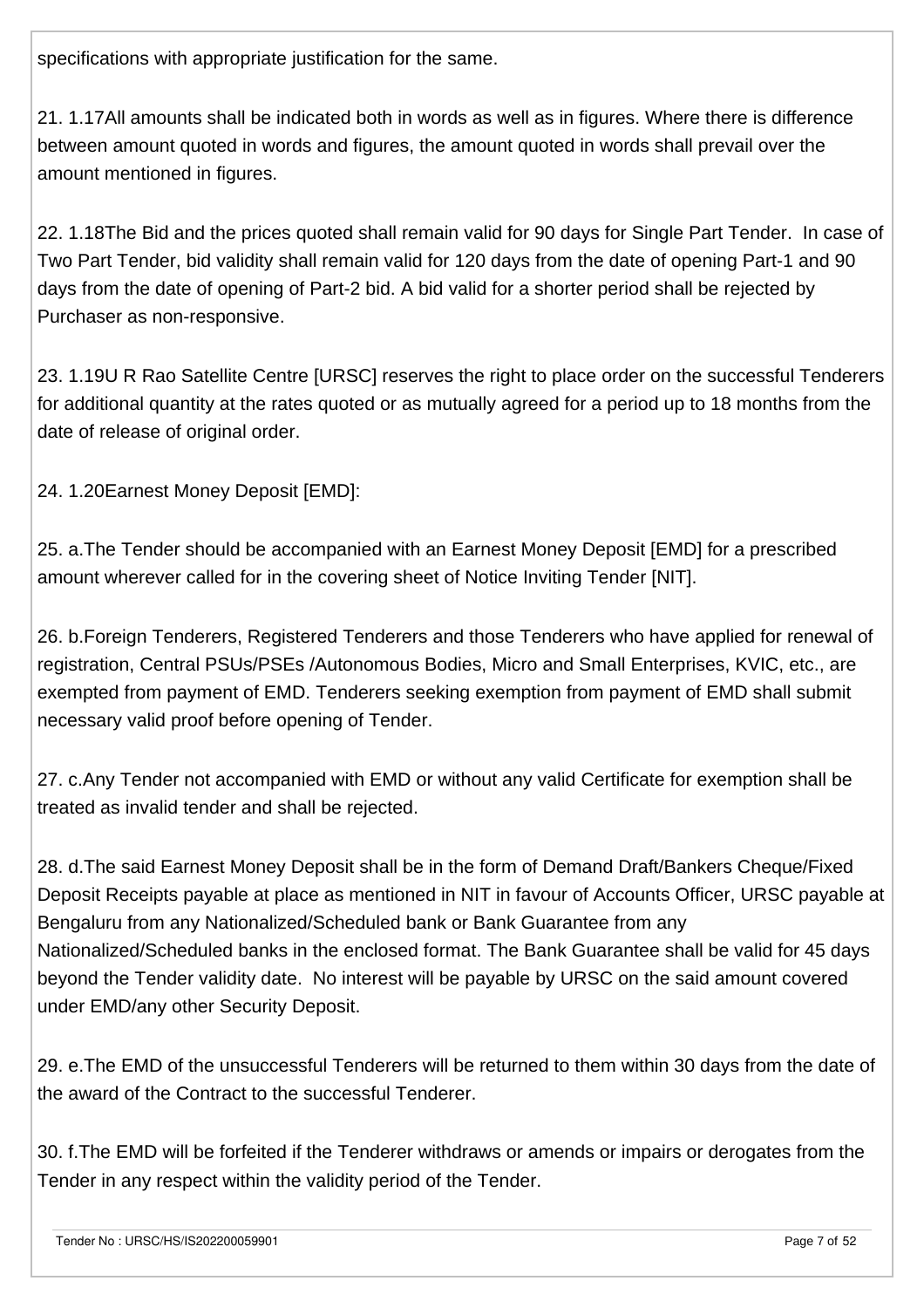31. g.In case of Public Tender[s] floated through E-procurement portal, such of those Tenderer[s] who are registered with ISRO/URSC web portal under e-mode are exempted from payment of Earnest Money Deposit.

32. 1.21Micro and Small Enterprises [MSEs]

33. a.In order to avail the benefits extended by Government of India to the Micro and Small Enterprises [MSEs] in respect of Goods and Services as per provision of the policy, MSEs registered with District Industries Centre [DIC] or Khadi and Village Industries Commission [KVIC] or Khadi and Village Industries Board [KVIB] or Coir Board or National Small Industries Commission [NSIC] or Directorate of Handicrafts and Handlooms or Udyog Aadhar Memorandum, or any other Body specified by Ministry of MSME have to submit a copy of Valid Certificate with self-attestation along with the Technocommercial bid. No Certificate claiming exemption will be entertained after Tender due date.

34. b.MSEs are entitled for [i] issue of Tender documents Free of Cost [ii] Exemption of Earnest Money Deposit [EMD]. However, Performance Security is mandatory for Goods and Services.

35. c.If the MSE Tenderer[s] is/are SC/ST/Woman entrepreneur owned MSEs, specific mention for the same should be there in the valid certificate submitted by the tenderer.

36. d.Tenderers claiming MSME benefit shall furnish copy of UAM no. as uploaded on CPP portal to avail benefit.

# 37. 2.0INSTRUCTIONS TO E-PROCUREMENT TENDERERS

38. 2.1URSC invites offer[s] through e-tender portal for the supply of Stores. The Suppliers need to get enrolled in the e-tender portal to access tender and submit their offer online. Tenderers need to have Digital Signature Certificate as detailed on URSC e-portal. Only online tenders will be accepted. MANUAL/POSTAL/COURIER/E-MAIL/FAX OFFERS WILL NOT BE CONSIDERED. FURTHER, IT MAY BE NOTED THAT NO MANUAL TENDER DOCUMENT WILL BE ISSUED BY URSC.

39. 2.2Interested Tenderers may login to https://eproc.isro.gov.in and submit their offers via Online/internet only through the aforesaid website.

40. 2.3No Tender fee shall be payable for submission of tender through e-procurement.

41. 2.4Bid Securing Declaration: The Tenderers/Bidder have to sign a Bid Securing Declaration accepting that if the Tenderer[s] withdraw or modify their Bids during the period of validity, or if they are awarded the Contract and they fail to sign the Contract, or fail to submit a Security Deposit & Performance Bank Guarantee before the deadline stipulated in the request for Bid Documents, they will be suspended for the period of 2 years and such Tenderer[s] will not be eligible to submit Bids for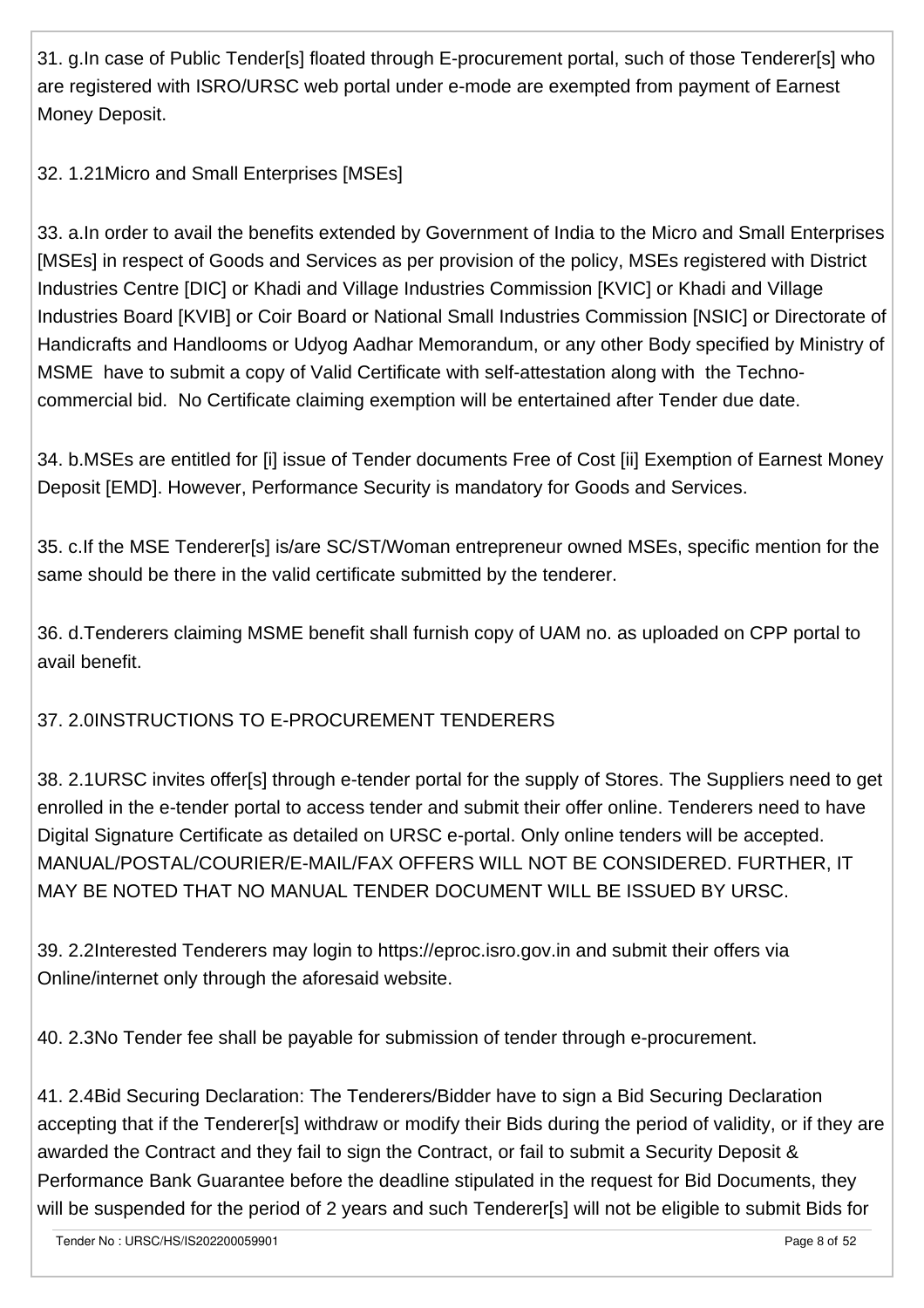future tenders.

42. 2.5Quote should be submitted in Single Part/Two Parts as specified in the Tender Enquiry.

43. 2.6The Tender Enquiry contains technical requirements and specification. The detailed technical specification along with Commercial Terms and Conditions of your offer should be covered in Technical Bid i.e. Part-1 [Technical and Commercial] and Price should be covered only in Part -2 [Price Bid].

44. 2.7In the case of Two Part Tender, Price details should NOT be disclosed in the Part-1 [Technical and Commercial Bid] and in any other attachments enclosed in the Technical Bid. In case, Price details are mentioned, the same will be rejected. The Technical documents need to be attached online as a single PDF file without any price information.

45. 2.8In case of Two Part Tender, Commercial Terms to be covered in the Part-1 [Technical Bid] are Delivery Terms as per [INCOTERMS], Delivery Period, Payment Terms (without mentioning the price or amount), Security Deposit for performance of Contract and Performance Bank Guarantee for fulfilment of Warranty obligation, Validity of the Offer, Warranty/Guarantee, Liquidated Damages [for delayed supplies] and all available technical literature, catalogues and other data in support of the specifications and details of the items, etc. which have to be filled up online.

46. 2.9Prices are required to be quoted according to the units indicated, in the Part-2 [Price Bid] only. Documents containing price details shall be submitted only in Price Part. If documents with price details are submitted with techno-commercial part, such tenders will be treated as invalid.

47. 2.10The Price quoted must be firm and should indicate quantity wise unit rate separately which have to be filled online. The Prices are to be mentioned both in figures as well as in words. Where there is difference between amounts quoted in words and figures, the amount quoted in words shall prevail. The percentage of GST where legally leviable and intended to be claimed shall be calculated and indicated in the column provided in online forms explicitly.

48. 2.11GST/or Other Duties/Levies where leviable and intended to be claimed should be distinctly shown separately in the Tender.

49. 2.12For the Procurement/providing of Services, the Tenderer[s] are requested to quote the correct percentage of GST.

50. 2.13The document solicited from Tenderer should be submitted online. Document has to be submitted in PDF file(s) and attached online.

51. 2.14Those Tenderers who are participating for the first time in New portal of ISRO e-procurement,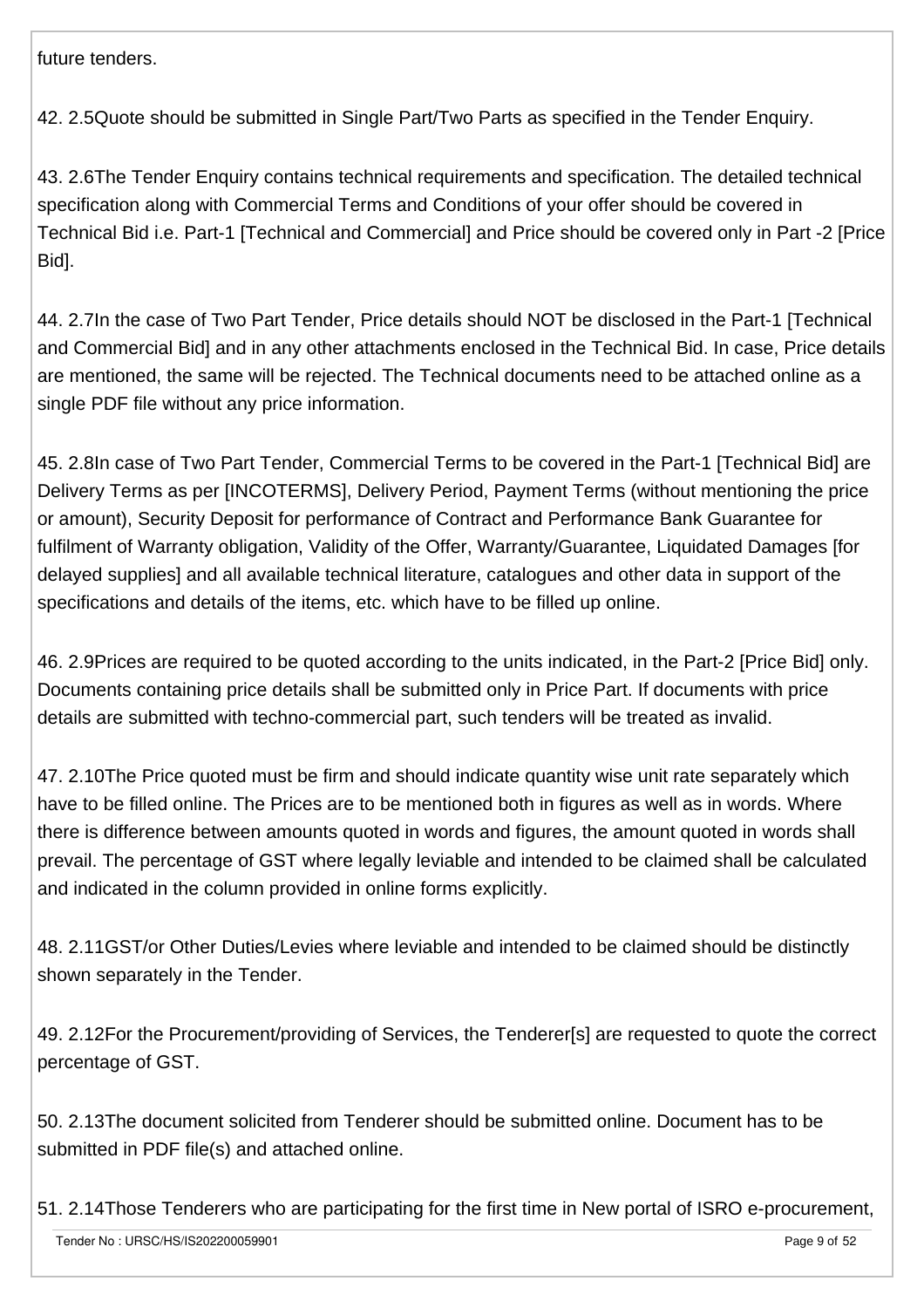have to submit their request for Registration through Online portal. Such requests should come within 3 working days in advance before last date for submission of bids. Furnishing incomplete details for registration shall be rejected. URSC is not responsible for approval of any request for Registration beyond stipulated time.

52. 2.15The Tenderers are requested to submit the Bids online at least two days prior to closing date to avoid last minute computer network related problems. Request for the extension of the due date will not be considered.

53. 2.16Once the offer is submitted through online mode by the Tenderer, he will not be able to provide/submit a revised offer or make any alteration or change to the offer or any terms contained therein.

54. 2.17In case of Two-Part Public/Open Tender, the exact date and time of opening of Price Bid of successful Tenderers will be intimated later.

55. 2.18The Part-1 [Technical Bid and Commercial Bid] opening date and time indicated is tentative. There may be changes/delay due to Network/ Computer Server related problems and the tender opening may get delayed by one or two days under such circumstances, the exact date and time of opening will be intimated later in case of Public or Open Tender

56. 2.19All the Tenderers should regularly browse/check the e-mail/s being sent to them from eprocurement portal for initiating appropriate action or for any updates on the Tender.

57. 2.20The Tenderer should submit along with his tender the Name of his Bankers, Account Number etc., mandatorily to U R Rao Satellite Centre [URSC].

58. 2.21Foreign Tenderer to disclose the name and address of agents and representatives in India and Indian Tenderer to disclose their foreign principals or associates. Foreign Tenderer to disclose the payments to be made by them to agents/brokers or any other intermediary.

59. 2.22Compulsory Enlistment of Indian Agents : As per the Compulsory Enlistment Scheme of the Department of Expenditure, Ministry of Finance, it is compulsory for Indian agents who desire to quote directly on behalf of their foreign manufacturers/principals, to get them enlisted with the Central Purchase Organization (e.g. DGS&D). The compulsory enlistment of Indian Agents under the scheme of Ministry of Finance is simpler. Moreover the registration of the foreign manufacturer is not a must for enlisting the Indian Agent under this scheme.

60. 2.23Indian Agents while quoting on behalf of their Principals should attach latest valid authorization letter [PDF file] from their Principals. Absence of this will amount to rejection of the Tender.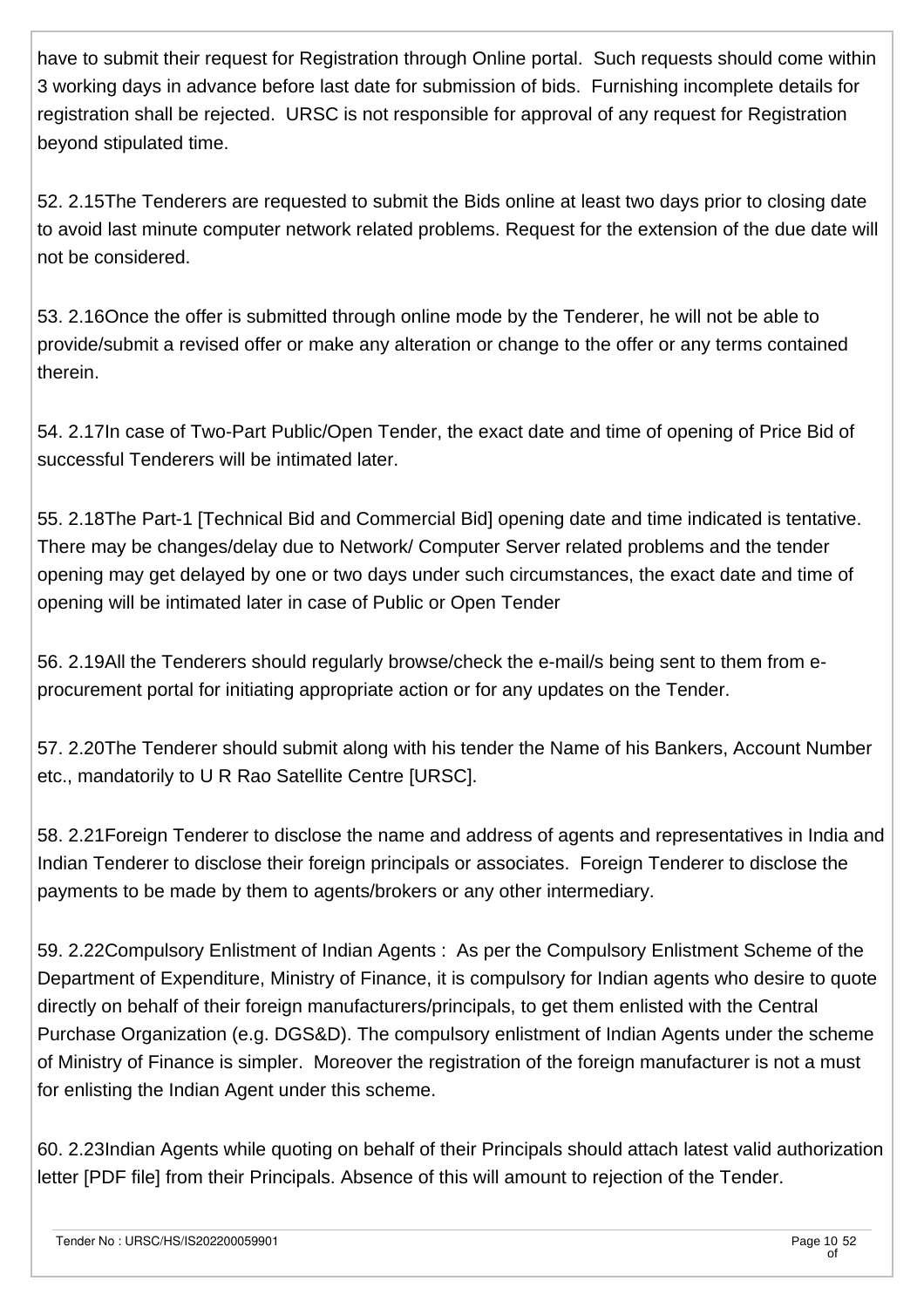61. 2.24Conflict of Interest among Tenderers/Agents: A Tenderer shall not have conflict of interest with other Tenderers. The Tenderer found to have a conflict of interest shall be disqualified. A Tenderer may be considered to have a conflict of interest with one or more parties in this bidding process, if:

62. a) They have controlling partner(s) in common; or

63. b) They receive or have received any direct or indirect subsidy/financial stake from any of them; or

64. c) They have the same legal representative/agent for purposes of this bid; or

65. d) they have relationship with each other, directly or through common third parties, that puts them in a position to have access to information about or influence on the bid of another Tenderer; or

66. e) Tenderer participates in more than one bid in this bidding process. Participation by a Tenderer in more than one Bid will result in the disqualification of all bids in which the parties are involved. However, this does not limit the inclusion of the components/sub-assembly/assemblies from one bidding manufacturer in more than one bid.

67. f) in cases of agents quoting in offshore procurements, on behalf of their principal manufacturers, one agent cannot represent two manufacturers or quote on their behalf in a particular tender enquiry. One manufacturer can also authorise only one agent/dealer. There can be only one bid from the following: 1. The principal manufacturer directly or through one Indian agent on his behalf; and 2. Indian/foreign agent on behalf of only one principal.

68. g) a Tenderer or any of its affiliates participated as a consultant in the preparation of the design or technical specifications of the contract that is the subject of the Bid;

69. h) in case of a holding company having more than one independently manufacturing units, or more than one unit having common business ownership/management, only one unit should quote. Similar restrictions would apply to closely related sister companies. Tenderer must proactively declare such sister/common business/management units in same/similar line of business.

70. Chapter-2

71. Terms and Conditions:

72. 1.0Definitions: In the contract, the following expressions shall, unless the context otherwise requires, have the meanings, hereby respectively assigned to them:-

73. a.'Acceptance' shall mean conditional determination by Purchaser of the completion of the Work or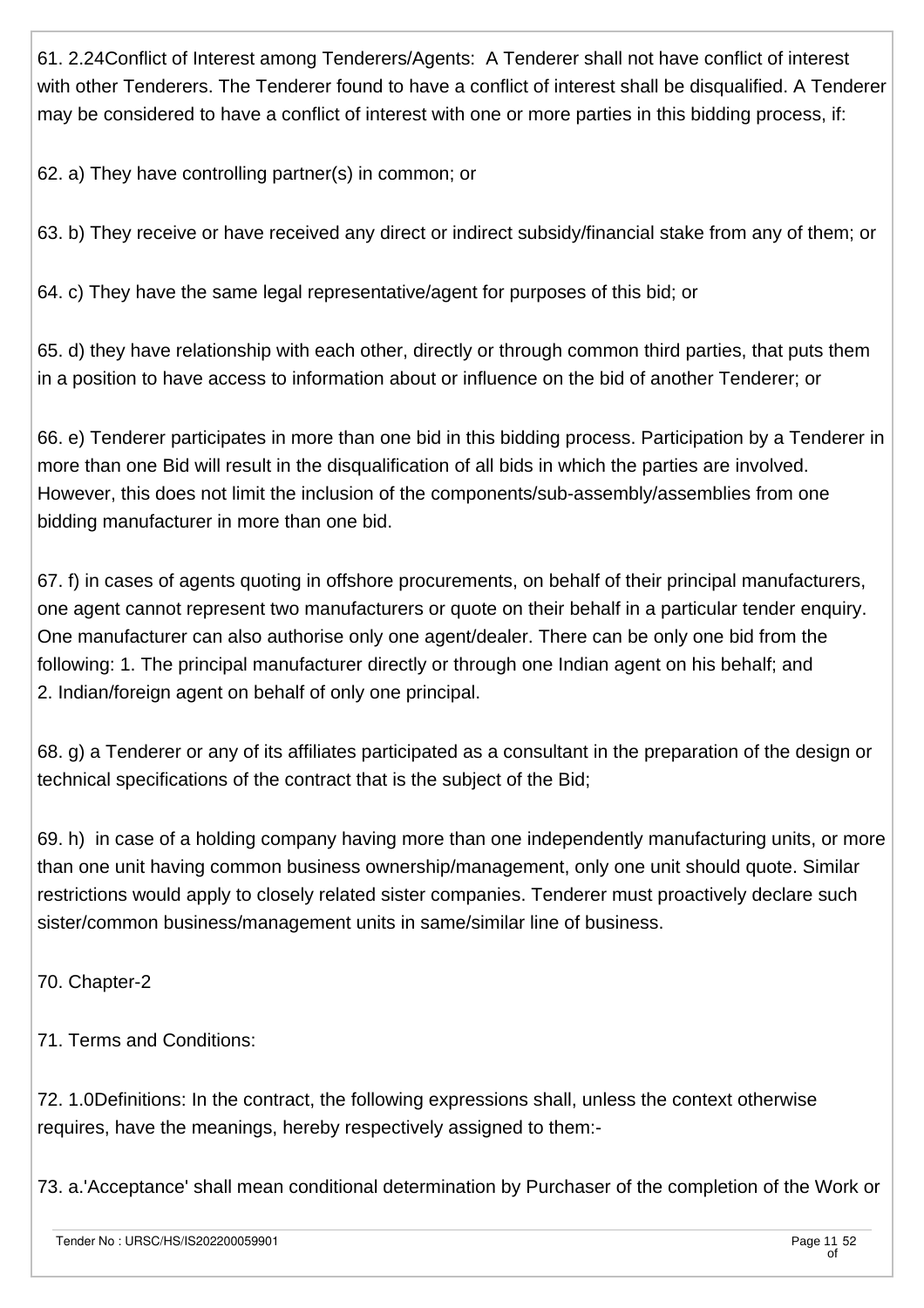any element thereof in accordance with the Contract, by issuance of a Certificate of Substantial Completion of Work as provided in the Contract.

74. b.'Approval' shall mean approval in writing issued by the Purchaser in terms of the tender

75. c.'Contract' shall mean the documents forming the tender, the offer, the award of tender and the formal agreement executed between the competent authority on behalf of Purchaser and the Contractor, together with the documents referred to therein including the conditions enumerated herein, specifications, designs, drawings and instructions issued from time to time by the competent authority of Purchaser and all these documents taken together, shall be deemed to form one Contract and shall be complementary to one another.

76. d.'Contractor' shall mean the individual, firm, Limited Liability Partnership [LLP] or company, undertaking the works and shall include the legal representatives, nominees, affiliates, successors-ininterest, permitted assigns, Heirs, Executors and Administrators of such individual, LLP, Firm or Company, unless repugnant to the context or meaning thereof.

77. e.'Contract Value' shall mean the sum for which the tender is accepted as per the Letter of Award.

78. f.'Date of commencement of work' The date of start of Contract shall be reckoned from the date of issue of Letter of Award.

79. g.'Drawings' shall mean the drawings referred to in the Contract document including modifications if any and such other drawings as may be from time to time, be furnished or approved by Purchaser.

80. h.'Letter of Award' shall mean Purchaser's letter or notification conveying its acceptance of the tender, subject to such conditions as may have been stated therein.

81. i.'Market Rate' shall be the rate as decided by the competent authority of the Purchaser on the basis of the prevailing cost of materials and labour at the site where the work is to be executed plus the percentage mentioned elsewhere in the tender document to cover, all overheads and profits.

82. j.'Month' means English calendar month and 'Day' means a calendar day of 24 hours each.

83. k.'Purchaser' shall mean the President of India represented by its Director or Sr. Head/Head, Purchase and Stores/ Sr. Purchase & Stores Officer/Purchase & Stores Officer, U R Rao Satellite Centre [URSC] Bengaluru or his successors or assigns.

84. l.'Purchase Order' shall mean the communication signed on behalf of the Purchaser by an officer duly authorized intimating the acceptance on behalf of the Purchaser on the terms and conditions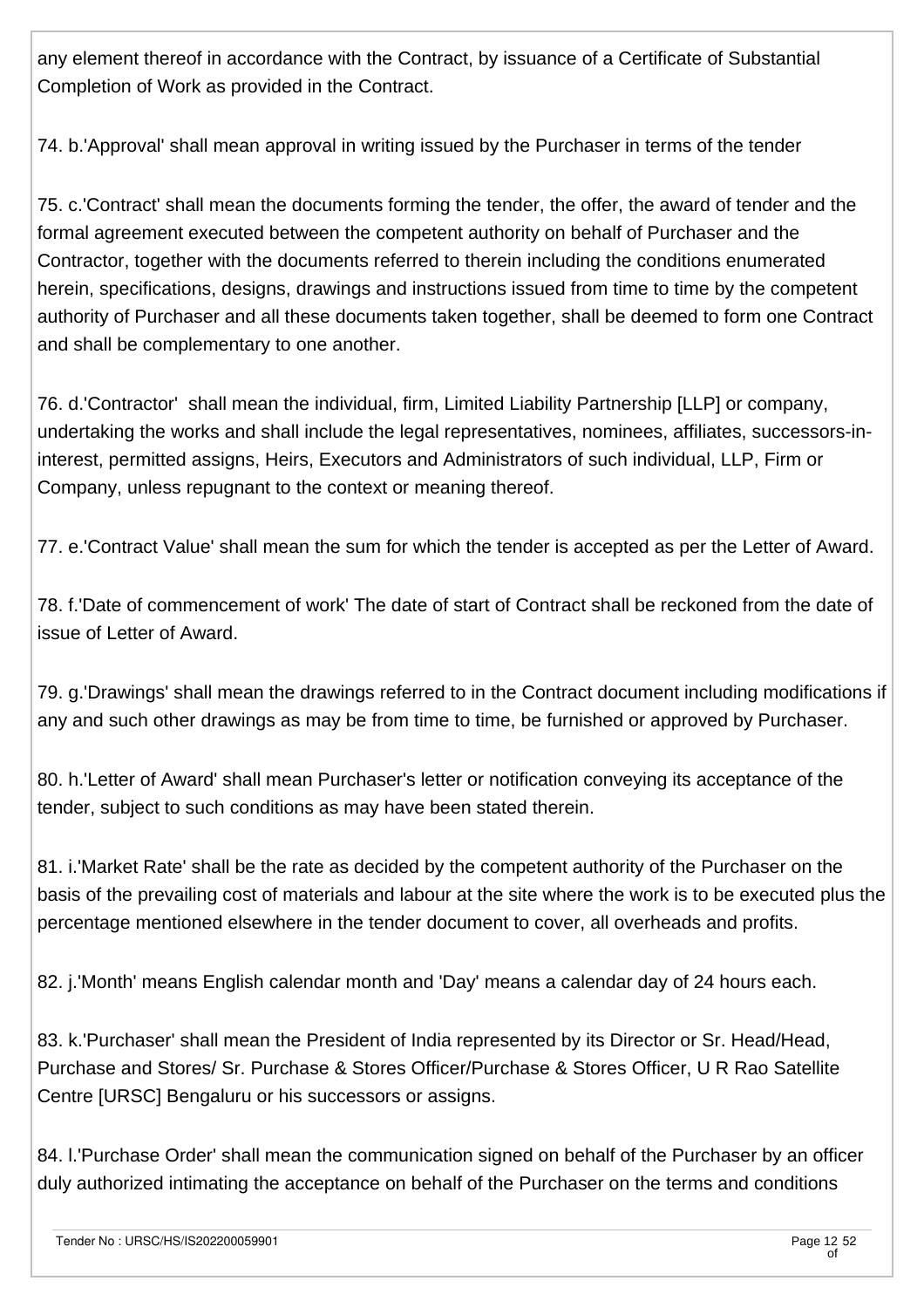mentioned or referred to therein accepting the Tender or offer of the Contractor.

85. m.'Template' shall mean the standard template of rates to be read with any of receipt amendments thereto issued up to the date of receipt of tender.

86. n.'Stores' shall mean what the Contractor agrees to supply under the Contract/Tender as specified in the Purchase Order including erection of plant and machinery and subsequent testing should such a condition be included in the Purchase Order.

87. o.Words indicating the singular only also includes the plural and vice versa, where the context so requires.

88. p.Words importing persons or parties shall include firms, corporations and organizations having legal capacities.

89. q.Words indicating male gender shall also include the female or neuter gender, and vice versa, where the context so requires.

90. 2.0Government of India Orders, Circulars and Guidelines All relevant Orders, guidelines issued by Government of India from time to time shall be applicable for this tender.

91. 3.0Transparency:

Tenderers are free to ask Purchaser for clarifications on the Bidding/tender terms and conditions, process, etc., during the procurement process. All such queries and clarifications shall be sought for in writing via e-mail and sent to the officer authorized by the Purchaser to issue such clarifications, as may be required. No verbal request will be entertained.

92. 4.0Prices:

Tenders offering Firm & Fixed Prices will be considered. The Contractor shall be bound to carry out and complete the stipulated work irrespective of the variation in individual items as specified hereinabove. The Tenderer shall quote prices separately furnishing break-up of cost towards Basic Cost of Items testing, inspection, packing, forwarding, Freight, Handling, Insurance, Installation if any, and GST.

93. 5.0Price Variation for Long Term Contracts:

Where Tenderer[s] quote delivery period beyond 18 months, the illustrative formula for Price Variation Clause [PVC] shall be referred under General Financial Rules [GFR], 2017, Appendix-11 [see Rule 225 [viii] [b]. It may please be noted that the formula for Price Variation is available on the Website.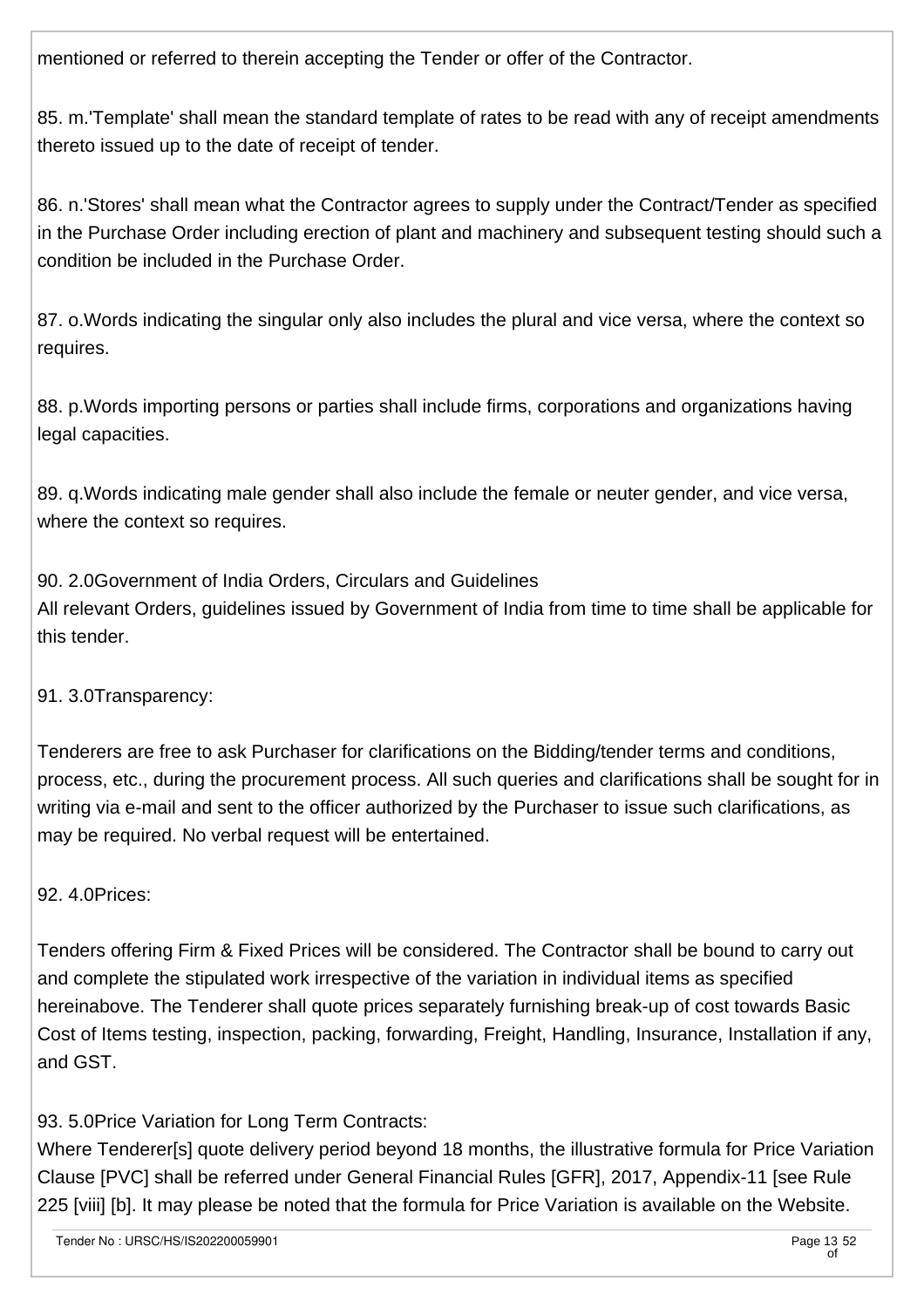94. 6.0Goods and Service Tax:

95. 6.1Government of India has implemented Goods and Services Tax [GST] w.e.f. 01.07.2017. The Tenderer[s] should mandatorily possess a valid GSTIN along with the GST Registration Certificate. Please send duly self-attested certificate of GST Registration along with offer[s], in the absence of which your offer[s] will be invalid and shall not be considered.

96. 6.2Concessional Goods and Services Tax:

U R Rao Satellite Centre [URSC], Bengaluru is eligible for availing Concessional GST in terms of following Notifications issued by Government of India and Government of Karnataka for the procurement of Goods against production of Certificate issued by an Officer not below the rank of Deputy Secretary to Government of India certifying that the Goods being procured will be used for Research purposes only.

1(i) Government of India, Ministry of Finance, Department of Revenue, Notification No. 45/2017- Central Tax [Rate] dated 14.11.2017--- CGST @ 2.5%.

(ii) Government of Karnataka, Finance Secretariat, Notification [45/2017] No. FD 48 CSL 2017, Bengaluru dated 14.11.2017----- SGST @ 2.5% 2. Government of India, Ministry of Finance, Department of Revenue, Notification No. 47/2017-Integrated Tax [Rate] dated 14.11.2017.----- IGST @ 5%

97. 6.3Tenderers are hereby requested to take note of this aspect and submit the Quotation for availing the Concessional GST by URSC. The necessary Certificate for availing concessional GST shall be issued along with the Purchase Order.

### 98. 7.0Customs Duty

99. 7.1U R Rao Satellite Centre [URSC], Bengaluru is eligible for payment of Customs Duty @ 5% + Social Welfare Cess @ 10% on CD & IGST @ 5% vide Notification No.12/12-Cus dated 17.03.2012 superseded by Notification No.50/17-Customs dated 30.06.2017 and as amended by Notification No. 5/2018-Customs dated 25.01.2018, Sl. No. 539A.

100. 7.2The necessary Customs Duty Exemption Certificate (CDEC) shall be provided by URSC only to those bidders who claim Purchase Preference under Make in India Policy shall fulfil all requirements of tender document applicable for Indigenous Manufacturer i.e., Class-I/Class-2 local supplier. Such Class-I/Class-2 local suppliers are requested to take note of this aspect and submit their Offer clearly mentioning that the quoted Price for Imported contents which includes concessional Customs Duty as per above Notification. While requesting for issue of CDEC for the imported contents, the Tenderer[s] should mention the Item Description, Quantity and Value for which CDEC is to be provided for the bought out Imported Items. The necessary proof shall be produced while requesting for issue of CDEC from URSC. However, CDEC will be issued only to those successful Class-I/Class-2 local supplier.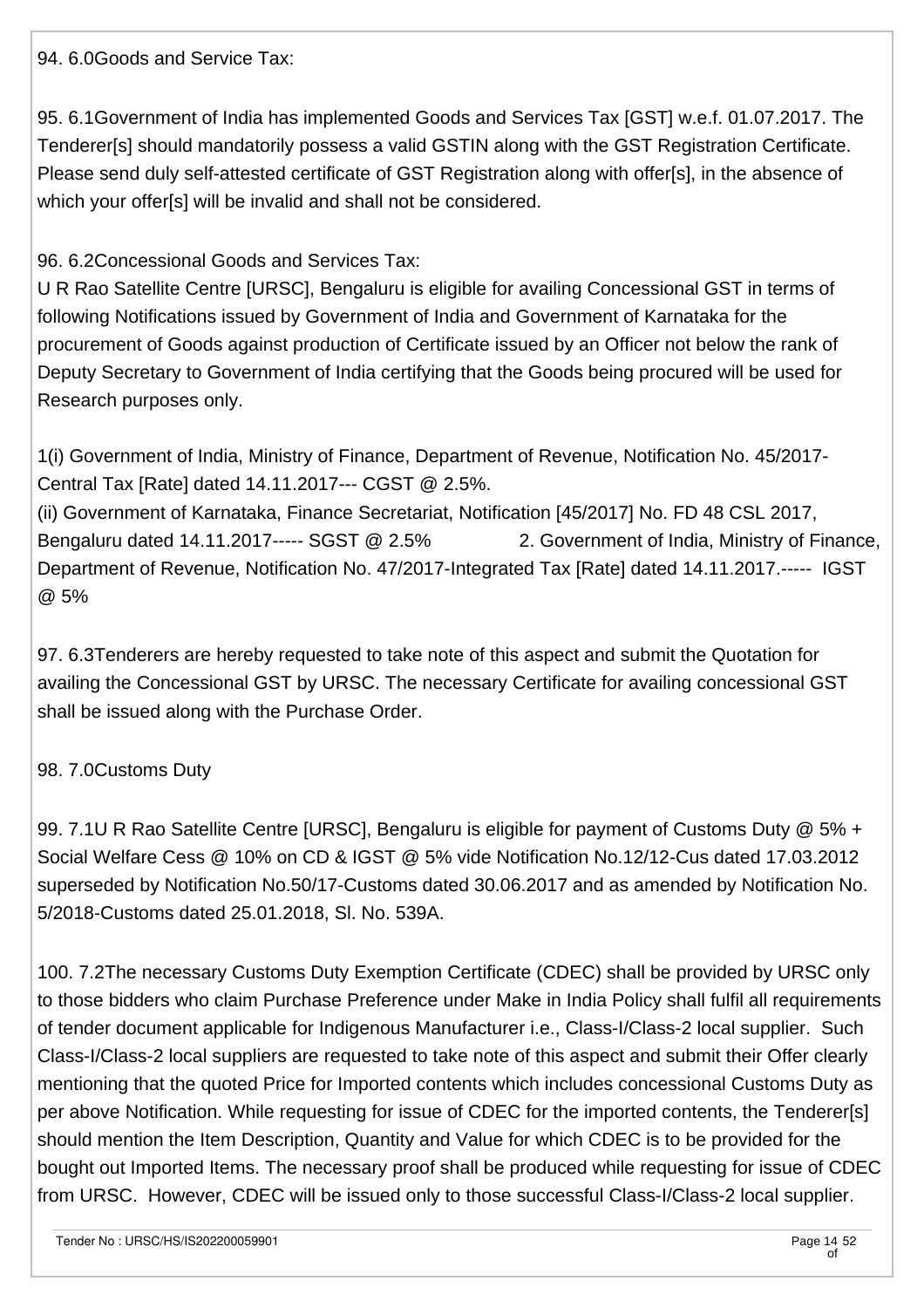101. 8.0Evaluation of Tenders:

102. 8.1The Evaluation/Loading criteria in respect of Payment Terms, Bank Guarantee towards free issue of materials [FIM], etc., having financial implications will be considered to arrive at L-1 status.

103. 8.2In case of Ex-works offer from Local supplier, an additional one percent shall be loaded to arrive at the FOR Destination cost.

104. 8.3In case any Foreign Tenderer(s) quote is on Ex-works basis, an additional one per cent shall be added to Ex-works quoted value so as to make it an FCA/FOB/FAS offer.

105. 8.4In case both Indian and foreign bidders have quoted in the tender or any foreign Tenderer has quoted on CIF/CIP/DDU basis, the comparison of the offers would be done on the basis of FOR destination including all applicable taxes and duties (on the principle of Landed Cost).

106. 8.5In order to bring all the foreign bidders on FOR destination basis, an additional three per cent shall be loaded on FCA/FOB/FAS offer for the imports to arrive at the FOR Destination cost.

107. 8.6The above shall be followed only for arriving at L1 offer. However, actual offered delivery terms shall be considered for placement of order to the successful bidder.

108. 9.0Clarification regarding contents of the Bids:

109. 9.1During evaluation and comparison of bids, the Purchaser may, at its discretion, ask the Tenderer for clarification of his bid. The request for clarification will be given in writing and no change in prices or substance of the bid will be sought, offered or permitted.

110. 9.2 All responsive bids shall be evaluated with a view to select the lowest [L1] Tenderer who meets the qualification criteria, techno-commercial aspects and shall be compared on a common platform on the basis of total evaluated cost of each offer which will be arrived at by adding the basic price as well as other charges, and all statutory levies/taxes/duties. Maintenance charges shall be taken into account if it forms part of the tender for the purpose of cost comparison. The financial implication shall be considered as the all-inclusive cost to the Purchaser. Evaluation of the bids shall be done on the basis of landed cost to the Purchaser.

111. 9.3Purchaser discourages advance payment terms. In case of advance payment/ Milestone Payment, for the purpose of evaluation, interest shall be loaded on the amount so paid as advance for the delivery period quoted, as per Marginal Cost of funds based Lending Rate [MCLR] or any other rate as notified by Reserve Bank of India from time to time, prevailing on the date of tender opening. Further, for any delay in executing the contract, Purchaser shall recover interest on the amount paid as advance for the delayed period at the MCLR of State Bank of India prevailing on the date of the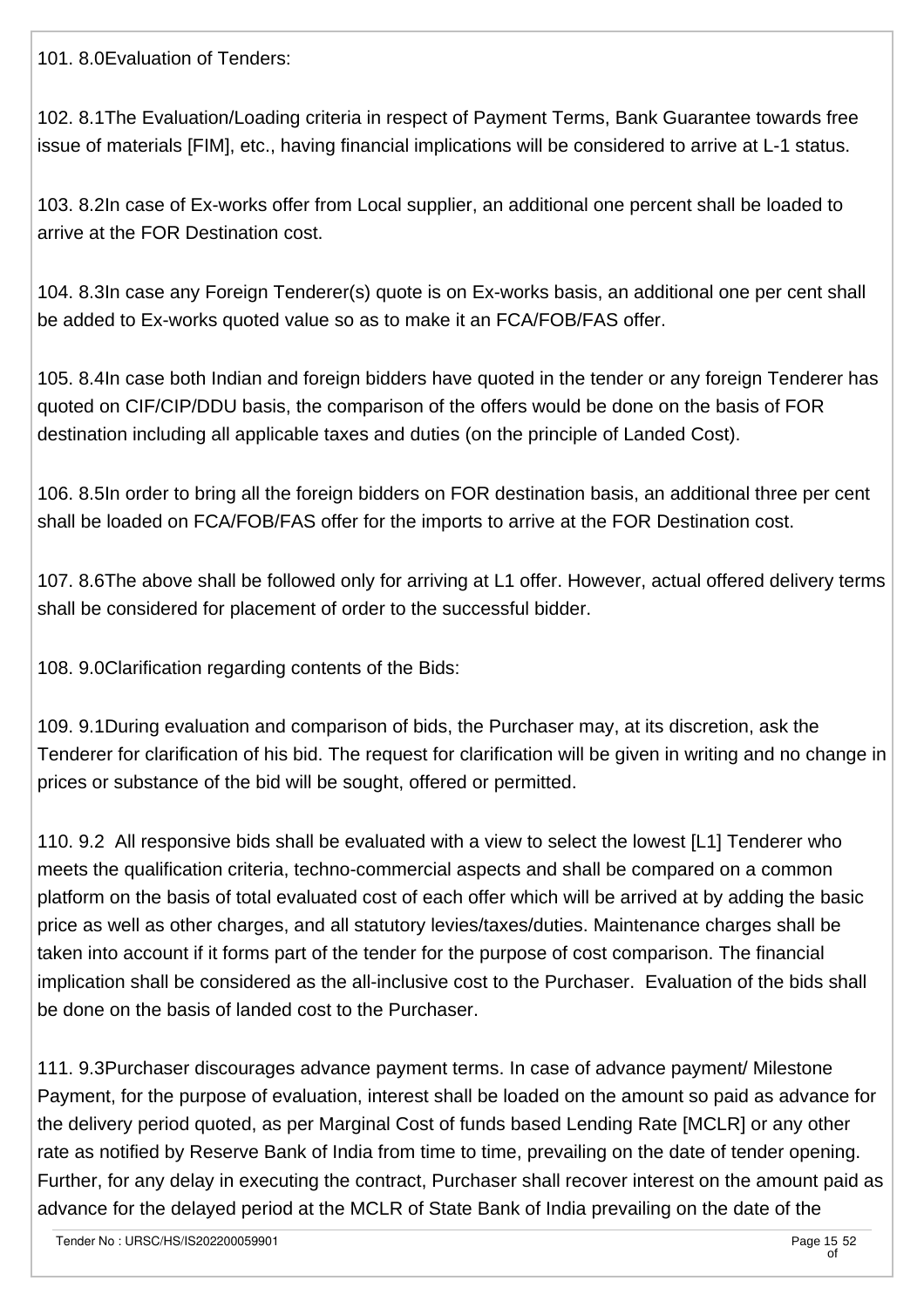payment besides other remedies available for breach of the contract.

112. 9.4If a Tenderer quotes NIL charges/consideration in case of Service contracts, the bid shall be treated as unresponsive and will not be considered.

113. 9.5Evaluation of the bids shall not be done on the basis of conditional discounts.

114. 9.6Purchaser reserves the right to give preference for procurement of goods in terms of product reservation and preferential / mandatory purchase policy as notified by Government of India from time to time. Tenderers claiming any preference shall submit relevant and valid registration certificate along with the tender. No certificate claiming any concession shall be considered after Tender due date.

115. 9.7Purchaser reserves the option to increase/decrease the quantity to the extent of 25% of the tendered quantity.

116. 9.8Purchaser reserves the right to accept or reject any quotation in full or part thereof by recording the reasons. The Purchaser shall be under no obligation to accept the lowest or any tender and reserves the right to accept whole or any part of the tender or part of the quantity offered and the Tenderers shall supply the same at the rates quoted.

117. 9.9Purchaser also reserves the right to reject any offer in the event of non-compliance to tender terms and conditions.

118. 9.10Tenderers are advised to refrain from contacting by any means, either URSC and/or their employees/representatives on matters related to the tender which are under consideration. Adherence to this Clause is compulsory or otherwise the Tender will be rejected.

119. 9.11The tender evaluation and process of award of works is done by duly authorized URSC Committee and this Committee is authorized to discuss and get clarification/s from the Tenderers, if any. The Tenderer/s may be asked to give a presentation on their technical bid and arrange for functional demonstration of the stores offered. No change in the substance of the bid or the price thereof shall be sought/offered/permitted.

120. 10.0Payment Terms:

121. 10.1All payments are subject to permissible legal deductions from the contract price as per the Contract. All payments shall be released only after successful and satisfactory completion of quantum and type of work, specified for respective activity. All payments shall be directly made by the Purchaser to the Tenderer.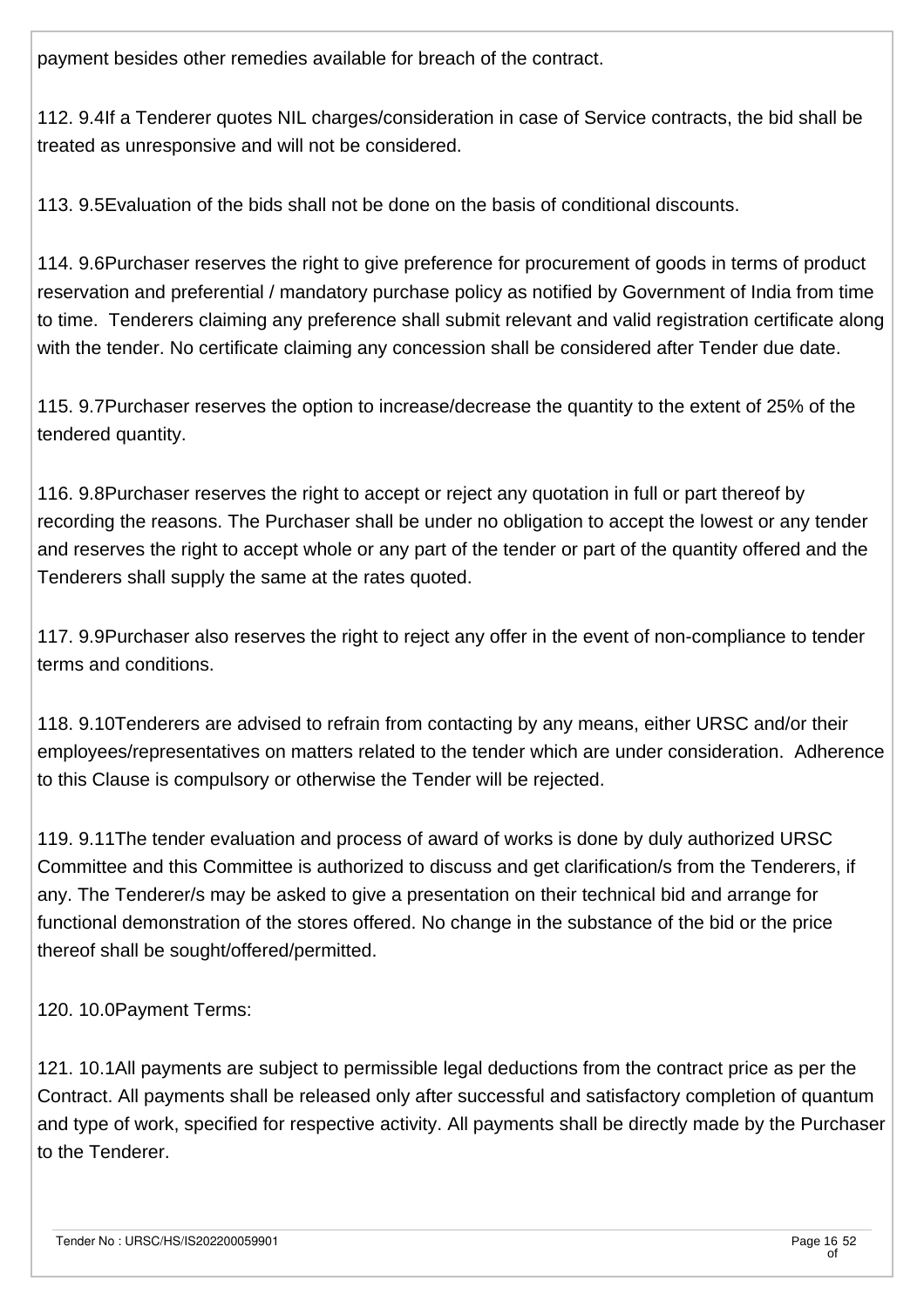122. 10.2All interim payments made shall be regarded as payments by way of advance against the final payment only, and not as payment for work actually completed and shall not preclude defective/imperfect/incomplete work to be removed. It will not be considered as an admission on the part of the Purchaser of the due performance of Contract or any part thereof nor shall it preclude, determine or affect in any way the powers of the Purchaser to determine the quality and quantity of work and issue such directions, as may be necessary to the Contractor.

123. 11.0Terms of Payment

124. 11.1Local Suppliers:

125. a.The Contractor[s] Bill will be processed for payment only after the Stores have been received, inspected and accepted by the Purchaser. Normally payment will be made for the accepted Stores within 30 days from the date of Receipt and Acceptance of the Material at U R Rao Satellite Centre [URSC].

126. b.For any Services, payment will be made after satisfactory completion of the services and certification to that effect from the Purchaser.

127. c.Any other payment terms offered by the Tenderers may be considered by the Purchaser provided that all such payments shall be against receipt of the items / satisfactory completion of service / identified verifiable milestones.

128. 11.2Overseas Suppliers:

129. a.Being a Government of India Department, U R Rao Satellite Centre [URSC] shall consider Sight Draft and Letter of Credit Payment Term which shall be 90% of basic cost against shipment. Balance 10% of the basic cost & other costs, if any, shall be paid directly through SWIFT transfer after Receipt, and Acceptance of items at U R Rao Satellite Centre [URSC] [after Installation, Testing, Commissioning and Training if any]

130. b.The Sight Draft/Letter of Credit will be operative on presentation of the following documents to our bank through suppliers bank.

i) Original Airway Bill/Bill of Lading.

ii) Commercially Certified/Signed Invoices in Triplicate describing the Stores delivered, Quantity Unit Rate and their Total Value. The Invoice should indicate the discounts, if any and Agency Commission separately

- iii) Packing List showing individual Dimension and Weight of the Packages.
- iv) Country of Origin Certificate can be declared on the Invoice.

v) Test Certificate, if any.

vi) Declaration by the Contractor that the contents in each case are not less than those entered in the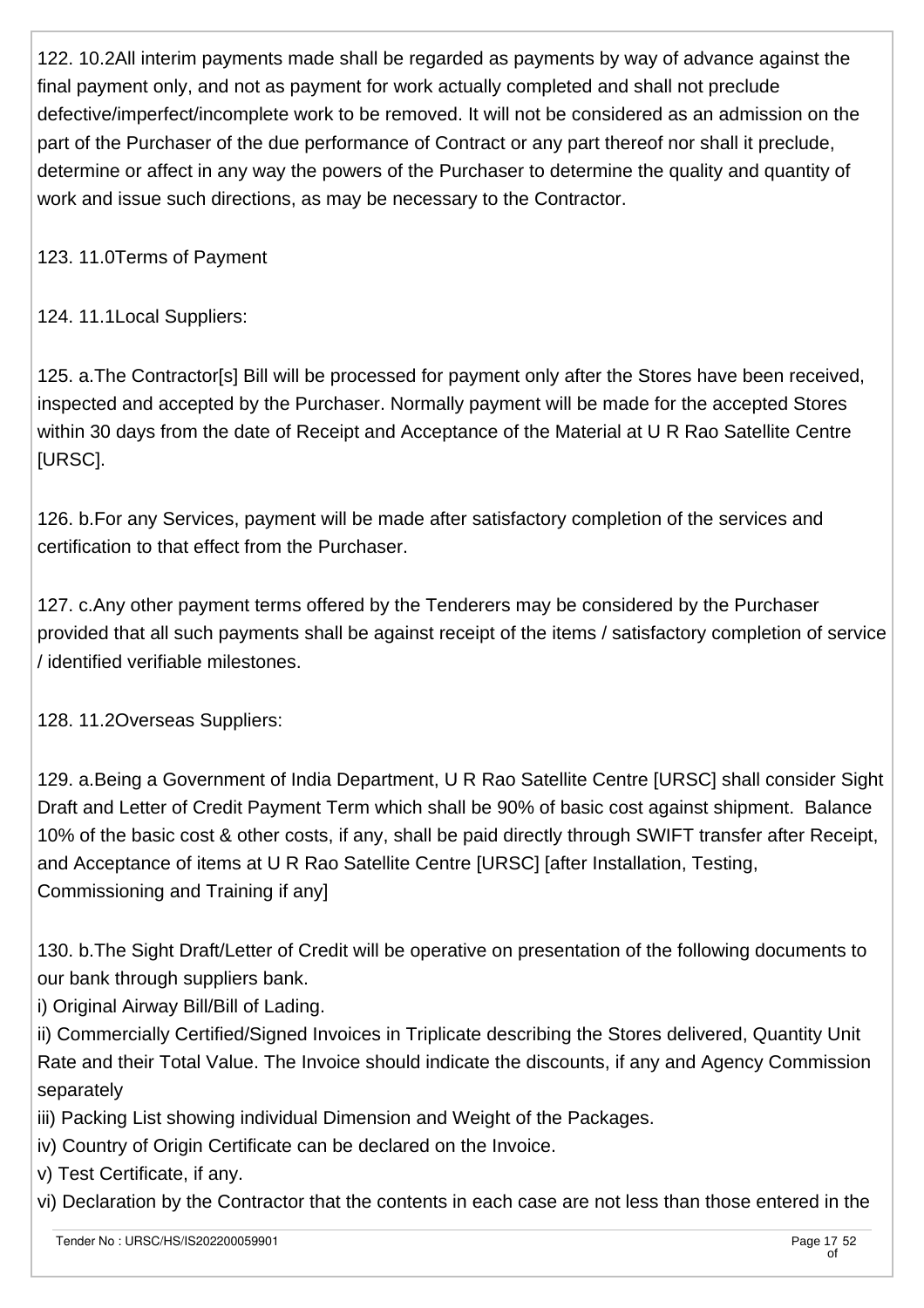Invoices and the quality of the Stores are guaranteed as per the specification asked by the Purchaser. vii) Warranty and Guarantee Certificates.

131. c.Bank Charges in the case of Overseas Supplier[s]

132. i)All Bank Charges Payable within India shall be borne by Purchaser. Similarly, all Bank Charges Payable outside India shall be borne by the Supplier. All Taxes and Duties payable in India will be borne by the Purchaser. Similarly all Taxes and Duties payable outside India shall be borne by the Tenderer/Contractor.

133. ii)Taxes and duties, applicable as per the Indian Tax Laws in respect of transactions between the Purchaser and Tenderer and as incorporated in the Contract will be paid against documentary evidence and as required by Indian Tax Laws.

134. d.In case of LC payment term, Charges towards LC opening shall be added to the original bid to arrive at landed cost.

135. e.Only Irrevocable LC at sight shall be opened. Confirmed LC will not be accepted by URSC.

136. 12.0Bank Guarantee:

### 137. 12.1Performance Security [PS]:

Within 20 days from the date of issue of the Purchase Order or with in such extended time as may be granted by the Purchaser in writing, the Contractor shall execute an irrevocable interest free Performance Security for 3% only of the Contract value to ensure due Performance of the Contract including the fulfilment of the Warranty obligation. The proceeds of the performance security shall be payable to the Purchaser as compensation for any loss resulting from the Tenderer's failure to complete his obligations under the contract. The Purchaser shall discharge the performance security bond after completion of Tenderer's performance obligations including the warranty and post-warranty obligations under the contract.

### 138. 12.2Security Deposit [SD]:

Within 20 days from the date of issue of the Purchase Order or with in such extended time as may be granted by the Purchaser in writing, the Contractor shall execute an irrevocable interest free Security Deposit for 3% only of the Contract value to ensure due Performance of the Contract. The proceeds of the Security Deposit shall be payable to the Purchaser as compensation for any loss resulting from the Tenderer's failure to complete his obligations under the contract. The Purchaser shall discharge the security deposit after completion of Contractor's obligations till acceptance of the items by URSC.

### 139. 12.3Performance Bank Guarantee [PBG]:

The Contractor shall execute Performance Bank Guarantee for 3% value of the Purchase Order for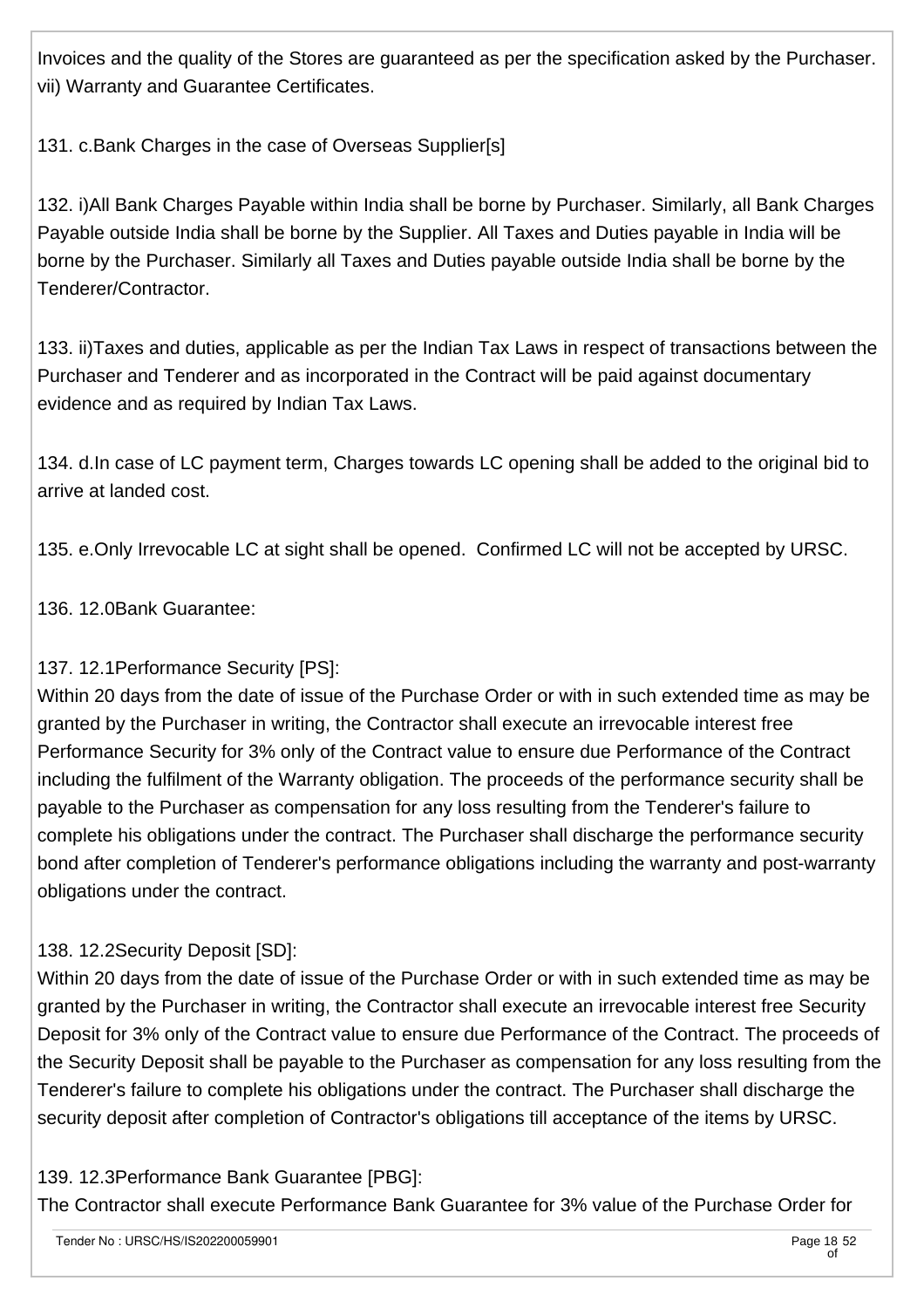fulfilment of Warranty obligations. The PBG shall be executed as per our specimen. The PBG shall be executed before claiming payment.

140. 12.4The Contractor shall submit either (a) Performance Security OR (b) Security Deposit & Performance Bank Guarantee as mentioned above.

141. 12.5The Performance Security/Security Deposit/Performance Bank Guarantee may either be furnished in the form of an Account Payee Demand Draft; or Fixed Deposit Receipt from a Nationalized or Scheduled Bank, or Bank Guarantee from a Nationalized or Scheduled Bank or Online Payment in favour of Accounts Officer, U R Rao Satellite Centre [URSC], Bengaluru. The Bank Guarantee must be valid till its contractual obligation plus an additional period of 60 days beyond the date of completion of all contractual obligations.

142. 12.6 In the event the work is not completed within the stipulated period, the contractor shall get the Performance Security/Security Deposit be extended.

143. 12.7The Bank Guarantee shall be executed on a Non-judicial stamp paper of appropriate value as per Specimen.

144. 12.8The Performance Security/Security Deposit/Performance Bank Guarantee will not carry any interest and shall be returned after completion of all the obligations of the Contract with a 'NO CLAIM CERTIFICATE ' issued by Contractor as per our Specimen enclosed.

145. 12.9Adherence to this clause is compulsory or otherwise, the Tender will be rejected.

146. 12.10In the event the Contractor fails to furnish the Performance Security/Security Deposit within 20 Days as stipulated hereinabove, i.e. after the receipt of Purchase Order or on signing of the Contract or any extension thereof, the Purchase Order/ Contract shall be cancelled and terminated at the Contractor's risk, cost and liability. The Earnest Money Deposit, if any executed shall be forfeited and appropriate penal and legal action shall be initiated.

147. 12.11Central Public Sector Undertakings [PSUs]/Public Sector Enterprises [PSEs]/Autonomous Bodies are exempted from payment of Performance Security, and instead, an Indemnity Bond shall be executed in lieu of Performance Security.

148. 12.12Bank Guarantee towards Free Issue Materials (FIM):

149. a.The successful Tenderers shall furnish Bank Guarantee (BG) towards the cost of Free Issue Materials issued by Purchaser (if any) towards adequate Security for the FIM for the execution of the Contract and the said Tenderer will be duly authorized by PURCHASER to collect the free issue materials from URSCs site subject to the furnishing of the aforesaid Bank Guarantee. The BG is to be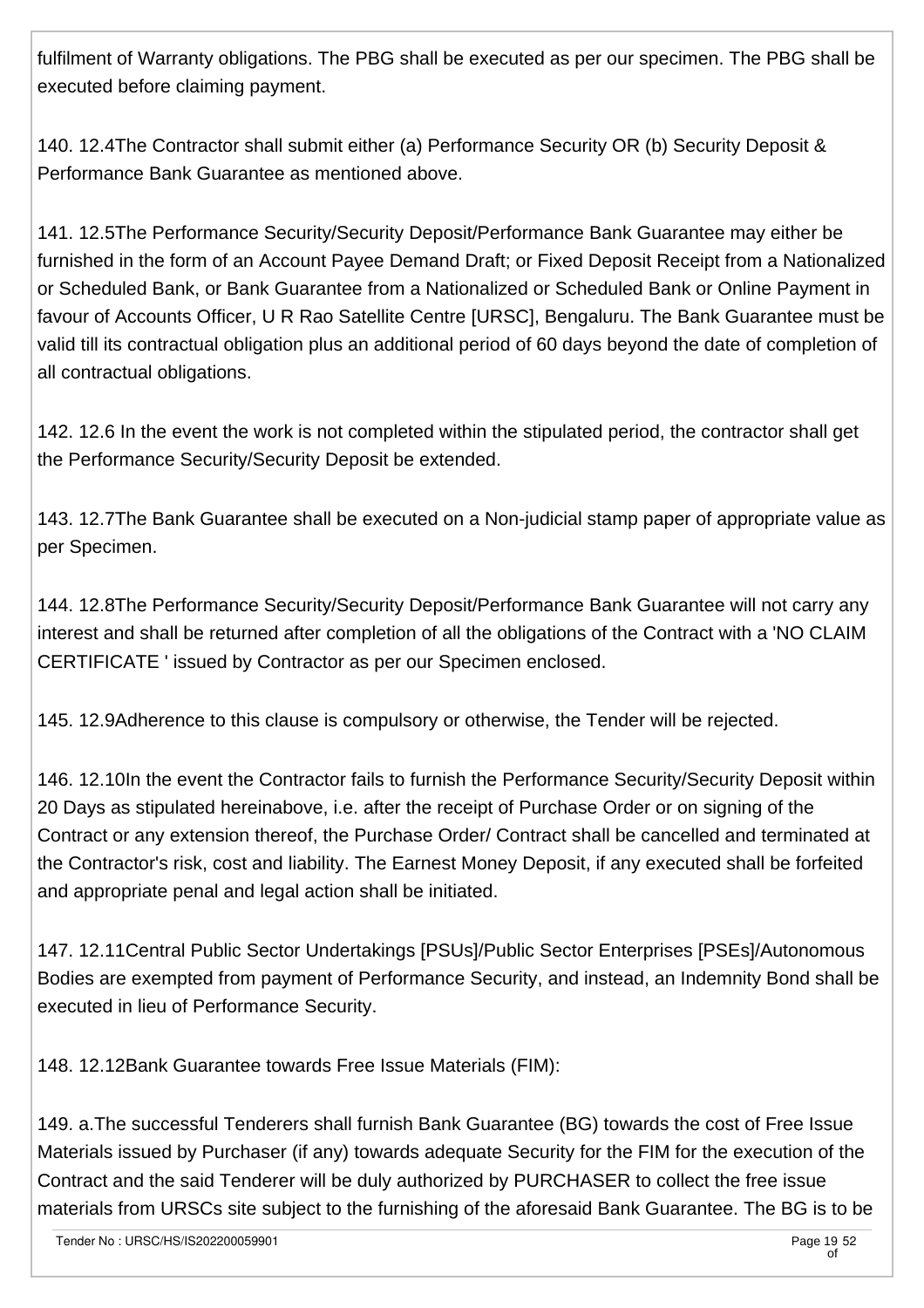kept valid till supply and acceptance of the final product. Adherence to this Clause is compulsory or otherwise the Tender will be rejected.

150. b.In the case of Public Sector Undertaking, Public Sector Enterprises and Government Organization, Indemnity Bond [IB] together with Insurance shall be considered in place of BG.

151. c.For Fabrication of items, in case FIM issued by URSC, the Supplier should quote the rates considering the Scrap Materials generated and taken over by Supplier.

152. 12.13The Bank guarantee issued by the Issuing Bank on behalf of contractor/ supplier in favour of U R RAO SATELLITE CENTRE shall be in paper form as well as issued under Structured Financial Messaging System. The details of beneficiary for issue of BG under SFMS platform is furnished below: Name of the Beneficiary-- U R RAO SATELLITE CENTRE, Beneficiary Bank Name --STATE BANK OF INDIA, Beneficiary Branch -- IFSC SBIN0009048, Beneficiary Branch Name --ISRO VIMANAPURA BRANCH, Bank Address-- STATE BANK OF INDIA, ISRO VIMANAPURA BRANCH, URSC CAMPUS, HAL AIRPORT ROAD, BENGALURU - 560017

The above particulars are to be incorporated by the issuing bank properly while issuing BG under SFMS mode to avoid any problem in future.

153. 13.0Packaging:

154. 13.1The Contractor wherever applicable shall pack all Stores in crates or cartons for Sea/Air worthy shipment as applicable in a manner suitable for export to a tropical humid climate, in accordance with internationally accepted export practices and in such a manner so as to protect it from damages and deterioration in transit by road, Rail or Sea for Space Qualified Stores. The Contractor[s] shall be held responsible for all losses and damages caused due to improper packaging or shipment.

155. 13.2The Contractor shall ensure that the label on each Box/Unit of Shipments is legible and marked properly for correct identification. The failure to comply with this requirement shall make the Contractor liable for additional expenses involved.

156. 13.3The Contractor shall notify the Purchaser of the date of Shipment from the Port of Embarkation as well as the expected date of arrival of such shipment at the designated Port of Arrival.

157. 13.4The Contractor shall give complete shipment information concerning the Weight, Size, description and content of each packages, etc. Trans-shipment of Stores shall not be permitted except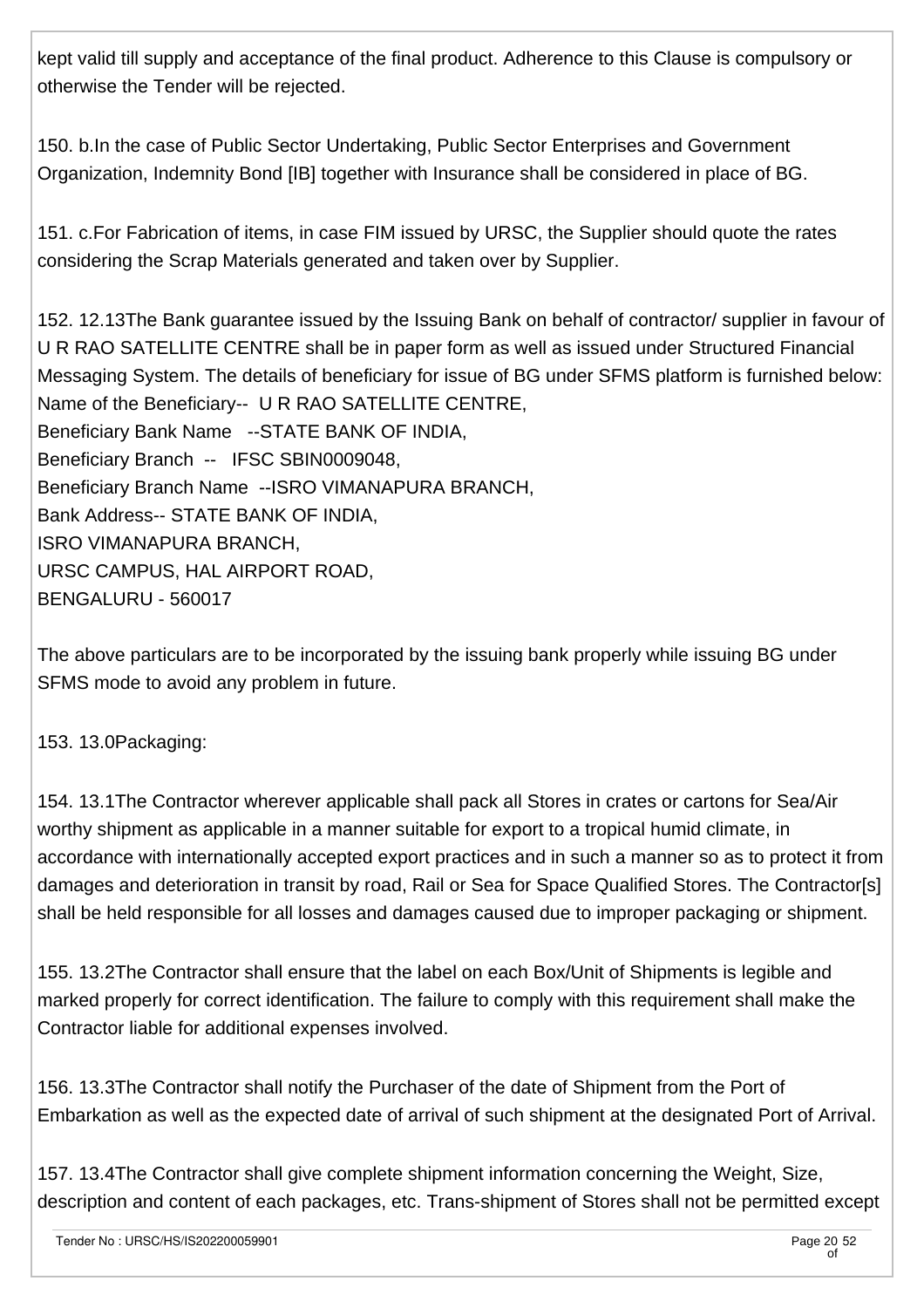with the prior written permission of the Purchaser.

158. 13.5Apart from the dispatch documents negotiated through Bank/s, the following documents shall also be sent through email/fax to the Purchaser within 7 days from the date of shipment by Sea and within 3 days in case of Air Consignment:

a) Commercial Bill of Lading/Airway Bill, Post Parcel Receipt

- b) Invoice
- c) Packing List
- d) Test Certificates
- e) Certificate of Origin as declared in the Invoice.
- f) Warranty/Guarantee Certificate.

159. 13.5Contractor shall also ensure that one copy of the Packing List is enclosed in each Case/Box.

160. 13.6Indian Customs Authorities have imposed late filing charges. Therefore, Suppliers are requested to inform the dispatch particulars well in advance by e-mail to enable the Purchaser for arranging necessary clearance from Customs and to avoid payment of late filing charges.

161. 13.7 Contractor shall bear demurrage charges if any, incurred by the Purchaser due to delayed presentation of shipping documents to the Bankers within reasonable time [and in any event within 7 days] from the date of Bill of Lading for Sea Consignments and within 3 days from the date of Air Way Bill for Air Consignments. Such charges shall be recovered from the balance payment to supplier.

162. 14.0High Sea Sale:

Tenderers submitting offer[s] against High Sea Sale Trade shall not be considered.

163. 15.0Guaranteed Time of Delivery:

164. 15.1Delivery period shall be specified in Tender. In case the tender calls for installation then the Tenderers shall mention the schedule for supply and installation separately. Time required for installation post supply shall be clearly defined to avoid any lag period between supply and installation/commissioning.

165. 15.2The date of delivery of the stores stipulated in the Purchase Order/Contract shall be deemed to be the essence of the Purchase Order/Contract and delivery must be completed on or before the specified dates. In case of failure, Purchaser reserves the right to terminate/cancel the Order/Contract at his discretion.

166. 15.3Where erection or assembly or commissioning is a part of the Contract, it should be done immediately on notification. The Contractor shall be responsible for any loss / damage sustained due to the delay in fulfilling this responsibility.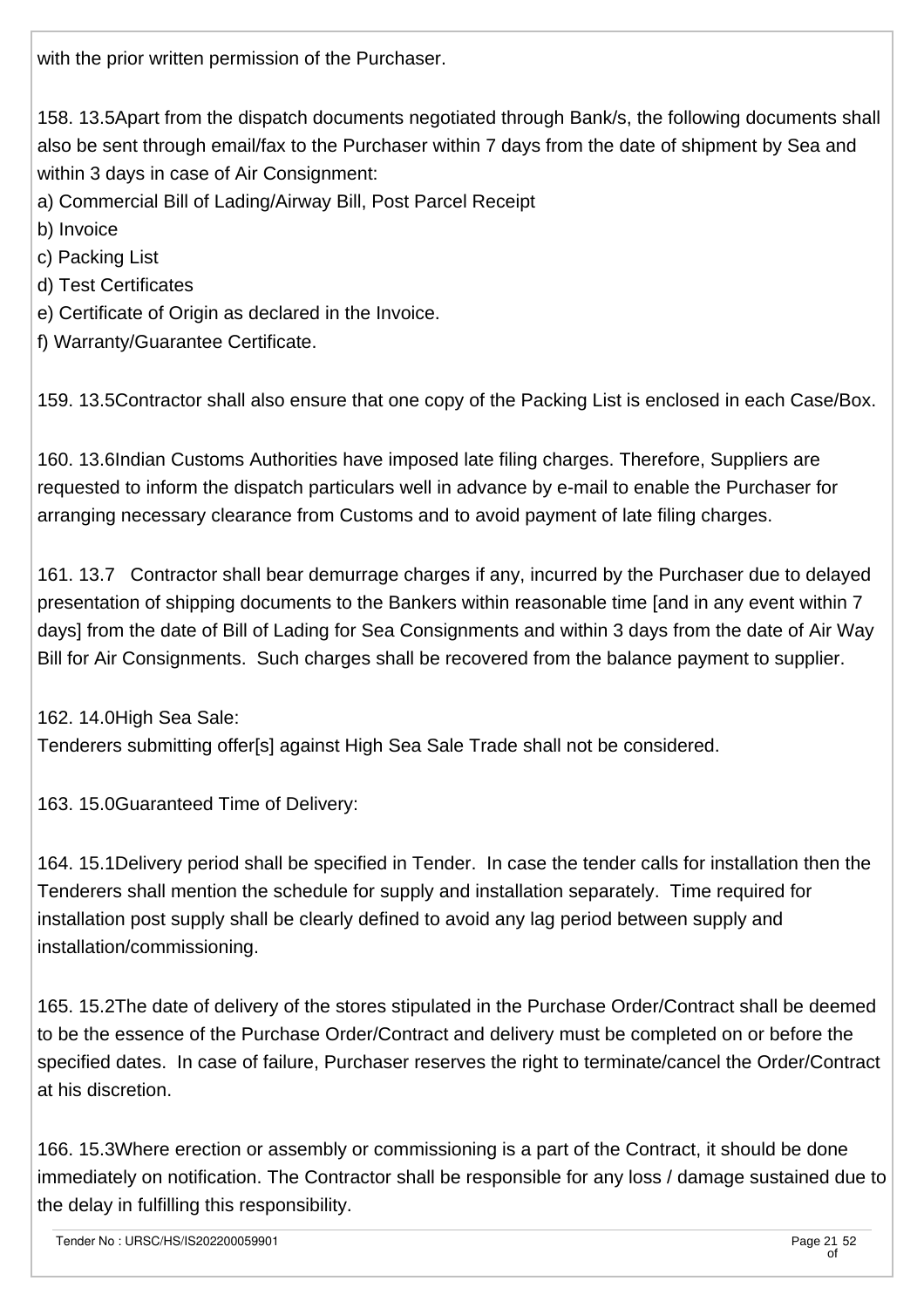167. 15.4For items having shelf life, those with maximum shelf life should be supplied if order is placed.

168. 15.5The Contractor is responsible for obtaining a clear receipt from the Transport Authorities specifying the goods despatched. The consignment should be despatched with clear Railway Receipt/Lorry Receipt. If sent in any other mode, it shall be at the risk of the Contractor. Purchaser will take no responsibility for short deliveries or wrong supply of goods when the same are booked on said to contain basis. Purchaser shall pay for only such stores as are actually received by them in accordance with the Contract.

169. 15.6In case Export License is required for the offered items, the Tenderer[s] shall mention the same while submitting the offer.

170. 16.0Mode of Dispatch: RAIL/ROAD/SEA/AIR

171. 16.1For Air Consignments: Stores should be dispatched by Air Freight through Purchaser nominated freight forwarder as per the delivery terms and mode of dispatch mentioned in the Purchase Order. A copy of the Invoice and Packing List should be kept inside each of the package. Port of Entry KEMPEGOWDA INTERNATIONAL AIRPORT, BENGALURU, INDIA.

172. 16.2For Sea Consignments:Stores should be dispatched by Ocean Freight by First Class Indian Flagged Vessel or Conference Vessel on Freight Collect basis as per the delivery terms and mode of dispatch mentioned in the Purchase Order. A copy of the Invoice and Packing List should be kept inside each of the package. Port of Entry shall be CHENNAI, INDIA. The Port of Ultimate Destination shall be 'INLAND CONTAINER DEPOT [ICD, BENGALURU]'. The Customs Clearance shall be arranged at ICD Bengaluru.

173. 16.3Shipping Marks: The Marks on the Shipping Documents such as Invoice, Bill of Lading/Airway Bill and on the packages should be as follows:

Purchase Order No:Date:, GOVERNMENT OF INDIA, Department of Space/ U R Rao Satellite Centre, Bengaluru 560 017 / INDIA Destination:Port of Entry:

174. 17.0Ultimate Consignee: Senior Purchase & Stores Officer [Stores] (a)U R Rao Satellite Centre, P.B.No.1795, HAL Airport Road, Vimanapura Post, Bengaluru - 560 017, India.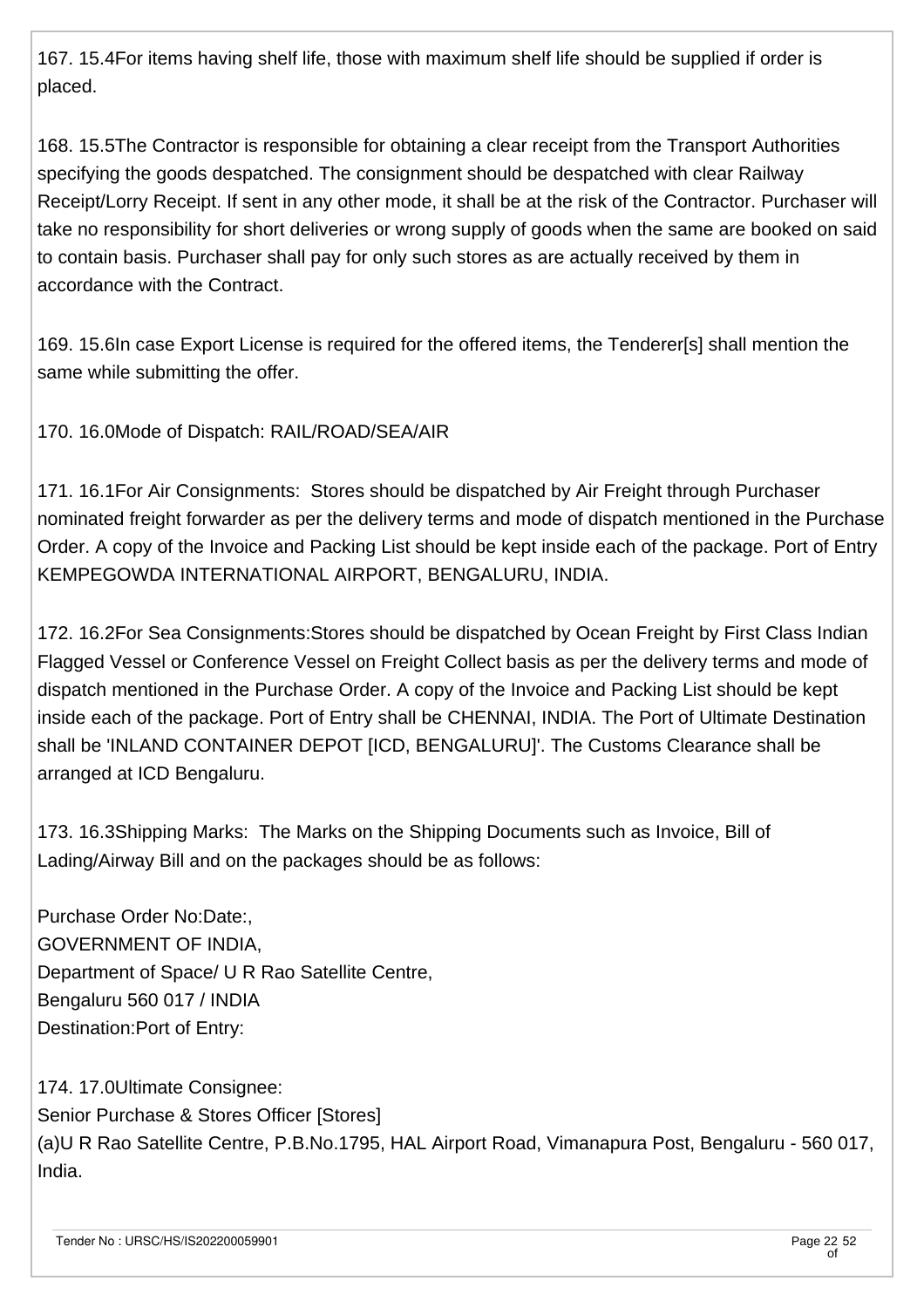(b)ISRO Satellite Integration and Test Establishment (ISITE), Outer Ring Road, Marathahalli, Bengaluru - 560 037

175. 18.0Insurance of the Stores:

No Insurance is required at U R Rao Satellite Centre [URSC] cost. The Contractor shall be responsible for insuring the Stores wherever considered necessary. The necessity or otherwise of Insurance will be as indicated in the Purchase Order

176. 19.0Inspection and Acceptance Tests:

177. 19.1The Purchasers representatives shall also be entitled at all reasonable times during manufacture to Inspect examine and test at the Contractors premises, the material and workmanship of all Stores to be supplied under this Contract and if part of the said Stores is being manufactured on other premises, the Contractor shall obtain the Purchasers representative permission to inspect, examine and test and shall not release the Contractor from the obligations under this Contract.

178. 19.2For tests conducted at the premises of the Contractor or any of his sub-contractors, the Contractor shall provide free of cost assistance, Labour, Materials, Electricity, Fuel and Instruments as may be required or as may be reasonably needed by the Purchaser's representative to carry out the tests efficiently.

179. 19.3When the Stores have passed the specified test, the Purchaser's representative shall furnish a certificate to this effect in writing to the Contractor. The Contractor shall provide copies of Test Certificate to the Purchaser as may be required.

180. 19.4Inspection/Test/Certificate should be provided for the goods after testing it thoroughly at the Contractors works. If any inspection by Lloyds or any other Third Party Agency is considered necessary, it shall be arranged by Contractors on the instructions of the Purchaser.

181. 19.5Pre-Delivery Inspection: Pre-Delivery Inspection if required, shall be carried out by URSC Engineers at the Contractors Factory Premises at our cost. The Contractor need not extend any Hospitality to our representatives.

182. 20.0Acceptance of Stores:

183. 20.1The Stores shall be tendered by the Contractor for Inspection at such places as may be specified by the Purchaser at the Contractor's own risk, expenses and cost.

184. 20.2It is expressly agreed that the acceptance of the Stores contracted for is subject to final approval by the Purchaser, whose decision shall be final.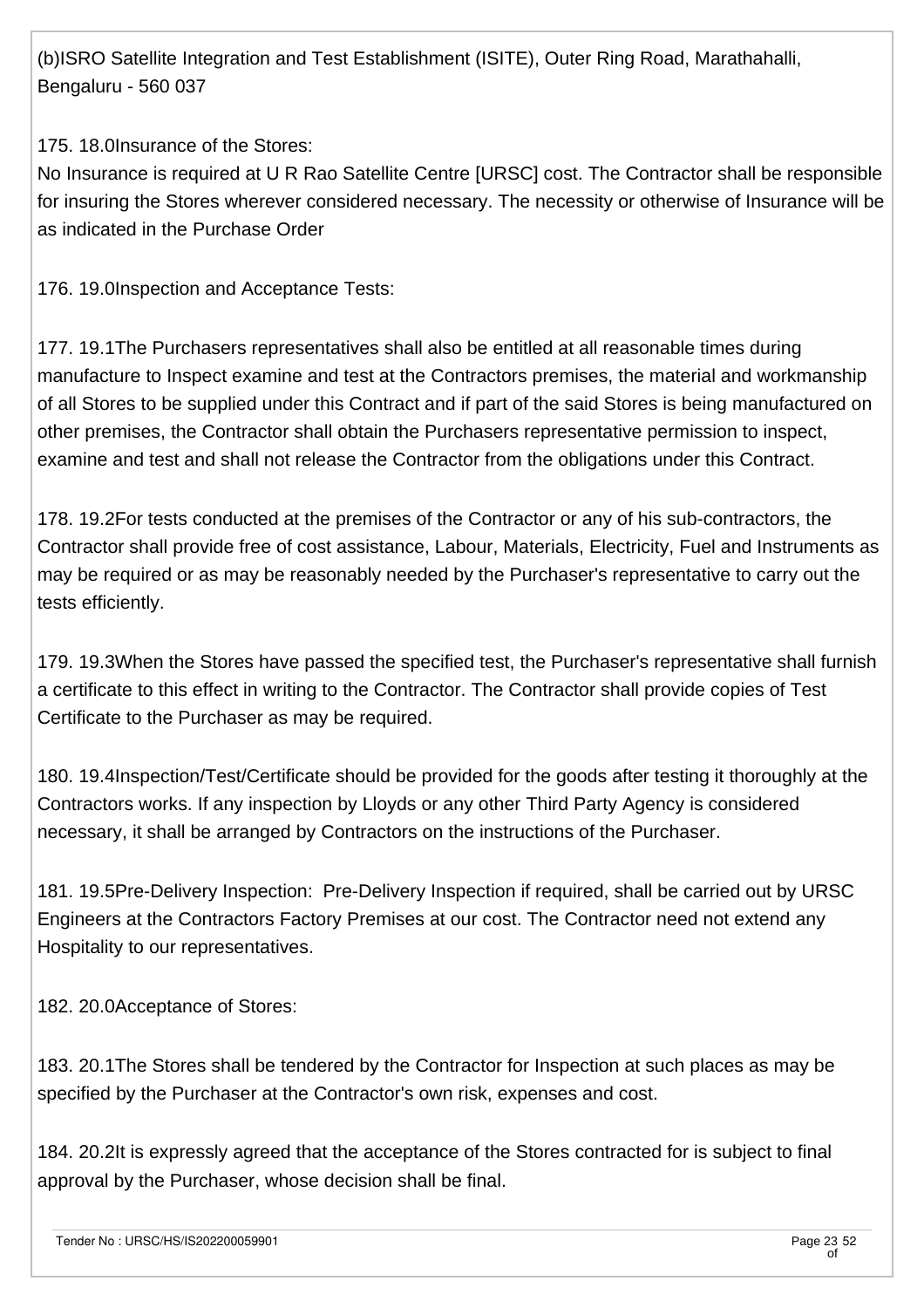185. 20.3If, in the opinion of the Purchaser, all or any of the Stores that do not meet the performance or quality requirements specified in the Purchaser Order, they will be rejected and the decision as to the rejection by the Purchaser shall be final and binding on the Contractor.

186. 20.4If the whole or any part of the Stores supplied are rejected the Purchaser shall be at liberty, with or without notice to the Contractor, to Purchase in the open market at the expense of the Contractor, Stores meeting the necessary performance and quality contracted for in place of those rejected, provided that either the Purchaser or the agreement to Purchase from another supplier is made six months from the date of rejection of the Stores as aforesaid.

187. 20.5Instruction/Operation Manual containing all assembly details including wiring diagrams should be sent wherever necessary in duplicate. All documents/ correspondence should be in English language only.

188. 21.0Contractor[s] Default Liability:

189. 21.1The Purchaser upon a written notice of default to the Contractor, shall be entitled to terminate the Contract by giving 30 days prior notice, in whole or in part, at the sole risk and cost of the Contractor, in circumstances detailed hereunder:-

a) If in the judgment of the Purchaser, the Contractor fails to make delivery of Stores within time specified in the Contract/Agreement or within the period for which extension has been granted by the Purchaser to Contractor

b) If in the judgment of the Purchaser, the Contractor fails to comply with any of the other provisions of this Contract.

190. 21.2In the event of Purchaser terminating the Contract in whole or in part thereof, as provided hereinabove, the Purchaser reserves the right to purchase, upon such terms and in a manner as he may deem appropriate, Stores similar to that terminated and the Contractor shall be liable to the Purchaser for any additional cost for such similar Stores, and/or for Liquidated Damages for delays as defined in Clause 25.0 until such reasonable time as may be required for the final supply of Stores.

191. 21.3If Contract is terminated as provided in Clause 21.0 the Purchaser in addition to any other rights provided in this Article, may require the Contractor to transfer title and deliver to the Purchaser under any of the following cases in the manner and as directed by the Purchaser. a) Any completed Stores.

b) The Purchaser shall pay to the Contractor, the Contract price for completed Stores delivered to and accepted by the Purchaser and for manufacturing materials delivered and accepted.

192. 21.4In the event, the Purchaser does not exercise its right to terminate the Contract as provided in Clause 21.0, the Contractor shall continue the performance of the Contract, in which case he shall be liable to the Purchaser for Liquidated Damages for delay as set out in Clause 25.0 until the Stores are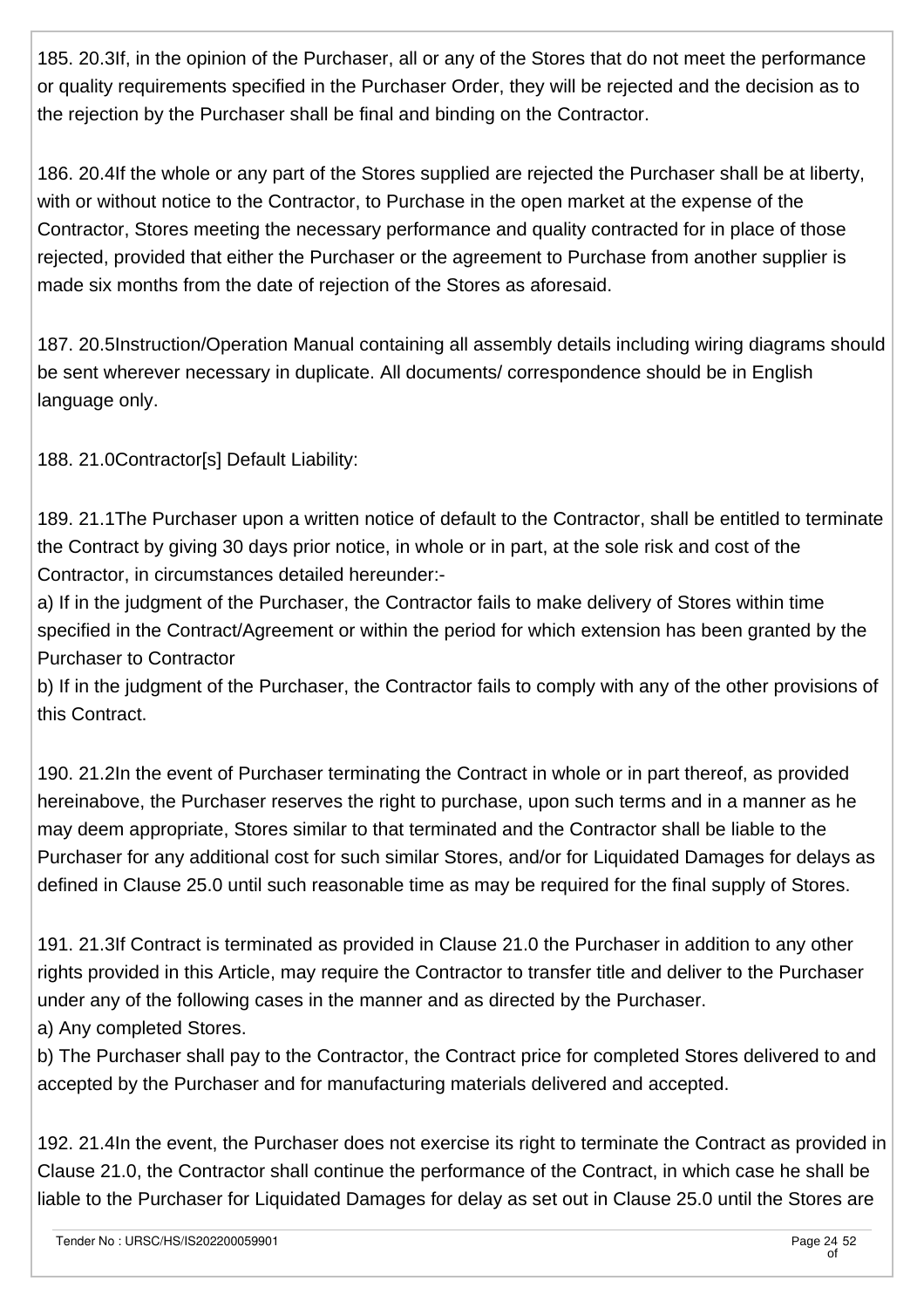accepted.

193. 22.0Replacement:

If the Stores or any portion thereof, is damaged or lost during the transit, the Purchaser shall give notice to the Contractor setting forth particulars of such Stores damaged or lost during transit. The replacement of such Stores shall be effected by the Contractor within a reasonable time to avoid unnecessary delay in the intended usage of the Stores.

### 194. 23.0Rejection:

If the Stores supplied by the Contractor are found to be defective in material or workmanship or otherwise not in conformity with the requirements of the Contract specification, the Purchaser shall either reject the Stores or request the Contractor in writing to repair, rectify, replace the same. The Contractor, on receipt of such notification shall either rectify or replace the defective Stores free of cost to the Purchaser. If the Contractor fails to do so, the Purchaser may either:-

a] Repair, Replace or rectify such defective Stores and recover extra cost so involved from the Contractor; or

b] Terminate the Contract for default as provided under Clause 21.0 above. The right to terminate and the right to replace the Stores shall not be derogatory to one another and shall mutually complement one another. In other words, the Purchaser shall be entitled to take either decision, or both.

195. 24.0Force Majeure:

196. 24.1Neither party shall bear responsibility for complete or partial non-performance of any of his obligations [except for failure to pay any sum which has become due on account of receipt of goods under the provisions of the Purchase Order/Contract], if the non-performance results from such force majeure circumstances such as, but not restricted to, flood, fire, earthquake, civil commotion, sabotage, explosion, epidemic, quarantine restriction, strike, lock out, freight embargo, acts of the Government either in its sovereign or its contractual capacity, hostility, acts of public enemy and other acts of God as well as war or revolution, military operation, blockade, acts or actions of state authorities or any other circumstances beyond the control of the parties that have arisen after the conclusion of Purchase Order/Contract. In such circumstances, the time stipulated for the performance of an obligation under the Purchase Order/Contract may be proportionately extended.

197. 24.2The party for whom it has become impossible to meet the obligation under this contract due to force majeure condition shall notify the other party in writing not later than 7 days from the date of the occurrence and cessation of the force majeure condition/s. In the event of delay lasting over one month, arising from force majeure causes, the Purchaser reserves the right to cancel the contract without any obligation to compensate the Tenderer in any manner. Unless agreed by both the parties, in writing, the Contractor shall continue to perform his obligations under the Purchase Order/Contract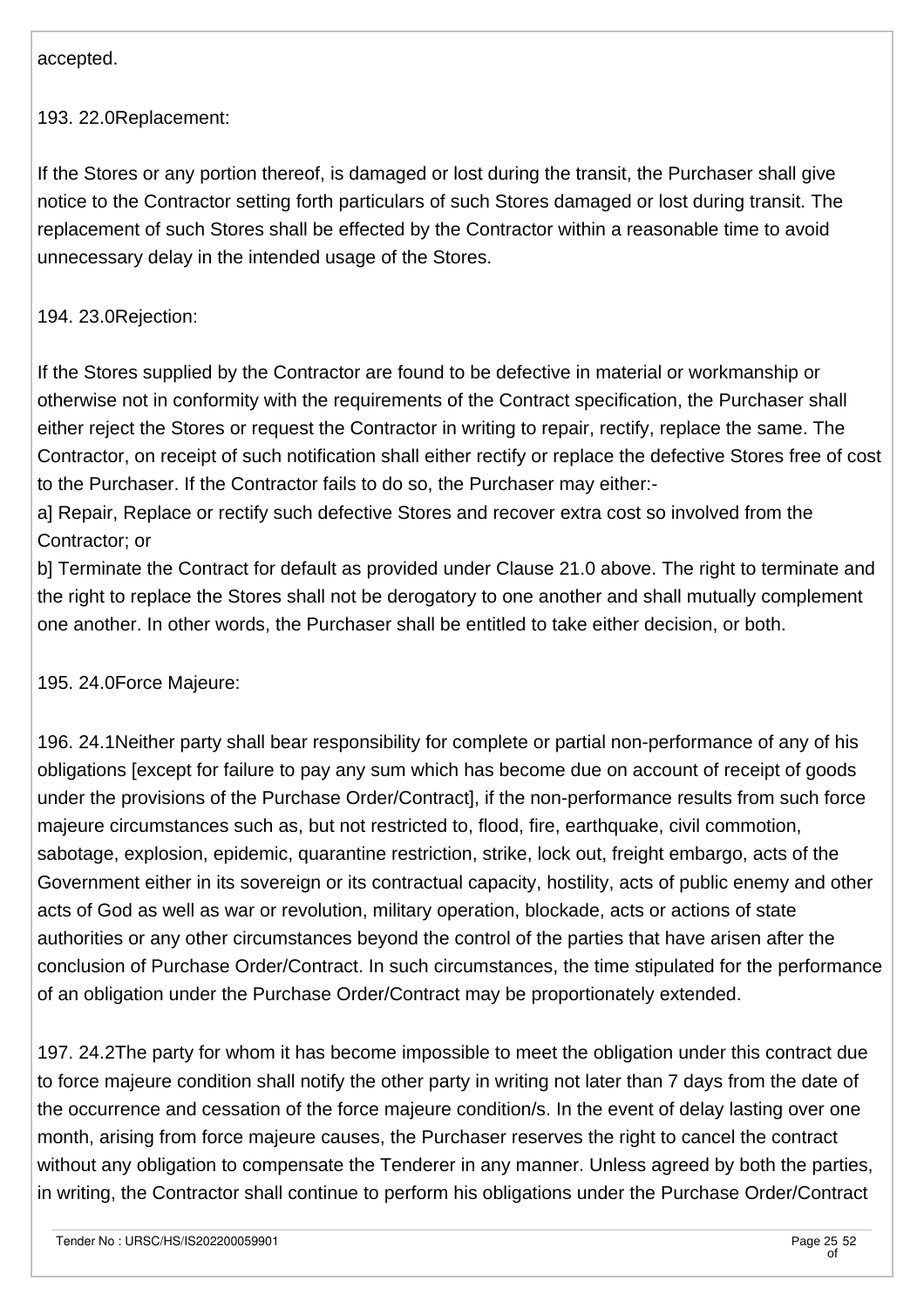as far as is practical and shall seek all reasonable alternative means for performance not prevented by the force majeure event.

198. 24.3Any Certificate issued by the Chamber of Commerce or any other competent authority or organization shall be sufficient proof of commencement and cessation of the above circumstances. In case of failure to carryout complete or partial performance of an obligation for more than 60 days, either party shall reserve the right to terminate the Contract totally or partially. A prior written notice of 30 days to the other party will be given informing of the intention to terminate without any liability.

199. 24.4The Force Majeure condition is applicable only to the prime Contractor and Purchaser.

200. 25.0Delay in Completion/Liquidated Damages:

201. 25.1The time and date stipulated in the contract for completion of the work shall be deemed to be the essence of the contract. If the Contractor fails to deliver the Stores within the time specified in the Contract or any extension thereof or if the Contractor fails to maintain the required progress or comply with the relevant provisions of the general conditions of contract or special conditions of contract, if any and clear the site on or before the contract or extended date of completion, the Purchaser shall, without prejudice to any other right or remedy available under the law to Purchaser on account of such breach, recover from the Contractor as Liquidated Damages a sum one-half of one percent [0.5 percent] of the Contract price of the undelivered Stores for each calendar week of delay or part thereof. The total Liquidated Damages shall not exceed Ten percent [10 percent] of the Contract price of the unit or units so delayed. Adherence and acceptance to this Clause is Compulsory or otherwise the Tender will be rejected.

202. 25.2In case of delay in delivery of the Stores beyond the delivery date stipulated in the Purchase Order/Contract or any extension thereof, such Stores shall be received without prejudice to the right of the Purchaser to claim Liquidated Damages and without prejudice to the terms and conditions of the Purchase Order/Contract.

203. 26.0Erection of Plant, Machinery and Installation of Software:

204. 26.1Wherever Erection of Plant or Machinery and Installation of Software is the responsibility of the Contractor as per the terms of the Contract and in case the Contractor fails to carry out the Erection and Installation of the Software as and when called upon to do so within the period specified by the Purchaser, the Purchaser shall have the right to get the Erection and Installation of the Software etc., done through any source/agency of his choice. In such an event, the Contractor shall be liable to bear any additional expenditure that the Purchaser is liable to incur towards erection. The Contractor, shall, however, not be entitled to any gain/payment due to such an action by the Purchaser.

205. 26.2If it appears to the authorised representative of the Purchaser that any work has been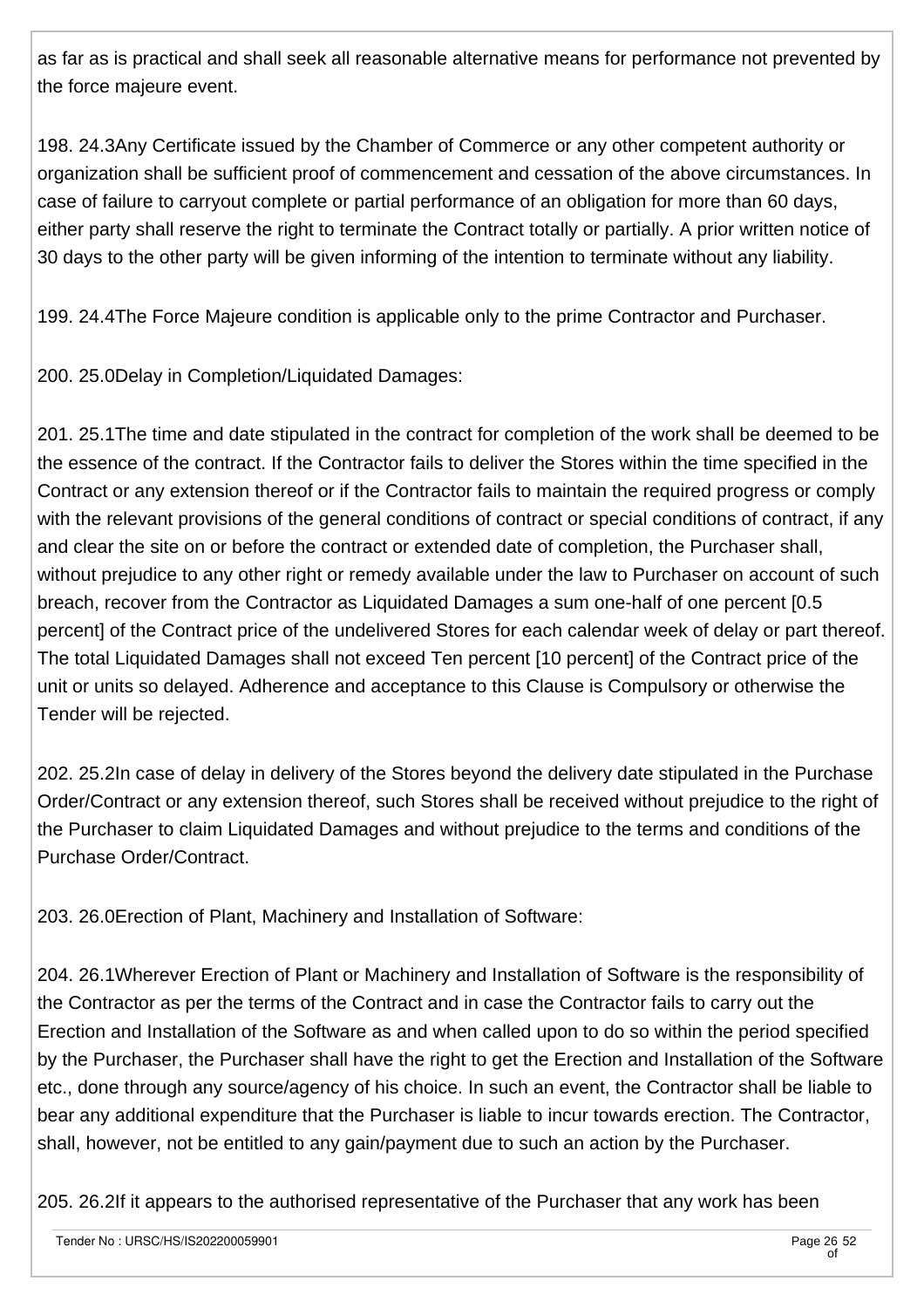executed with unsound, imperfect or unskilful workmanship or with materials of any inferior quality or description, or that any materials or articles procured by the tenderer for the execution of the work are of unsound quality or of a quality inferior to that contracted for or otherwise not in accordance with the contract, the tenderer shall on demand in writing within 03 Months of the completion of the work from the said Authorised Representative notwithstanding that the same may have been passed, certified and paid for forthwith rectify, or remove and reconstruct the work so specified in whole or in part as the case may require remove the materials or articles so specified and provide other proper and suitable materials or articles at its own cost. In the event Tenderer fails to rectify or remove and re-execute the work or remove and replace with others, the material or articles complained of, as the case may be, it shall be so strictly at the risk and expense in all respects of the Tenderer, including the right to refund of payment received and also cost of rectification.

206. 27.0Standard Warranty/Guarantee:

207. 27.1All products/stores supplied against the bid shall be of high reliability and shall carry comprehensive free of cost warranty. The Contractor shall guarantee and certify that the Stores supplied shall comply fully with the specifications laid down, for material, workmanship and performance. The Purchaser expects the stores to be highly reliable which would result in lower maintenance and repair cost.

208. 27.2 Guarantee for the period as indicated in the tender documents shall be after acceptance of the Stores. If any defects are discovered, therein or any defects therein are found to have developed under proper use arising from faulty materials, design or workmanship, Contractor shall remedy such defects at his own cost provided, he is called upon to do so within a period of 12 months from the date of Acceptance thereof, by the Purchaser who shall state in writing in what respect the Stores or any part thereof, are faulty.

209. 27.3 If in the opinion of the Purchaser, it becomes necessary to repair, replace or renew any defective Stores, such repair, replacement or renewal shall be made by the Contractor Free of all Cost to the Purchaser, provided the notice informing the Contractor of the defect is given by the Purchaser in this regard within the said period of 12 Months from the date of acceptance of Stores thereof.

210. 27.4 If Contractor fail to rectify the defects, the Purchaser shall have right to reject or repair or replace, at the cost of the Contractor the whole or any portion of the defective Stores. The warranty for such replaced/repaired items/stores shall be for 24 months from the date of handing over of such replaced/repaired stores in complete and satisfactory condition to the Purchaser.

211. 27.5 The decision of the Purchaser, notwithstanding any prior approval or acceptance or inspection thereof, on behalf of the Purchaser, as to whether or not the Stores supplied by the Contractor are defective or any defect has developed within the said period of 12 Months or as to whether the nature of the defects requires renewal or replacement, shall be final, conclusive and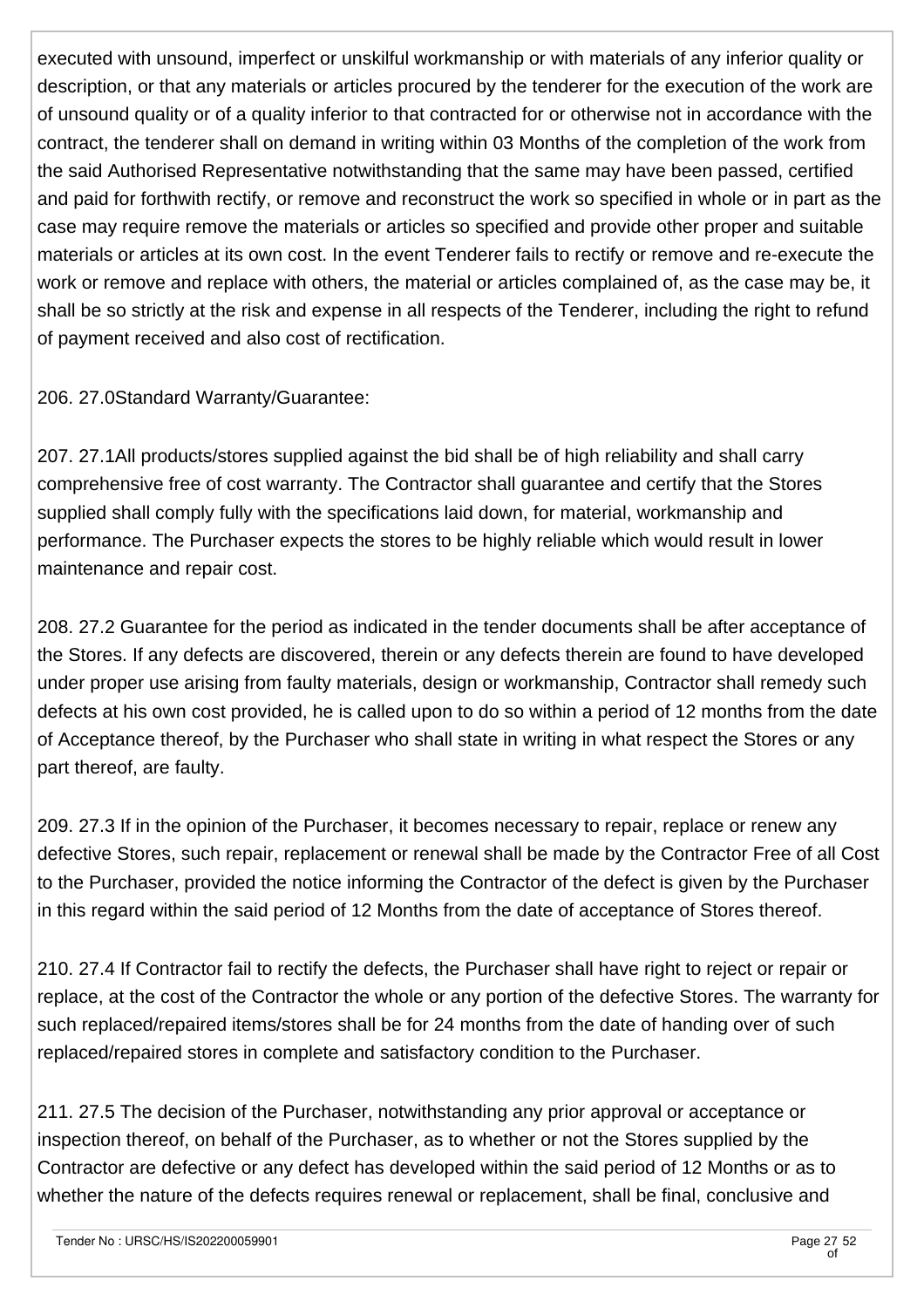binding on the Contractor. The Warranty/Guarantee certificate has to accompany the shipment.

212. 27.6 All the replacement Stores shall also be guaranteed for a period of 12 months from the date arrival of Stores at Purchaser's site.

213. 27.7 Even while the 12 months guarantee applies to all Stores in case where a greater period is called for by our Specifications then such a specification shall apply, in such cases the period of 12 months referred to in Clause 27 shall be the asked for guarantee period plus 2 Months.

214. 28.0Termination:

215. 28.1Under the normal circumstances, Termination/Short Closing of the Purchase Order/Contract is not foreseen. However, the Purchaser reserves the right to terminate the Contract in whole or in part by giving 30 days prior notice under any of the following circumstances:

216. a)For repeated non-performance in the execution of Purchase Order/Contract.

217. b) If the Contractor fails to deliver the final Product within the stipulated delivery schedule or any extension thereof, granted by U R Rao Satellite Centre [URSC].

218. c) If the Stores repeatedly fails in the Inspection and does not pass Inspection and Quality requirements of Purchase Order/Contract and/or the Contractor is not in a position to either rectify the defects or offer the Stores conforming to the contracted Quality Standards.

219. d) If the Contractor is unable to rectify the defects or offer replacements in lieu of defective items.

220. e) If the final Product does not pass Inspection and Quality requirements of Purchase Order/Contract.

221. f) If the Contractor fails to perform any other obligations under P.O/Contract.

222. g) If the Contractor becomes bankrupt or otherwise insolvent.

223. h) Owing to deficiency of service, breach of Contract.

224. i) For inefficiency, indiscipline, irregularity, insincerity, indifference in work, indulges in corrupt practices, disobedience, doubtful credentials/integrity, etc., at any point of time during the Contract period.

225. j) To terminate the Purchase Order/Contract at any time by giving 30 days prior notice.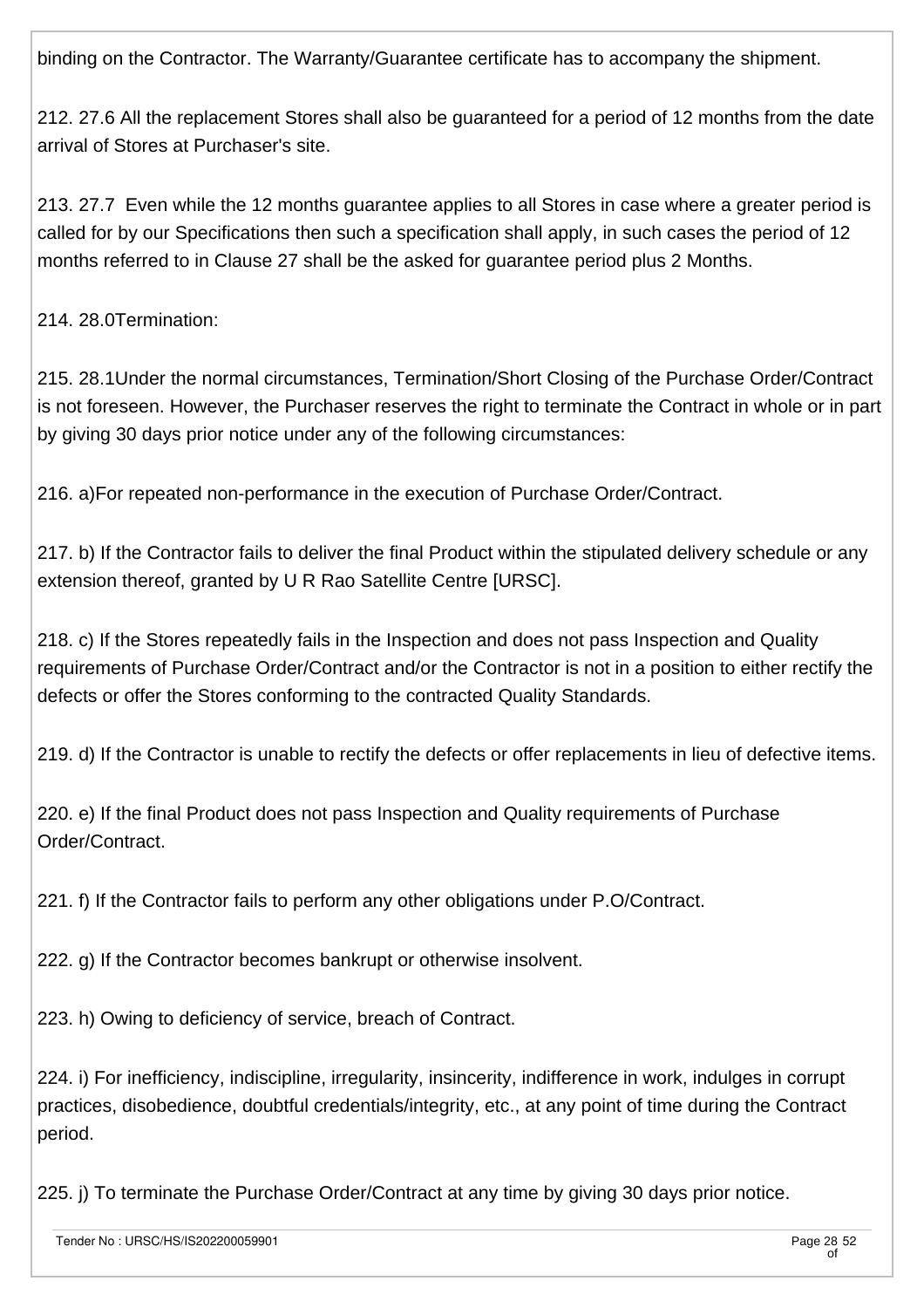226. k) If the Contractor becomes bankrupt or otherwise insolvent or any petition seeking its insolvency is admitted by a Court/Tribunal of competent jurisdiction or if the Contractor applies for voluntary insolvency or enters into any arrangement for deferred payment to its creditors.

#### 227. 29.0Parallel Contract:

Purchaser reserves the right to enter into Parallel Contract/s with one or more Contractors for procurement of Stores or any portion thereof that is covered by this Contract.

### 228. 30.0Subletting/Assignment of the Contract:

The Contract shall not be sublet, transferred or assigned to any other third party firm/agencies/person, etc., without the prior written permission of Purchaser. In case of violation of this clause, the Service Provider/Contractor shall be solely responsible for any legal action besides termination of Contract.

### 229. 31.0Secrecy:

The technical information, drawings, specifications and other related documents provided by the Purchaser and forming part of the Contract are the property of Purchaser and shall not be used or disclosed for any other purpose, except for execution of the Contract. All rights, including rights in the event of grant of patent and registration of designs are reserved in favour of the Purchaser. The technical information, drawings, specifications, records and other documents provided by the Purchaser shall not be copied, transcribed, traced or reproduced in any other form or otherwise in whole and/ or duplicated, modified, divulged and/or disclosed to a third party nor misused in any other form whatsoever without Purchaser's consent in writing except to the extent required for the execution of this Contract. These technical information, drawings, specifications and other related documents which were originally provided by the Purchaser shall be returned to the Purchaser with all approved copies and duplicates, if any, immediately after they have been used for the agreed purpose, and shall be accompanied with a certificate of the Contractor signed by an authorised signatory that such technical information, drawings, etc. have been returned to the Purchaser and that the Contractor has not retained any copy/ies thereof with him.

### 230. 32.0Arbitration:

231. 32.1Local suppliers: In the event of any dispute/s, difference/s or claim/s arising out of or relating to the interpretation and application of the Contract, such dispute/s or difference/s or claim/s shall be settled amicably by mutual consultations of the good Offices of the respective Parties and recognizing their mutual interests attempt to reach a solution satisfactory to both the parties. If such a resolution is not possible, within 30 days from the date of receipt of written notice of the existence of such dispute/s, then the unresolved dispute/s or difference/s or claim/s shall be referred to the Sole Arbitrator appointed by the Parties by mutual consent, in accordance with the rules and procedures of Arbitration and Conciliation Act 1996 together with amendments thereto or any modification thereof. The Arbitration shall be conducted in Bengaluru in the Arbitration and Conciliation Centre - Bengaluru (Domestic and International) as per its rules and regulations. The expenses for the Arbitration shall be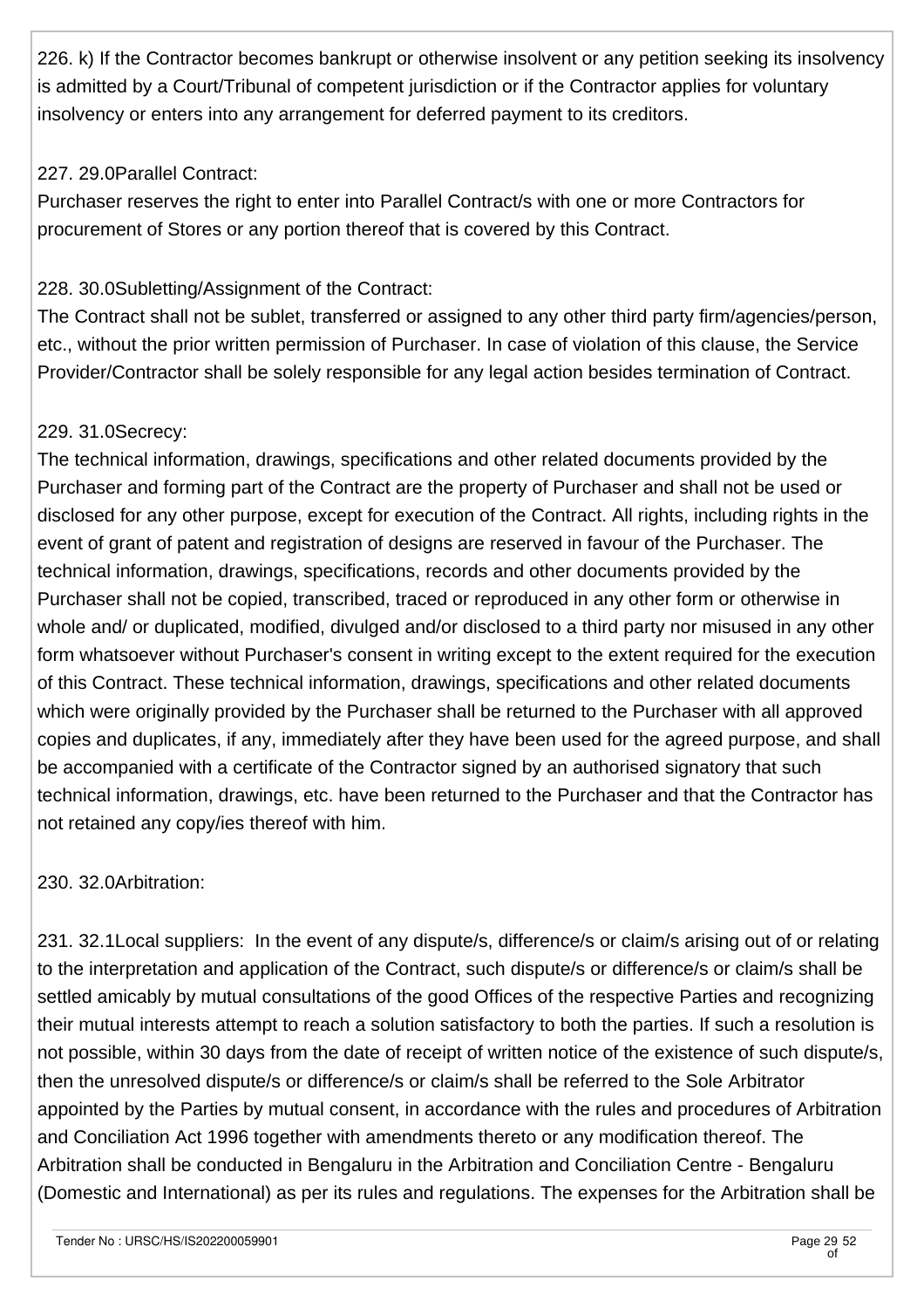shared equally or as may be determined by the Arbitrator. The considered and written decision of the Arbitrator shall be final and binding between the Parties. The applicable language for Arbitration shall be English only. Work under the contract shall be continued by the Tenderer during the pendency of arbitration proceedings, without prejudice to a final adjustment in the accordance with the decision of the Arbitrator unless otherwise directed in writing by the Purchaser or unless the matter is such that the works cannot be possibly continued until the decision (whether final or interim) of the Arbitrator is obtained. Adherence and acceptance to this Clause is Compulsory or otherwise the Tender will be rejected.

232. 32.2Arbitration with Overseas Supplier: In the event of any dispute or difference arising out of or in connection with this Purchase Order, such dispute or difference shall be settled amicably by mutual consultants or through the good offices of the respective parties. If such resolution is not possible, then the unresolved dispute or difference shall be referred to the Sole Arbitrator appointed in accordance with provisions of the ICADR Arbitration Rules, 1996 of the International Center for Alternative Dispute Resolution, New Delhi. The Arbitration shall be conducted in India in accordance with the Rules & Procedures of the Arbitration and Conciliation Act of 1996 or any re-enactment or modification thereof. The expenses for the Arbitration shall be paid as may be determined by the Arbitrator. The Seat for Arbitration shall be Bengaluru. The applicable language for Arbitration shall be English only. Adherence and acceptance to this Clause is Compulsory or otherwise the Tender will be rejected.

### 233. 32.3Arbitration with Public Sector Undertakings:

In the event of any dispute or difference relating to the interpretation and application of the Contract, such dispute or difference shall be taken up by either party for resolution through AMRCD as mentioned in DPE OM No. 4 (1)/2013 - DPE (GM) /FTS - 1835 dated 22.05.2018. And/or amended thereafter.

### 234. 33.0Language and Measures:

All documents pertaining to the Contract including specification schedule notices, correspondence, operating and maintenance instruction drawings or any other writing shall be written in English language only. The metric system of measurement shall be used exclusively in the Contract. Any document originally in a language other than English must be accompanied with certified English translation and the same shall be considered for evaluation.

#### 235. 34.0Applicable Law and Jurisdiction:

The Contract shall be interpreted, construed and governed by the Laws of India and the Courts in Bengaluru City alone shall have exclusive jurisdiction in this regard, to the extent permissible under the Arbitration and Conciliation Act, 1996 and subsequent Amendment, if any. Adherence and acceptance to this Clause is Compulsory or otherwise the Tender will be rejected.

#### 236. 35.0Indemnity: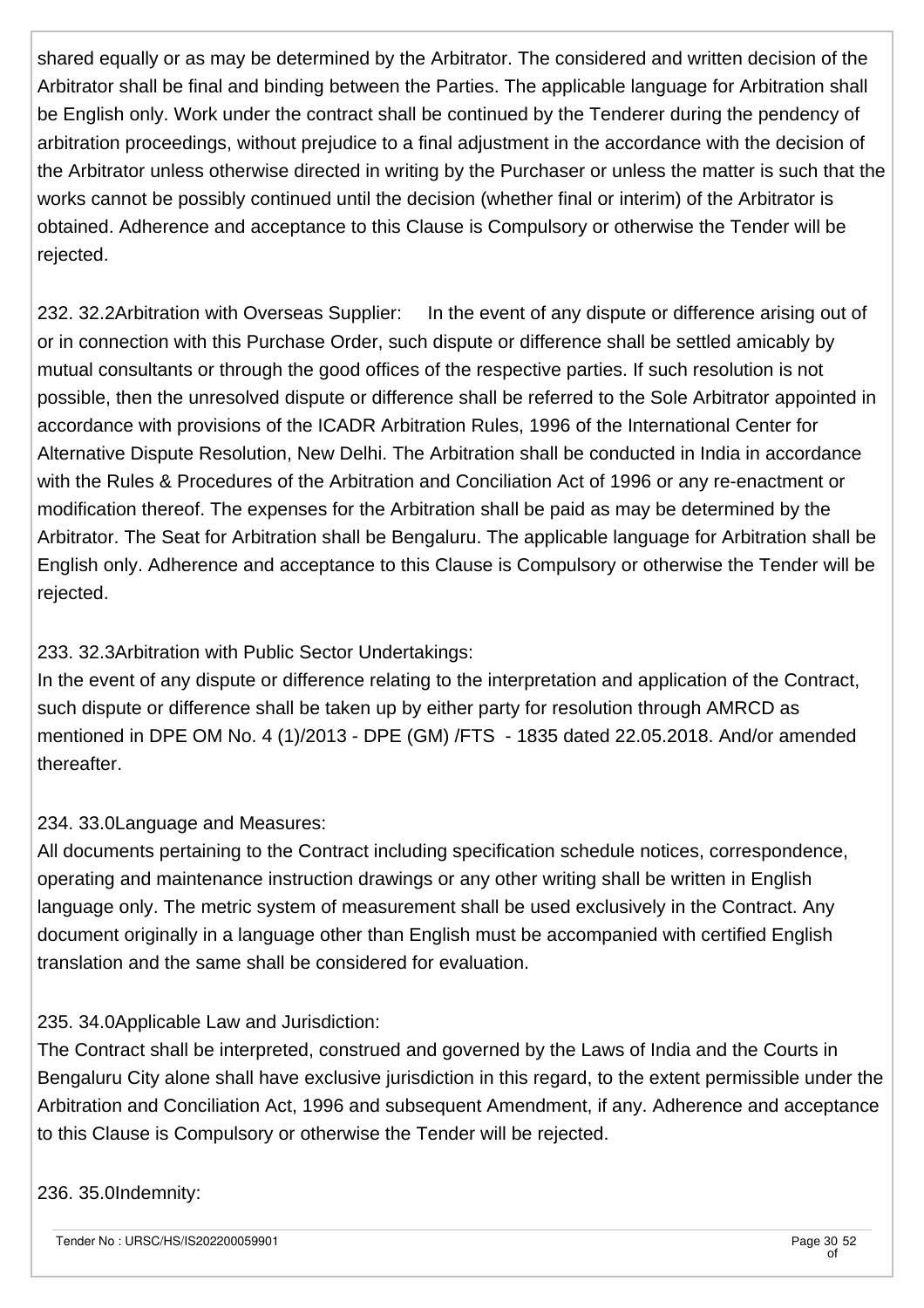The Contractor shall warrant and deemed to have warranted that all Stores supplied against this Contract are free and clean of infringement of any third party Patent, Copy Right or Trademark and shall at all times indemnify the Purchaser against all claims which may be made in respect of the Stores for infringement of any third party right protected by Patent, Registration of the design or Trade mark and shall take all risk of accidents or damage which may cause a failure of the supply from whatever cause arising and the entire responsibility for the sufficiency of all the means used by him for the fulfilment of the Contract. The Contractor shall indemnify and keep indemnified the Purchaser against payments to be made under and for the observance of the applicable laws without prejudice to his right to claim indemnity from his sub-contractors, if any.

### 237. 36.0Counter Terms & Conditions:

Where counter terms and conditions printed or cyclostyled condition have been offered by the supplier as part of its bid, the same shall not be deemed to have been accepted by the Purchaser, unless specific written acceptance thereof, is obtained and incorporated into the Agreement to be entered into between the Parties, upon award of the Tender/Contract.

### 238. 37.0Security Interest:

On each item to be delivered under this Contract, including an item of work in progress in respect of which payment have been made in accordance with the Terms of the Contract. Purchaser shall have a Security Interest in such items which shall be deemed to be released only at the time when the applicable deliverable items is finally accepted and delivered to the Purchaser in accordance with the terms of Contract. Such Security Interest of the Purchaser shall constitute a prior charge as against any other charge or interest created in respect of such items by any other entity.

239. 38.0Training: The Contractor shall, if required by the Purchaser, provide facilities for the Practical Training of Purchasers Engineering or Technical Personnel from India and for their active association on the manufacturing process throughout the manufacturing period of the Contract/Stores, number of such personnel to be mutually agreed upon.

### 240. 39.0Purchase Preference to Public Sector Undertakings:

Wherever, Purchase/Price Preference is applicable for Public Sector Undertaking [PSUs], the same will be as per the extant orders of Department of Space.

241. 40.0Risk Purchase:

242. 40.1In the event of failure of the supplier to deliver or dispatch the stores within the stipulated date/period of the supply order or in the event of breach of any of the terms and conditions mentioned in the supply order/ contract, Purchaser shall have the right to purchase the stores from elsewhere after due notice to the defaulting supplier at the risk and cost of the defaulting supplier. In the event of failure of the supplier as detailed above, the cost as per risk purchase exercise may be recovered from the Earnest Money Deposit/ Security Deposit/ Performance Security of the supplier and/or bills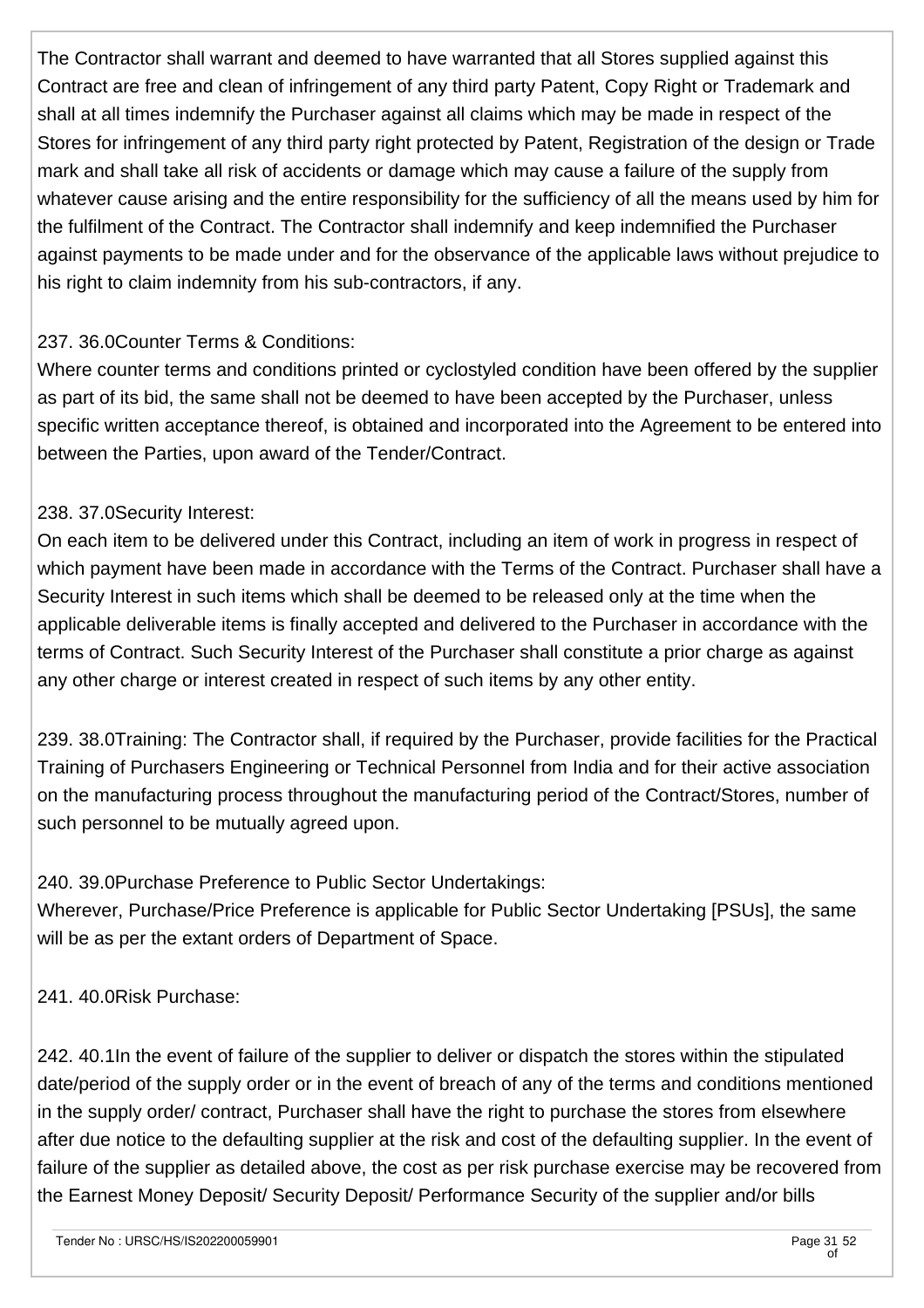submitted by the supplier against the same contract or any other contract. GST will be charged / levied on Risk Purchase as per the provision of GST Act Rule thereon.

243. 40.2Risk purchase action may be initiated under any of the following conditions:

a) When the supplier fails to deliver the materials even after extending the delivery period.

b) When the supplier fails to respond to purchasers request for supply of the materials and fails to provide any genuine and bonafide reason for the delay in supply.

c) When the supplier breaches any of the terms and conditions of the supply order/ contract and as a result fails to execute the order satisfactorily.

### 244. 41.0Fall Clause:

245. 41.1The Price[s] charged for the Stores/Services supplied under the Contract by the Contractor shall be no event exceed the lowest price at which the Contractor sells the Stores/Services or offer to sell the Stores/Services of identical description to any Person[s], Firm, Party, Organisation[s] including the Purchaser or any Department of Central Government or any Department of State Government or any statutory undertaking of the Central/State Government as the case may be during the period till the performance of all supply orders placed during the currency of the Contract is completed.

246. 41.2If at any time during the said period, the Contractor reduces the sale price, sells or offers to sell such Stores/Services to any person[s], Organisation[s], including the Purchaser or any Department of Central Government or any Department of State Government or any statutory undertaking of the Central or a State Government as the case may be, at a price lower than the price chargeable under the Contract, he shall forthwith notify such reduction or sale of offer to the Purchaser and the price payable under the Contract for the Stores/Services supplied after the date of coming into force of such reduction or sale or offer of sale stand correspondingly reduced to the same lower rate.

247. 42.0Limitation of Liability:

248. 42.1The remedies stated in the Contract are exclusive and in no event shall the Contractor be liable for any, special, incidental, consequential or punitive damages of any nature. Notwithstanding any other provision of the contract, the Contractors total liability to the Purchaser, whether in Contract shall not exceed the total amount paid to the Contractor under the Contract.

249. 42.2The Purchaser shall be under no obligations to accept the lowest or any tender and reserve the right of acceptance of the whole or any part of the tender or portion of the quantity offered and the Tenderer[s] shall supply the same at the rates quoted.

250. 42.3The Purchaser shall not be liable to the Contractor for any loss or damages suffered by it during the term of the Contract or subsequently, and in no event shall the Contractor be liable for any, special, incidental, consequential or punitive damages of any nature. Notwithstanding any other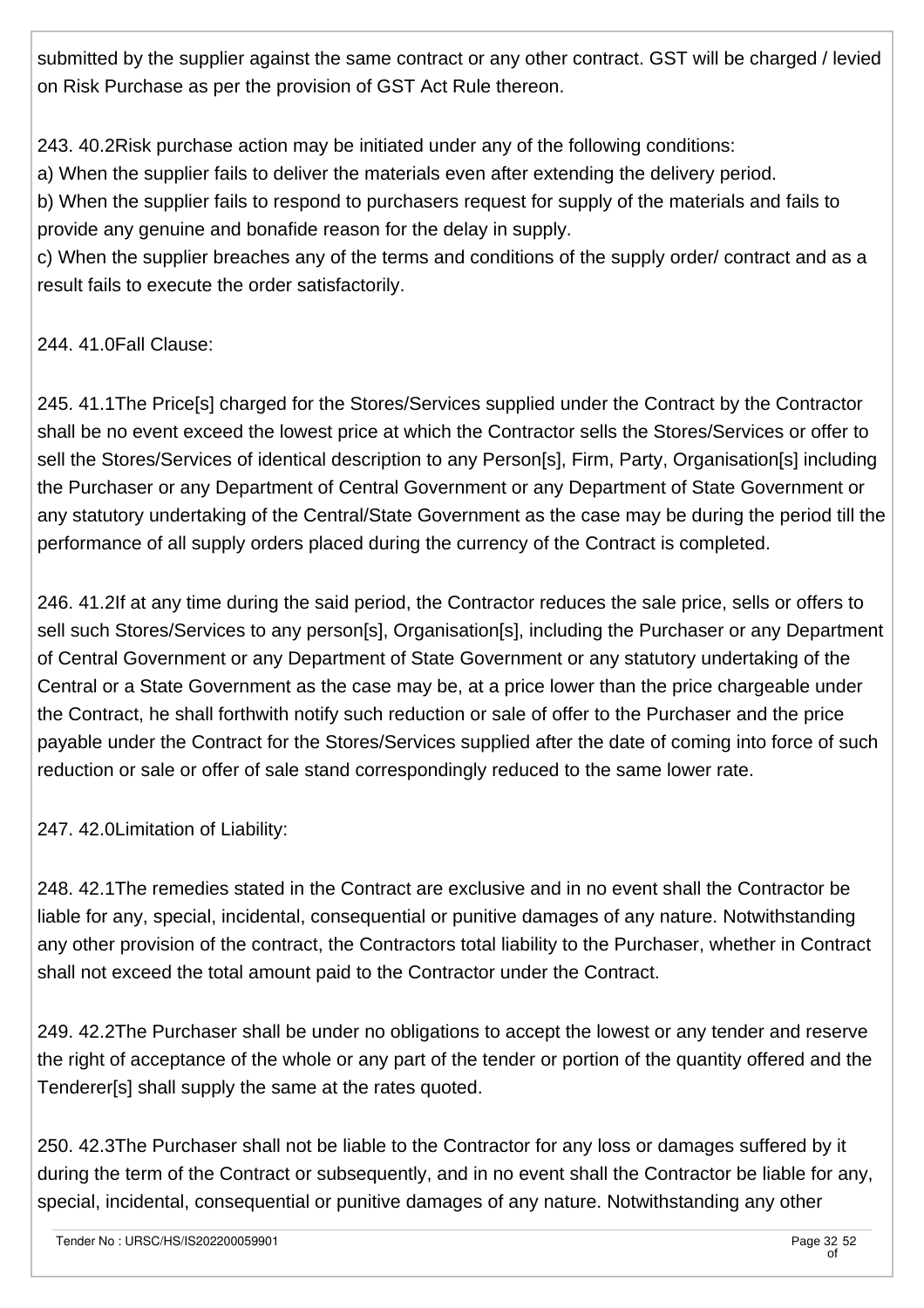provision of the Contract, the Contract having been satisfactorily completed, the Purchasers total liability to the Contractor, shall not exceed the total amount to be paid to the Contractor under the Contract.

### 251. 43.0Buy Back Offer:

Wherever it is considered necessary, the Quotation shall be given separately with Buy-Back Offer and also without Buy-Back Offer so as to enable Purchaser either to Trade or not to Trade the item while purchasing the new one.

#### 252. 44.0Rejection of Bids:

Canvassing by the Tenderer in any form, unsolicited letter and post-tender correction may invoke summary rejection of Bids. Conditional Tenders will be rejected. The Tenderer shall not impose any conditions on the bid i.e. the bid must be unconditional.

253. 45.0Conditional Discount Offer:

Conditional Discounts Offers will not be considered.

#### 254. 46.0Splitting of Order[s]:

The Volume/Quantity for certain specialized nature of jobs is considerably large and it is necessary the orders are split with more than one party in order to ensure timely delivery/services. Purchaser reserves right to split the Purchase Orders to more than one party. However, every effort will be made to bring the Commercial aspect including price of the parties on a single common platform. This is aimed at providing equal opportunity for the parties while taking the decision.

255. 47.0Changes in the Name and Address of the Supplier:

In the event of Change in Name and Address of Tenderer/Contractor, Documentary Proof issued by the Appropriate Government Authorities shall be produced for making such change in the Contract and its procedures, in the absence of which PO/Amendment/Payment will not be released.

256. 48.0Annual Maintenance Contract [AMC]/Extended Warranty:

257. 48.1Tenderers are requested to quote separately towards Annual Comprehensive Maintenance Service/Extended Warranty and Non-Comprehensive Maintenance besides attending to unlimited Break-Down calls wherever specification calls for after expiry of Standard Warranty.

258. 48.2Payment for Extended warranty support: After the completion of Standard warranty period, the payment towards extended warranty support shall be released on monthly/quarterly/half yearly/yearly after successful completion of service.

259. 48.3Payment for Annual Maintenance contract: The payment towards annual maintenance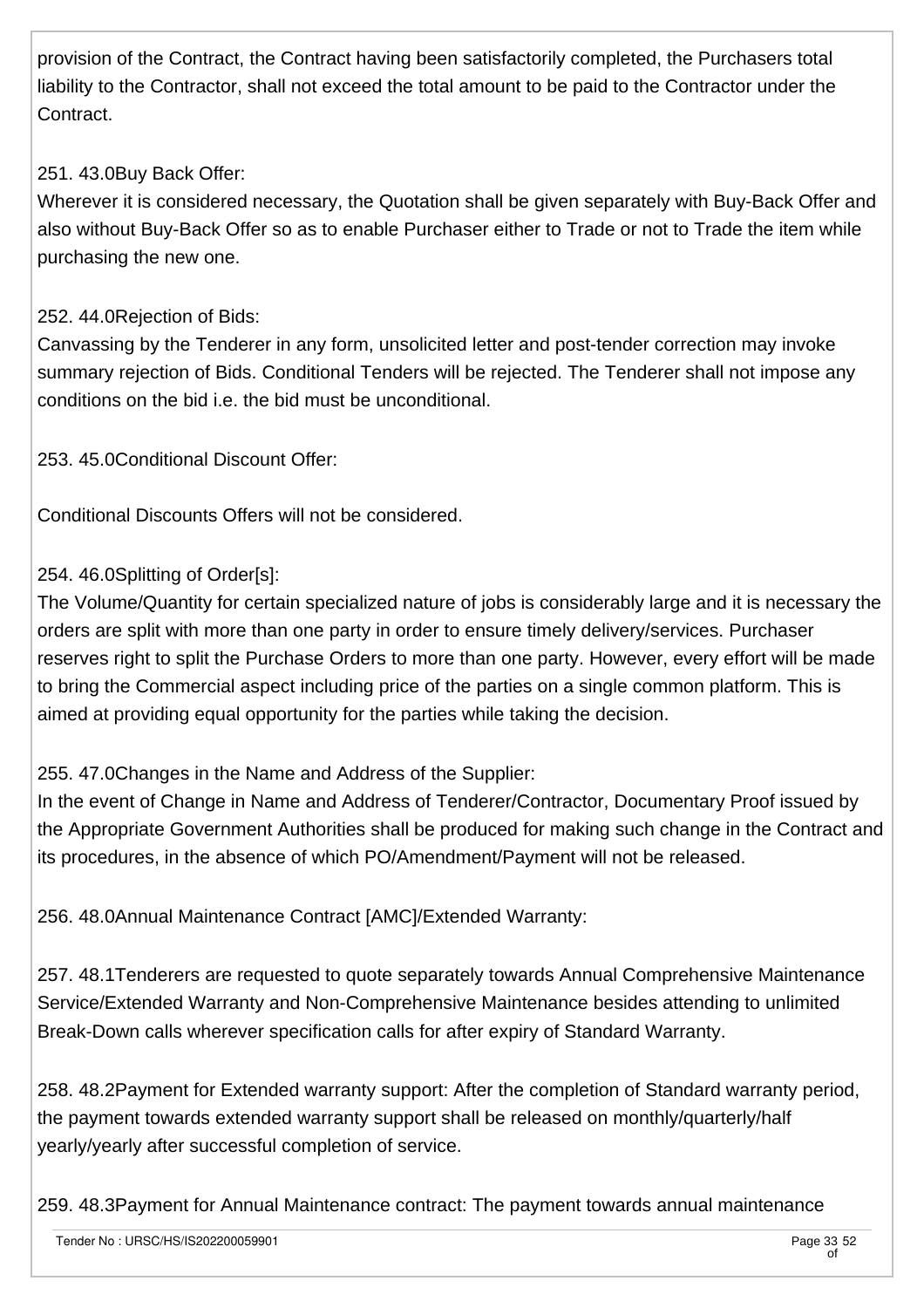contract shall be released monthly/quarterly/half yearly/yearly basis after successful completion of the maintenance services.

260. 48.4In case of Non-Comprehensive AMC, Tenderers shall provide essential spare list with its price. In case of TWO PART Tender, same shall be provided along with PRICE BID as any disclosure of Price in Techno-commercial bid amounts for rejection.

261. Government Policies & guidelines:

### 262. 49.0Start-ups

The facilities/benefits will be extended for start-ups as per the Guidelines issued by Government of India, only if they technically qualify for tendered specifications.

263. 50.0Public Procurement [Preference to Make in India]:

264. 50.1 Public Procurement (Preference to Make in India) order 2017- revision issued by Government of India, Department of Promotion of Industry and Internal Trade [DPIIT] Public Procurement [preference to Make in India] vide Order No P-45021/2/2017-PP(BE II) dated 16/09/2020 or as amended thereafter. The Tenders submitted are subjected these orders.

265. 50.2 Bidders are required to submit necessary certificates & documents as detailed in the above referred GOI Order in support of their claim to avail benefit against this order. The bidders who claim Purchase Preference under Make in India Policy shall fulfil all requirements of tender document applicable for Indigenous Manufacturer. FAILURE TO SUBMIT THE REQUIRED DOCUMENTS MAY RENDER A TENDER UNACCEPTABLE.

266. 50.3 Local Content means the amount of value added in India which shall unless otherwise prescribed by the Nodal ministry, be the total value of the item procured (excluding net domestic Indirect taxes), minus the value of imported content in the item (including all customs duties) as a proportion of the total value in percent.

267. 50.4 Class-I local supplier means a Supplier or Service provider, whose goods, services or works offered for procurement, meets the minimum local content as prescribed for Class-I local supplier under this order.

268. 50.5 Class-Il local supplier means a supplier or service provider, whose goods, services or works offered for procurement, meets the minimum local content as prescribed for Class-Il local supplier but less than that prescribed for Class-I local supplier under this Order.

269. 50.6 Non - Local supplier means a supplier or service provider, whose goods, services or works offered for procurement, has local content less than that prescribed for Class-Il local supplier under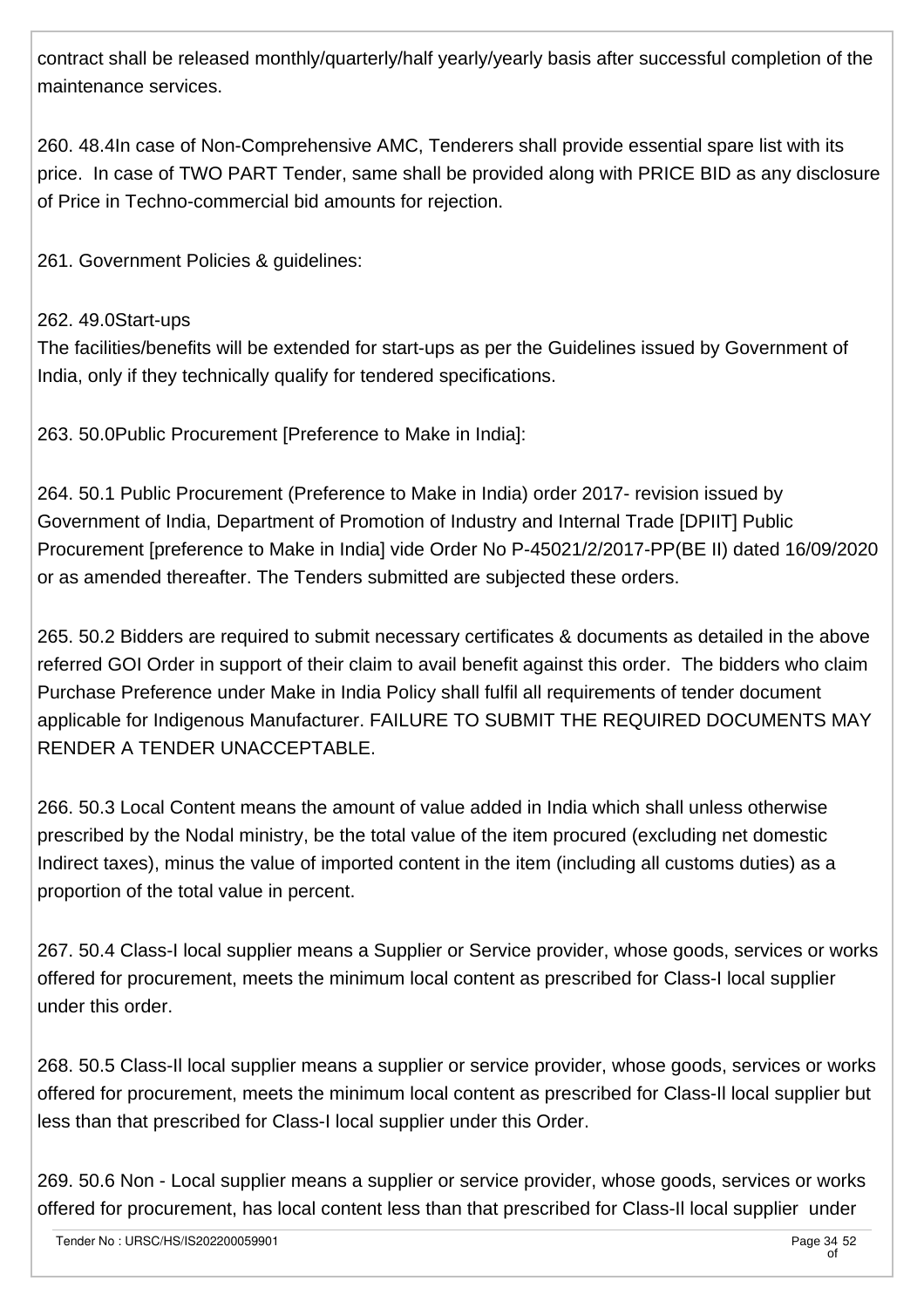this Order.

270. 50.7 L1 means the lowest tender or lowest bid or the lowest quotation received in a tender, bidding process or other procurement solicitation as adjudged in the evaluation process as per the tender or other procurement solicitation

271. 50.8 Margin of Purchase Preference: means the maximum extent to which the price quoted by a Class-I local supplier may be above the L1 for the purpose of purchase preference. The Margin of purchase preference shall be 20% (i.e. L1 + 20% band).

272. 50.9 Nodal Ministry means the Ministry or Department identified pursuant to this order in respect of a particular item of goods or services or works

273. 50.10 Procuring entity means a Ministry or department or attached or subordinate office of, or autonomous body controlled by, the Government of India and includes Government companies as defined in the Companies Act

274. 50.11 Works means all works as per Rule 130 of GFR- 2017 and will also include 'turnkey works

275. 50.12 Eligibility of Class-I local supplier/Class-Il local supplier/ Non-local suppliers for different types of procurement

276. (a) In procurement of all goods, services or works in respect of which the Nodal Ministry / Department has communicated that there is sufficient local capacity and local competition, only Class-I local supplier, as defined under the Order, shall be eligible to bid irrespective of purchase value.

277. (b) Only Class-I local supplier and Class-Il local supplier, as defined under the Order, shall be eligible to bid in procurements undertaken by procuring entities except when Global tender enquiry has been issued. In global tender enquiries, Non-local suppliers shall also be eligible to bid along with Class-I local suppliers and Class-Il local suppliers. In procurement of all goods, services or works, not covered by sub para (a) above, and with estimated value of purchases less than Rs. 200 Crore, in accordance with Rule 161 (iv) of GFR, 2017, Global tender enquiry shall not be issued except with the approval of competent authority as designated by Department of Expenditure .

278. (c) For the purpose of this Order, works includes Engineering, Procurement and Construction (EPC) contracts and services include System Integrator (Sl) contracts

279. 50.12A Purchase Preference:

280. (a) Subject to the provisions of this Order and to any specific instructions issued by the Nodal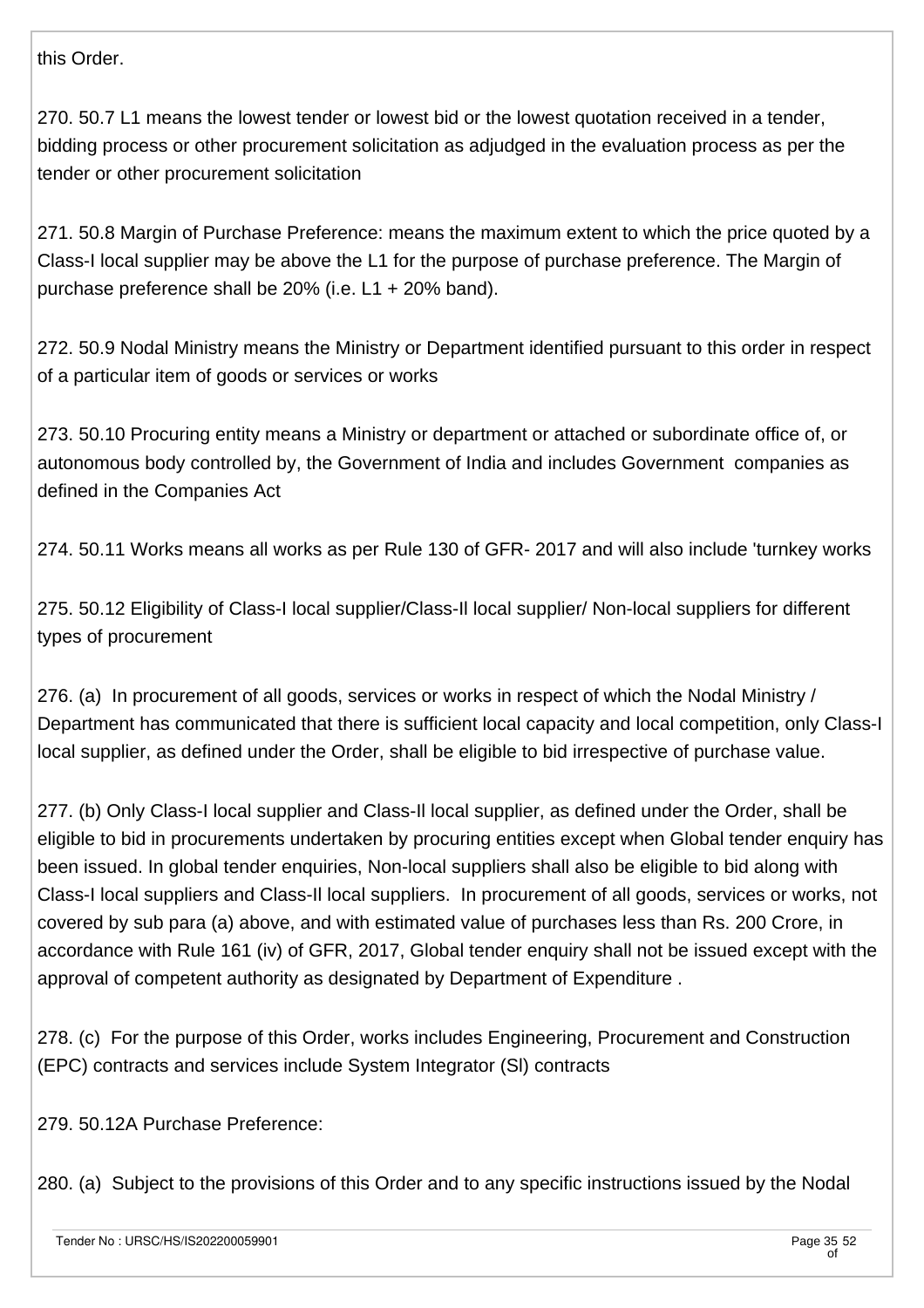Ministry or in pursuance of this Order, purchase preference shall be given to Class-I local supplier in procurements undertaken by procuring entities in the manner specified here under.

281. (b) In the procurements of goods or works, which are covered by para 50.12(b) above and which are divisible in nature, the Class-I local supplier shall get purchase preference over Class-Il local supplier as well as Non-local supplier, as per following procedure

282. i) i. Among all qualified bids, the lowest bid will be termed as L1. If L1 is Class-I local supplier, the contract for full quantity will be awarded to L1

283. ii) If L1 bid is not a Class-I local supplier, 50% of the order quantity shall be awarded to L1 . Thereafter, the lowest bidder among the Class-I local supplier will be invited to match the L1 price for the remaining 50% quantity subject to the Class-I local suppliers quoted price falling within the margin of purchase preference, and contract for that quantity shall be awarded to such Class-I local supplier subject to matching the L1 price. In case such lowest eligible Class local supplier fails to match the LI price or accepts less than the offered quantity, the next higher Class-I local supplier within the margin of purchase preference shall be invited to match the L1 price for remaining quantity and so on, and contract shall be awarded accordingly. In case some quantity is still left uncovered on Class-I local suppliers, then such balance quantity may also be ordered on the L1 bidder.

284. (c) In the procurements of goods or works, which are covered by para 50.12(b) above and which are not divisible in nature, and in procurement of services where the bid is evaluated on price alone, the Class-I local supplier shall get purchase preference over Class-Il local supplier as well as Non-local supplier, as per following procedure.

285. i) Among all qualified bids, the lowest bid will be termed as L1. If L1 is Class-I local supplier the contract will be awarded to L1.

286. ii) If L1 is not Class-I local supplier, the lowest bidder among the Class-I local supplier, will be invited to match the L1 price subject to Class-I local suppliers quoted price falling within the margin of purchase preference, and the contract shall be awarded to such Class-I local supplier subject to matching the L1 price.

287. iii) In case such lowest eligible Class-I local supplier fails to match the L1 price, the Class-I local supplier with the next higher bid within the margin of purchase preference shall be invited to match the L1 price and so on and contract shall be awarded accordingly. In case none of the Class-I local supplier within the margin of purchase preference matches the L1 price the contract may be awarded to the L1 bidder .

288. (d) Class-Il local supplier will not get purchase preference in any procurement, undertaken by procuring entities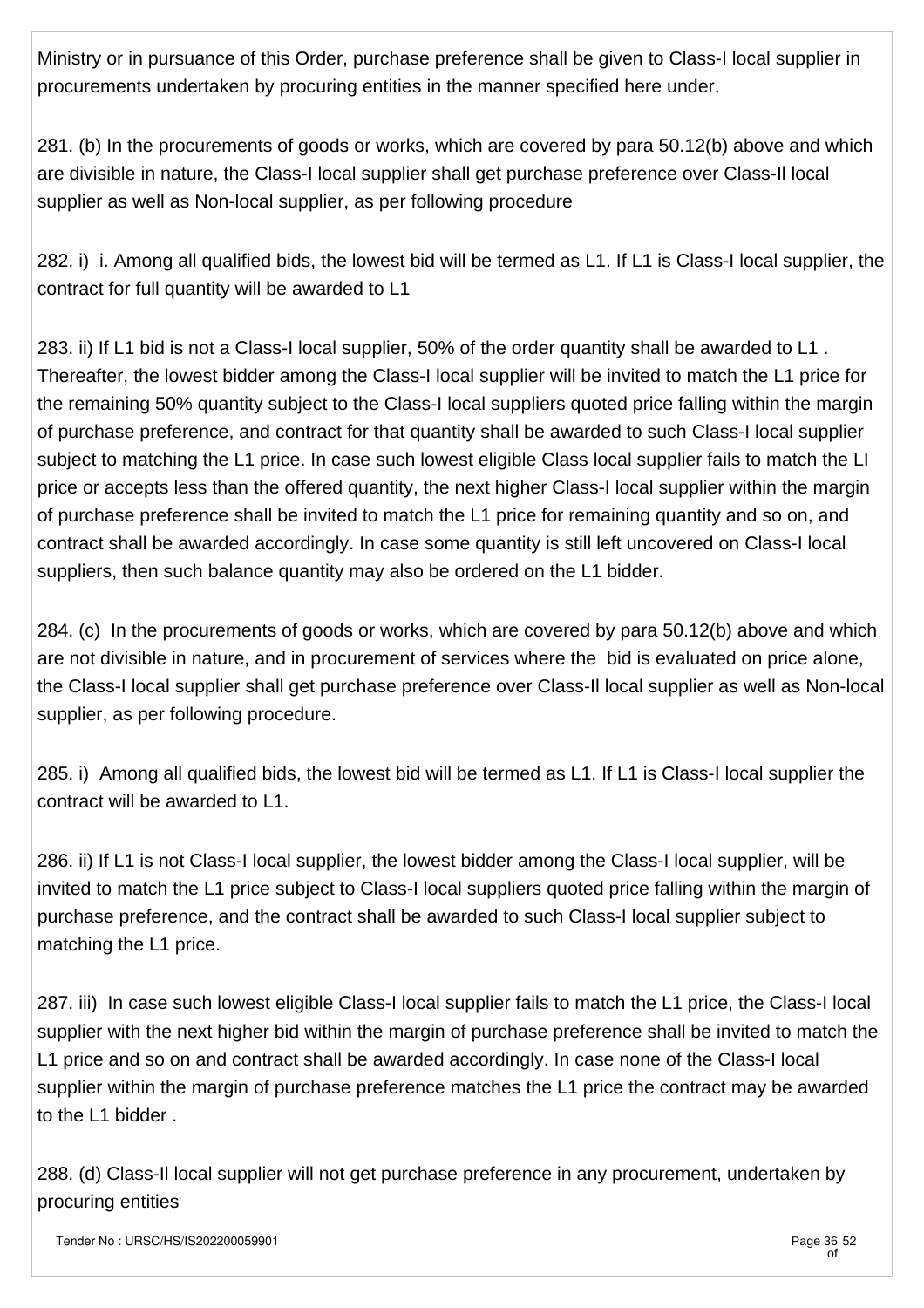289. 50.12B Applicability in tenders where contract is to be awarded to multiple bidders: In tenders where contract is awarded to multiple bidders subject to matching of L1 rates or otherwise, the Class-I local supplier shall get purchase preference over Class-Il local supplier as well as Non-local supplier, as per following procedure:

290. (a) In case there is sufficient local capacity and competition for the item to be procured, as notified by the nodal Ministry, only Class I local suppliers shall be eligible to bid. As such, the multiple suppliers, who would be awarded the contract, should be all and only Class I Local suppliers.

291. (b) In other cases, Class Il local suppliers and Non local suppliers may also participate in the bidding process along with Class I Local suppliers as per provisions of this Order.

292. (c) If Class I Local suppliers qualify for award of contract for at least 50% of the tendered quantity in any tender, the contract may be awarded to all the qualified bidders as per award criteria stipulated in the bid documents. However, in case Class I Local suppliers do not qualify for award of contract for at least 50% of the tendered quantity, purchase preference should be given to the Class I local supplier over Class Il local suppliers/ Non local suppliers provided that their quoted rate falls within 20% margin of purchase preference of the highest quoted bidder considered for award of contract so as to ensure that the Class I Local suppliers taken in totality are considered for award of contract for at least 50% of the tendered quantity.

293. (d) First purchase preference has to be given to the lowest quoting Class-I local supplier, whose quoted rates fall within 20% margin of purchase preference, subject to its meeting the prescribed criteria for award of contract as also the constraint of maximum quantity that can be sourced from any single supplier. If the lowest quoting Class-I local supplier, does not qualify for purchase preference because of aforesaid constraints or does not accept the offered quantity, an opportunity may be given to next higher Class-I local supplier, falling within 20% margin of purchase preference, and so on.

294. 50.13 Minimum local content: The local content requirement to categorize a supplier as Class-I local supplier is minimum 50%. For Class-Il local supplier, the local content requirement is minimum 20%. Nodal Ministry/ Department may prescribe only a higher percentage of minimum local content requirement to categorize a supplier as Class-I local supplier/ Class-Il local supplier. For the items, for which Nodal Ministry/ Department has not prescribed higher minimum local content notification under the Order, it shall be 50% and 20% for Class-I local supplier/ Class-Il local supplier respectively.

295. 50.14 Verification of local content.

296. (a) The Class-I local supplier/ Class-Il local supplier at the time of tender, bidding or solicitation shall be required to indicate percentage of local content and provide self-certification that the item offered meets the local content requirement for Class-I local supplier/ Class-Il local supplier, as the case may be. They shall also give details of the location(s) at which the local value addition is made.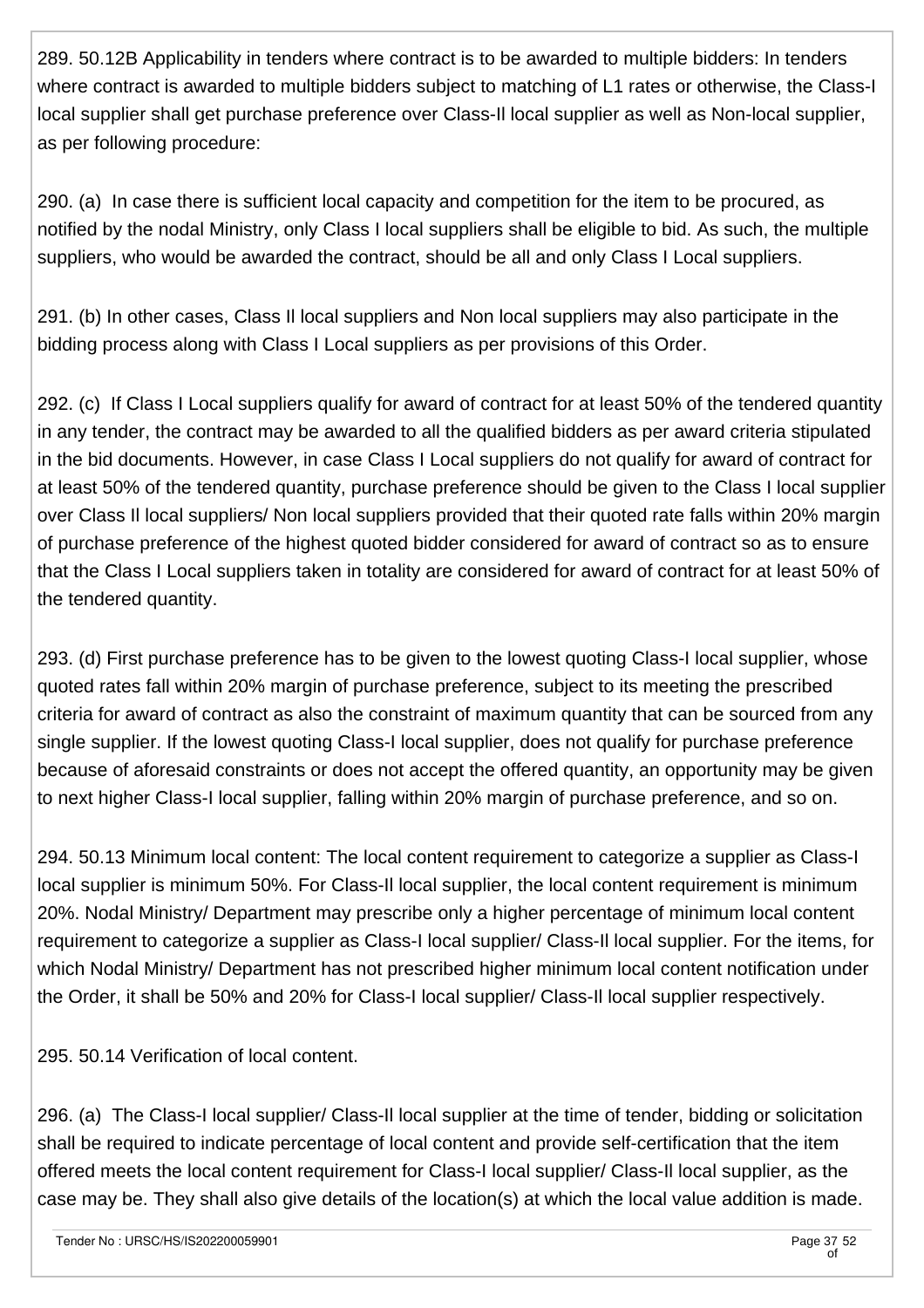297. (b) In cases of procurement for a value in excess of Rs. 10 crores the Class-I local supplier/ Class-Il local supplier shall be required to provide a certificate from the statutory auditor or cost auditor of the company (in the case of companies) or from a practicing cost accountant or practicing chartered accountant (in respect of suppliers other than companies) giving the percentage of local content

298. (c) Decisions on complaints relating to implementation of this Order shall be taken by the competent authority which is empowered to look into procurement-related complaints relating to the procuring entity

299. (d) Nodal Ministries may constitute committees with internal and external experts for independent verification of self-declarations and auditors/ accountants certificates on random basis and in the case of complaints

300. e) Nodal Ministries and procuring entities may prescribe fees for such complaints.

301. (f) False declarations will be in breach of the Code of Integrity under Rule 175(1)(i)(h) of the General Financial Rules for which a bidder or its successors can be debarred for up to two years as per Rule 151 (iii) of the General Financial Rules along with such other actions as may be permissible under law.

302. (g) A supplier who has been debarred by any procuring entity for violation of this Order shall not be eligible for preference under this Order for procurement by any other procuring entity for the duration of the debarment. The debarment for such other procuring entities shall take effect prospectively from the date on which it comes to the notice of other procurement entities.

303. 50.15 Self-Certificate for Local Content

304. \*We [name of manufacturer] hereby confirm in respect of quoted item(s) that Local Content is equal to or more than 50% and come under Class-I Local Supplier Category. As being Class-I Local Supplier, we are eligible for Preference to Make in India) order 2017 - revision issued by Government of India, Department of Promotion of Industry and Internal Trade [DPIIT] Public Procurement [preference to Make in India] vide Order No P-45021/2/2017-PP(BE II) dated 16/09/2020 or as amended thereafter OR

305. \*We [name of manufacturer] hereby confirm in respect of quoted item(s) that Local Content is more than or equal to 20% but less than 50% and come under Class-II Local Supplier Category. The details of the location(s) at which the local value addition made is/are as under:

- 1. -------------------------------------------------
- 2. -------------------------------------------------
- 3.--------------------------------------------------
- \* Strike out whichever is not applicable

Tender No : URSC/HS/IS202200059901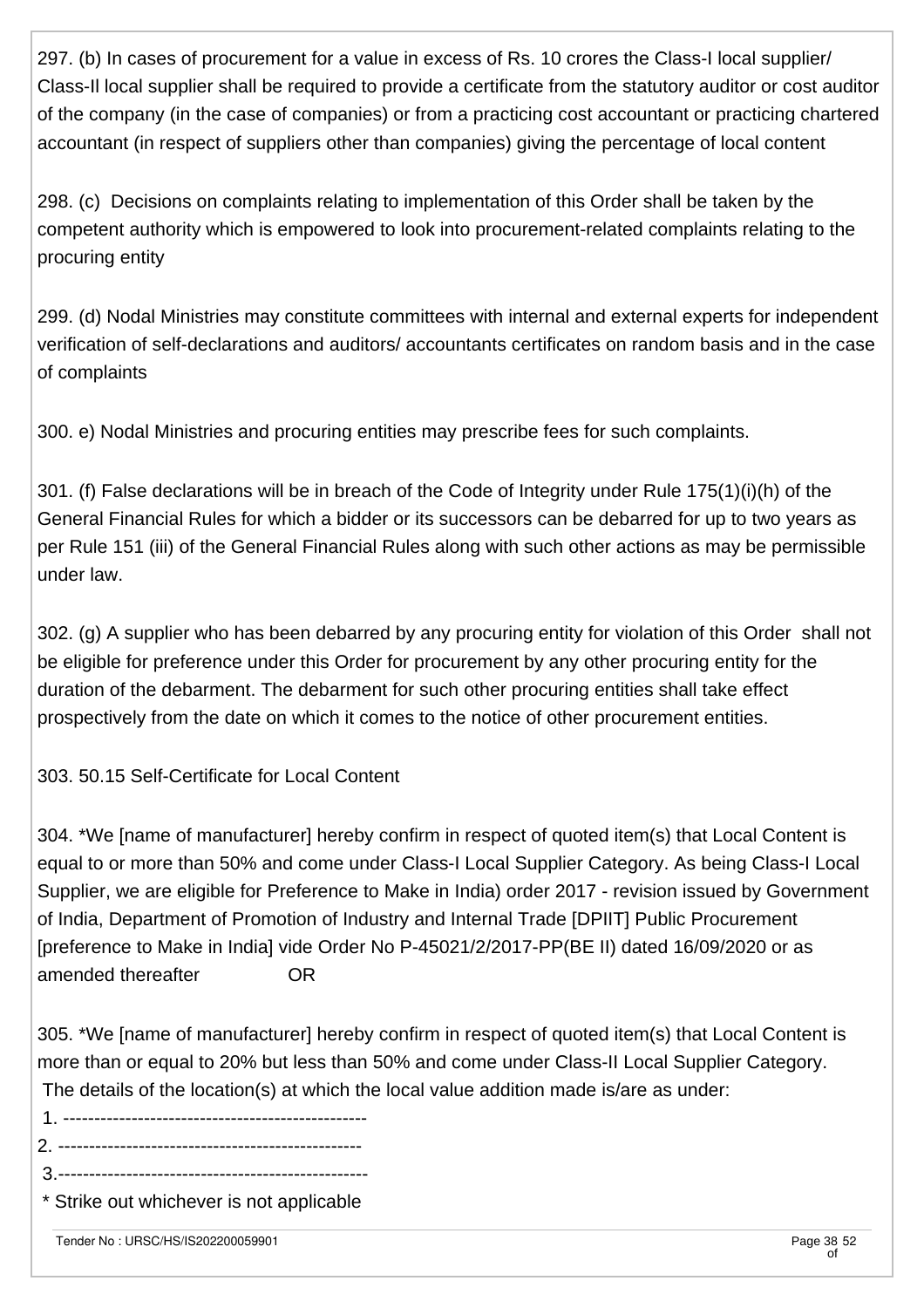Date: Seal & Signature of the Bidder

306. 51.0Restrictions under Rule 144 (xi) of the General Financial Rules (GFR), 2017:

307. 51.1Any bidder from a country which shares a land border with India will be eligible to bid in this tender only if the bidder is registered with the Competent Authority. The Competent authority for the purpose of registration shall be the Registration Committee constituted by the Department for Promotion of Industry and Internal Trade (DPIIT), Government of India.

308. 51.2Bidder (including the term Tenderer, consultant or service provider in certain contexts) means any person or firm or company, including any member of a consortium or joint venture (that is an association of several persons, or firms or companies), every artificial juridical person not falling in any of the descriptions of bidders stated herein before, including any agency branch or office controlled by such person, participating in a procurement process.

309. 51.3Bidder from a country which shares a land border with India for the purpose of this order means:

i)An entity incorporated, established or registered in such a country; or

ii)A subsidiary of an entity incorporated, established or registered in such a country; or

iii)An entity substantially controlled through entities incorporated, established or registered in such a country; or

iv)An entity whose beneficial owner is situated in such a country; or

v)An Indian (or other) agent of such an entity; or

vi)A natural person who is a citizen of such a country; or

viii)A consortium or joint venture where any member of the consortium or joint venture falls under any of the above.

310. 51.4The beneficial owner for the purpose of 53.3 above will be as under:

i) In case of a company or Limited Liability Partnership, the beneficial owner is the natural person(s), who, whether acting alone or together or through one or more juridical person, has a controlling ownership interest or who exercises control through other means.

Explanation --- Controlling Ownership Interest means ownership of or entitlement to more than twentyfive per cent of shares or capital or profits of the company;

Control shall include the right to appoint majority of the Directors or to control management or policy decisions including by virtue of their shareholding or management rights or shareholders agreements or voting agreements;

ii) In case of a partnership firm, the beneficial owner is the natural person(s) who, whether acting alone or together, or through one or more juridical person, has ownership of entitlement to more than fifteen per cent of capital or profits of the partnership;

iii) In case of an unincorporated association or body of individuals, the beneficial owner is the natural person(s), who, whether acting alone or together, or through one or more juridical person, has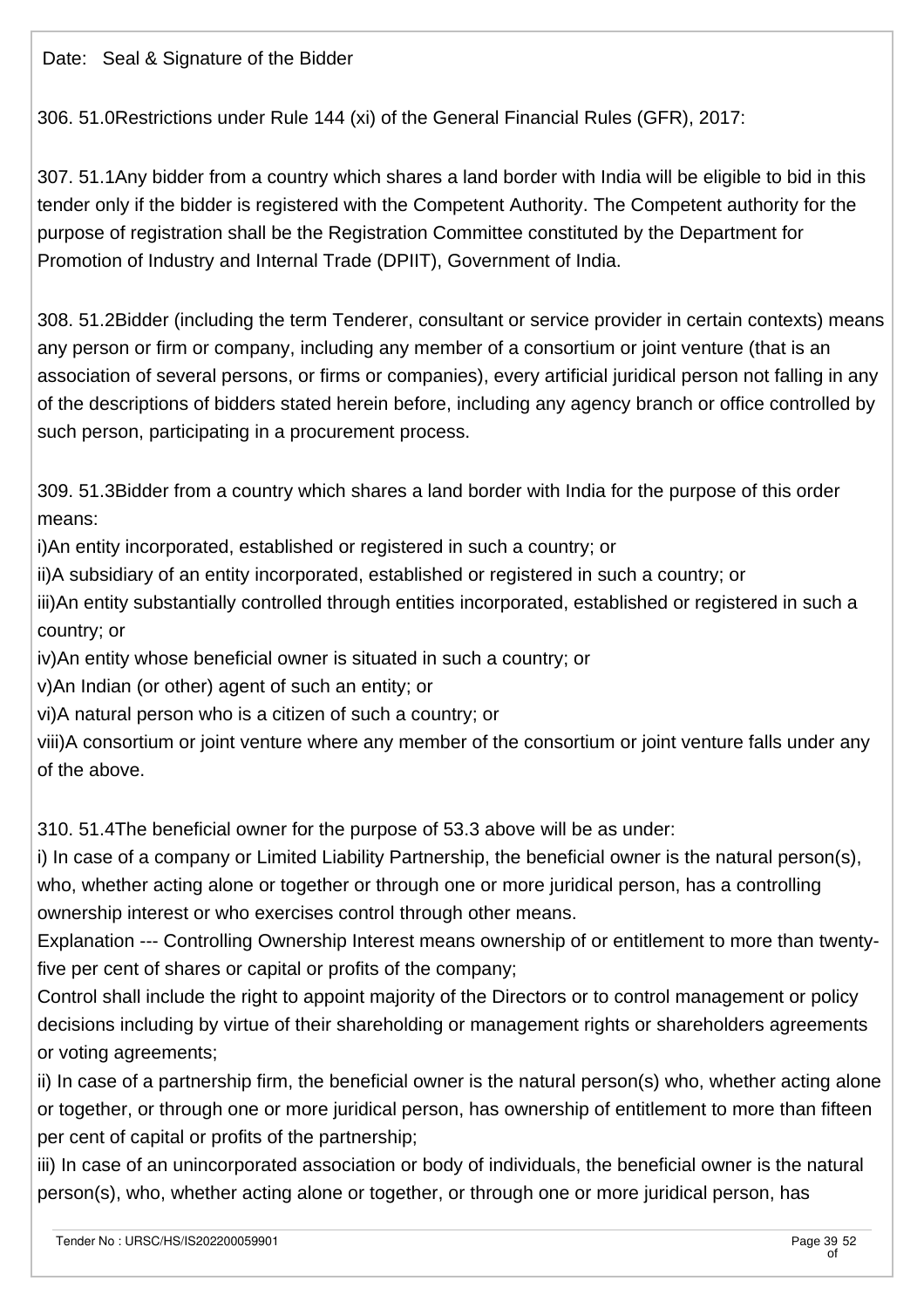ownership of or entitlement to more than fifteen per cent of the property or capital or profits of such association or body of individuals;

iv) Where no natural person is identified under i) or ii) or iii) above, the beneficial owner is the relevant natural person who holds the position of senior managing official;

v) In case of a trust, the identification of beneficial owner(s) shall include identification of the author of the trust, the trustee, the beneficiaries with fifteen per cent or more interest in the trust and any other natural person exercising ultimate effective control over the trust through a chain of control or ownership.

vi) An agent is a person employed to do any act for another, or to represent another in dealings with third person.

vii) The successful bidder shall not be allowed to sub-contract works to any contractor from a country which shares a land border with India unless such contractor is registered with a Competent Authority.

### 311. 51.5Model Certificate for Tenders ----------

I have read the clause regarding restriction on procurement from a bidder of a country which shares a land border with India; I certify that this bidder is not from such a country or, if from such a country, has been registered with the Competent Authority. I hereby certify that this bidder fulfils all requirement in this regard and is eligible to be considered. [Where applicable, evidence of valid registration by the Competent Authority shall be attached.]

312. 51.6Model Certificate for Tenders for Works involving possibility of sub-contracting ------------

I have read the clause regarding restrictions on procurement from a bidder of a country which shares a land border with India or sub-contracting to contractors from such countries; I certify that this bidder is not from such a country or, if from such a country, has been registered with the Competent Authority and will not sub-contract for any work to a contractor from such countries unless such contractor is registered with the Competent Authority. I hereby certify that this bidder fulfils all requirements in this regard and is eligible to be considered. [Where applicable, evidence of valid registration by the Competent Authority shall be attached.]

313. 52.0Government e-Market place [GeM]:

314. 52.1In terms of Rule No.149 of GFR 2017 Purchaser is authorized to procure Goods and Services through Online Government e-Market place [GeM] for common use Goods and Services which are available in GeM.

315. 52.2As per Office Memorandum No 6/9/2020-PPD dated 24/08/2020 of Department of Expenditure, it shall be mandatory for sellers providing Goods and Services to Central Government Organizations to be registered on GeM and obtain a Unique GeM Seller ID, at the time of Placement of Order/acceptance of contract. Tenderers shall ensure the same.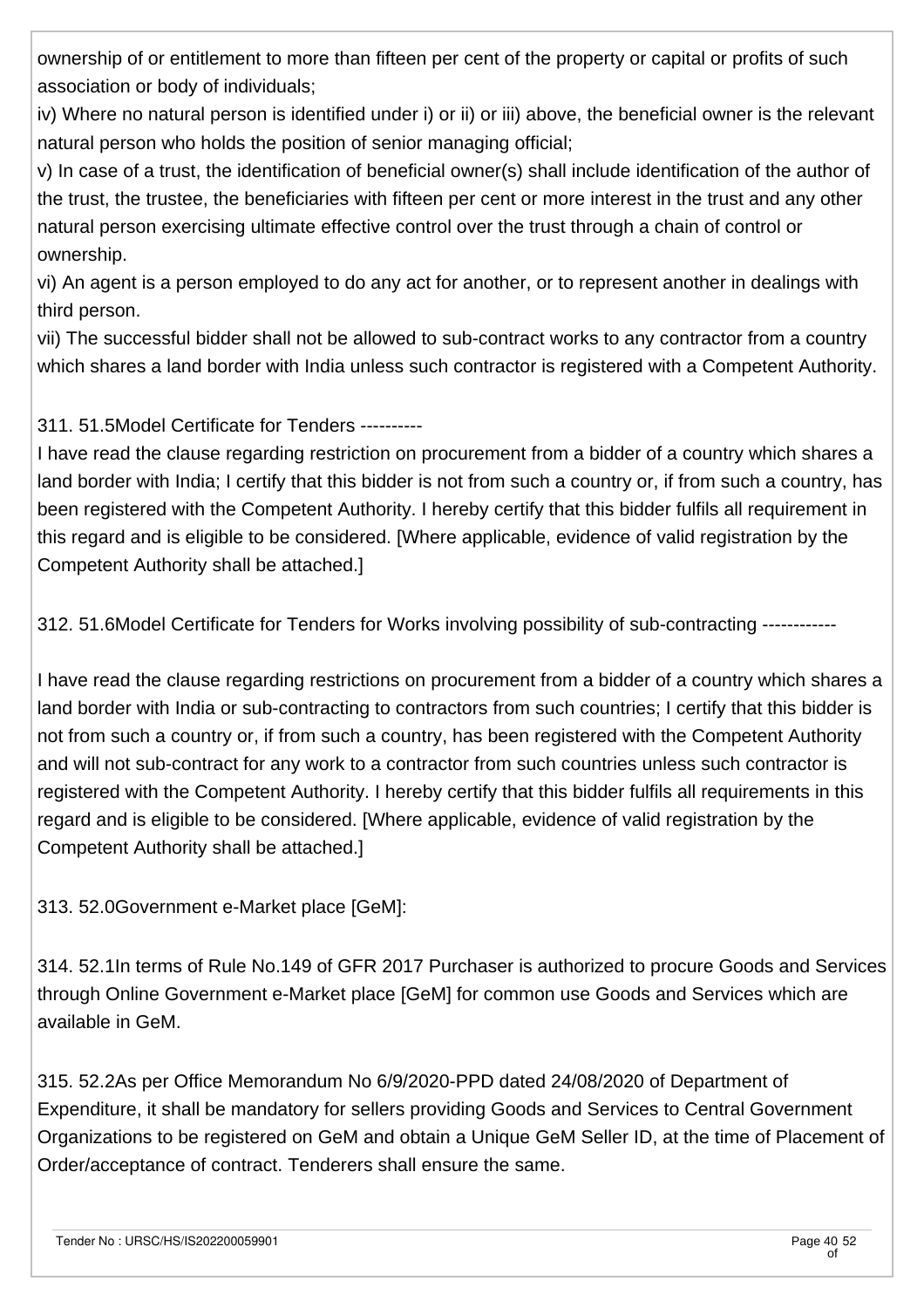| 316. No Claim Certificate [on Company Letterhead] Sub: Contract Agreement No.        |  |                                                                                                          |
|--------------------------------------------------------------------------------------|--|----------------------------------------------------------------------------------------------------------|
|                                                                                      |  | ****** We                                                                                                |
|                                                                                      |  | have received the sum of Rs. _______________ [Rupees______________Only] in full and final settlement     |
|                                                                                      |  | of all the payments due to us for providing the services of ________________ under the above mentioned   |
|                                                                                      |  | contract agreement, between us and Government of India. We hereby unconditionally and without any        |
|                                                                                      |  | reservation whatsoever, certify that with this payment, we shall have no claim whatsoever, on any        |
|                                                                                      |  | account, against procuring entity, against aforesaid contract agreement executed by us. We further       |
|                                                                                      |  | declare unequivocally, that with this payment, we have received all the amounts payable to us, and       |
|                                                                                      |  | have no dispute of any description whatsoever, regarding the amounts worked out as payable to us         |
|                                                                                      |  | and received by us, and that we shall continue to be bound the terms and conditions of the contract      |
|                                                                                      |  | agreement, as regards performance of the contract. Yours faithfully, Signatures of Contractor or Officer |
| authorized to sign the contract documents On behalf of the contactor [Company stamp] |  |                                                                                                          |
| Date: Place: Place:                                                                  |  |                                                                                                          |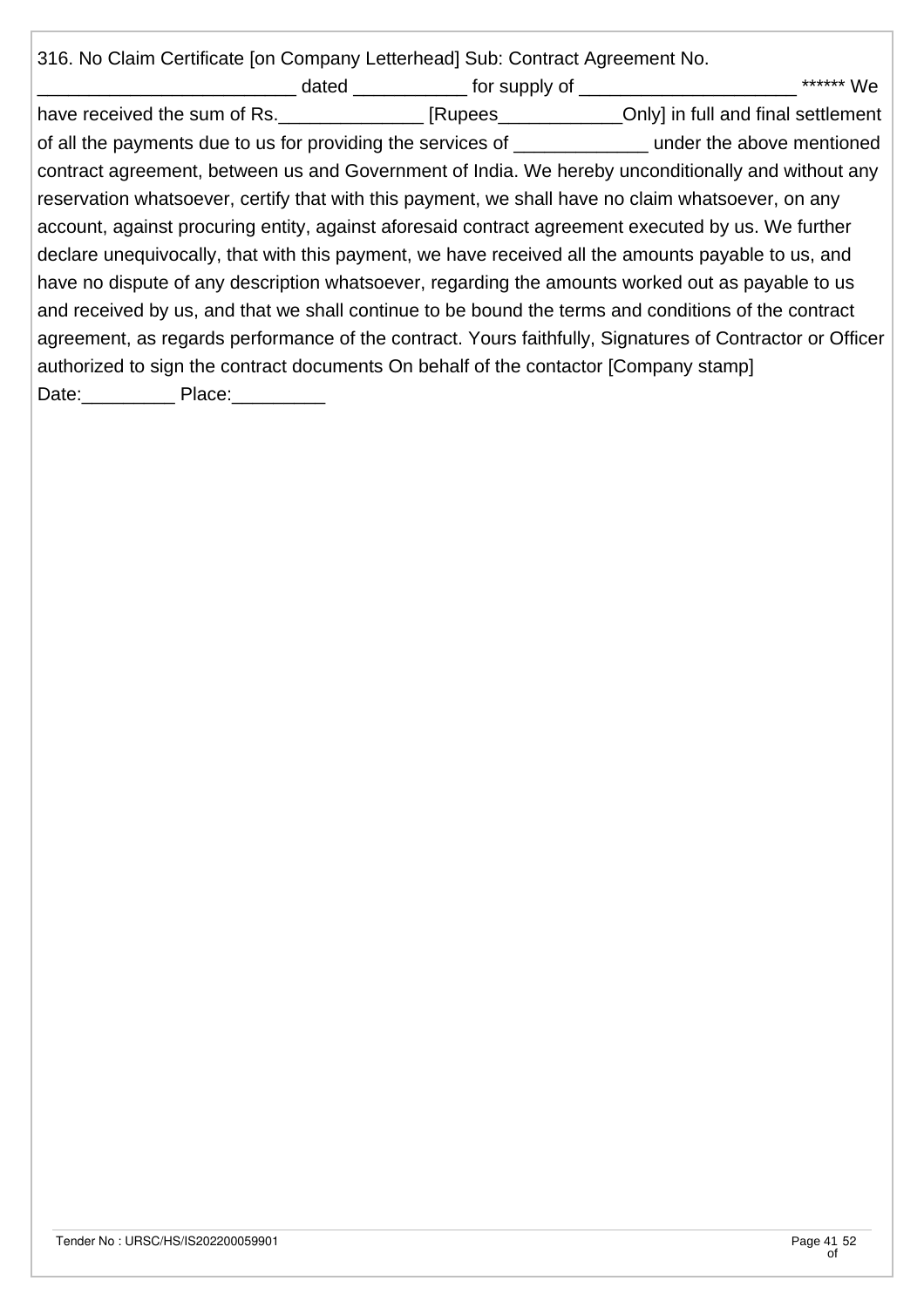# **C. Bid Templates**

# **C.1 Technical Bid - Lubricants**

## **1. Lubricants Oil**

### **Item specifications for Lubricants**

| SI No Specification | Value                                             | Compliance         | ∣Offered<br>Specification | Remark |
|---------------------|---------------------------------------------------|--------------------|---------------------------|--------|
| Lubricating oil:    | As per Technical<br>Specification in<br>Documents | Yes / No / Explain |                           |        |

**[Document : Technical Specifications - Lubricating oil-](https://eproc.isro.gov.in/common/viewDocument?id=ff8081817fd8e1f101804065e7a34771&indentId=IS2022000599)**

### **2. Lubricants Grease**

## **Item specifications for Lubricants**

| <b>SI No Specification</b>            | Value                         | Compliance         | Offered<br>Specification | <b>Remark</b> |
|---------------------------------------|-------------------------------|--------------------|--------------------------|---------------|
| Lubricating Grease: specifications in | As per technical<br>Documents | Yes / No / Explain |                          |               |

**[Document : Technical specification- Lubricating Grease-](https://eproc.isro.gov.in/common/viewDocument?id=ff8081817fd8e1f101804065a726476f&indentId=IS2022000599)**

# **3. Lubricants Cleaning Agents**

### **Item specifications for Lubricants**

| <b>SI No Specification</b>   | <i>Value</i>                                              | Compliance         | <b>Offered</b><br>Specification | Remark |
|------------------------------|-----------------------------------------------------------|--------------------|---------------------------------|--------|
| Lubricant Cleaning<br>agent: | As per Technical<br>specifications in<br><b>Documents</b> | Yes / No / Explain |                                 |        |

# **[Document : Technical specification- Cleaning agent--](https://eproc.isro.gov.in/common/viewDocument?id=ff8081817fd8e1f1018040662ade4772&indentId=IS2022000599)**

# **Common Specifications (Applicable for all items)**

| SI No | Specification | <i><b>Value</b></i> | Compliance | <b>Offered Specification</b> | Remark |
|-------|---------------|---------------------|------------|------------------------------|--------|
|-------|---------------|---------------------|------------|------------------------------|--------|

Tender No : URSC/HS/IS202200059901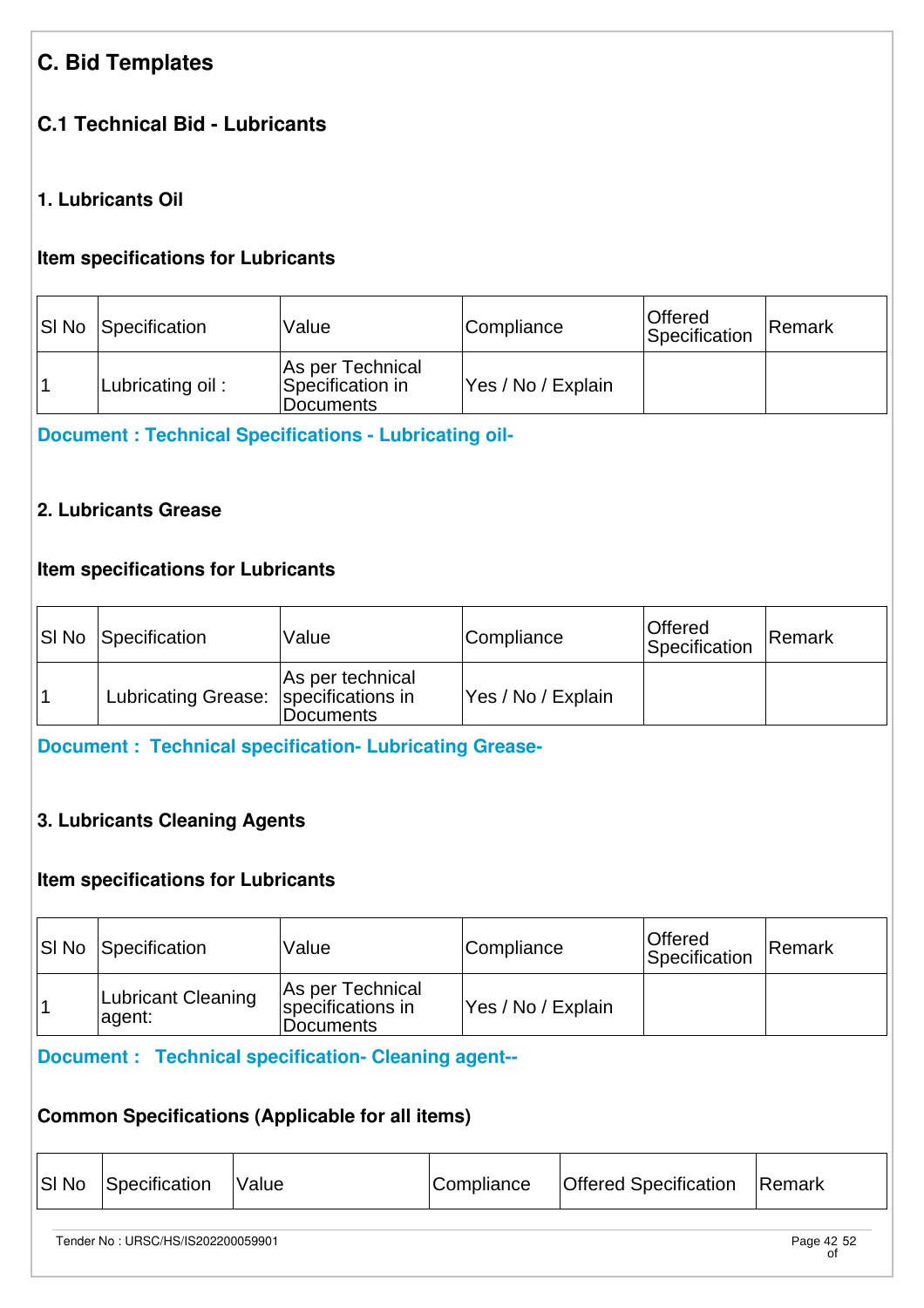|  | Lubricants | Lubricating oil,<br>Lubricating Grease<br>and Lubricants<br>cleaning agent as per   Explain<br>Technical specification  <br>lin Documents | Yes / No / |  |  |
|--|------------|-------------------------------------------------------------------------------------------------------------------------------------------|------------|--|--|
|--|------------|-------------------------------------------------------------------------------------------------------------------------------------------|------------|--|--|

### **Supporting Documents required from Vendor**

# **1. Documents to be provided as mentioned in Technical Specification in documents**

5 additional documents can be uploaded by the vendor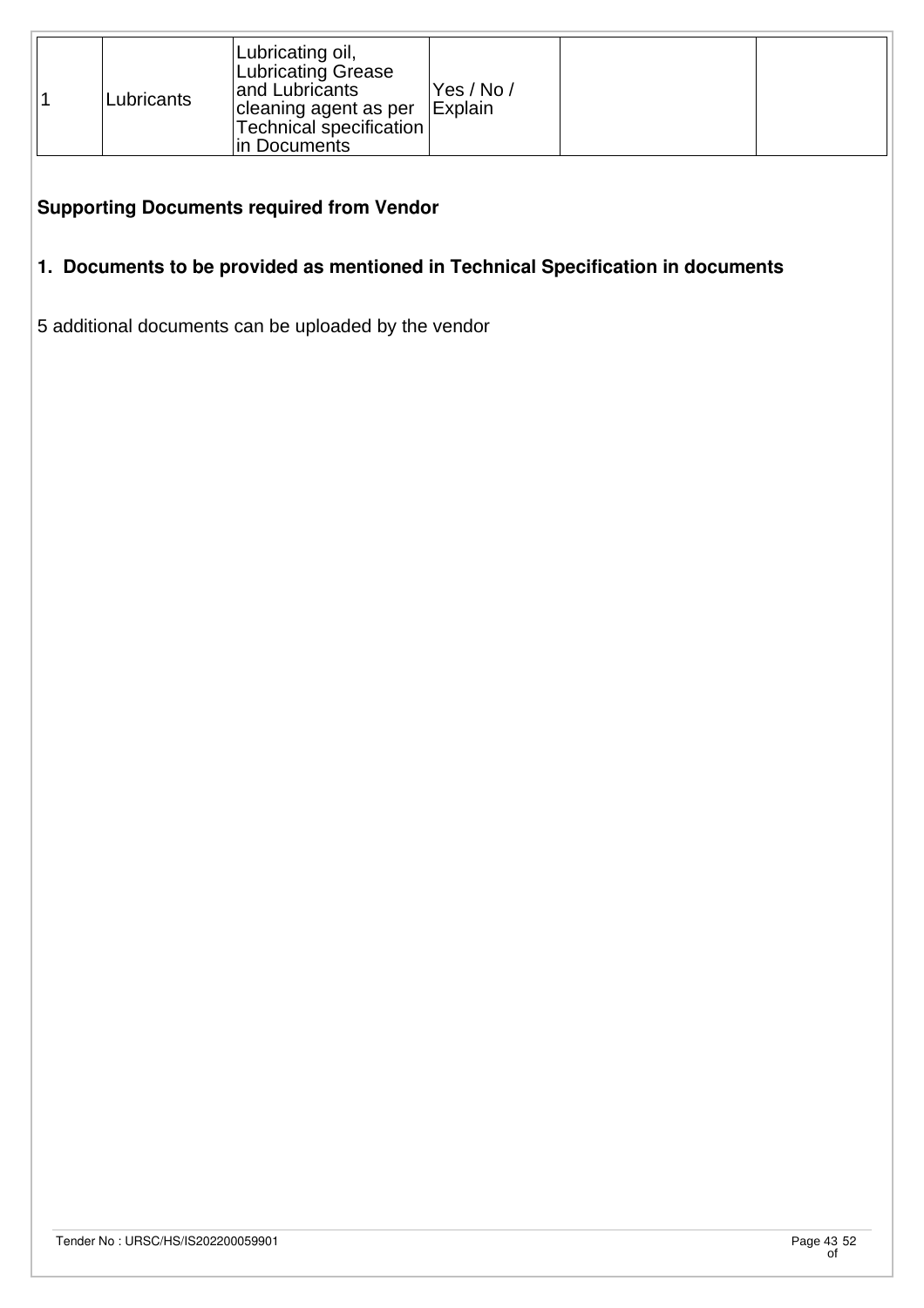| <b>C.2 Commercial Terms / Bid</b> |                                                                                                                                                                                                                                                                                                                                                                   |                    |                     |  |
|-----------------------------------|-------------------------------------------------------------------------------------------------------------------------------------------------------------------------------------------------------------------------------------------------------------------------------------------------------------------------------------------------------------------|--------------------|---------------------|--|
| SI. No.                           | <b>Description</b>                                                                                                                                                                                                                                                                                                                                                | <b>Compliance</b>  | <b>Vendor Terms</b> |  |
| 1                                 | The products shall be supplied as<br>mentioned in Technical Specification<br>in Documents for Lubricating oil,<br>Lubricating Grease and Lubricants<br>cleaning agent                                                                                                                                                                                             | Yes / No / Explain |                     |  |
| $\overline{2}$                    | Provide compliance for General<br>terms and conditions which is<br>attached as a separate sheet in a<br>document folder.                                                                                                                                                                                                                                          | Yes / No / Explain |                     |  |
| 3                                 | Taxes: Government of India has<br>implemented Goods and Services<br>Tax [GST] w.e.f. 01.07.2017. The<br>Tenderer[s] should mandatorily<br>possess a valid GSTIN along with<br>the GST Registration Certificate.<br>Please send duly self-attested<br>certificate of GST Registration along<br>with offer[s]. Indicate applicable<br>GST rate for the quoted item. | Yes / No / Explain |                     |  |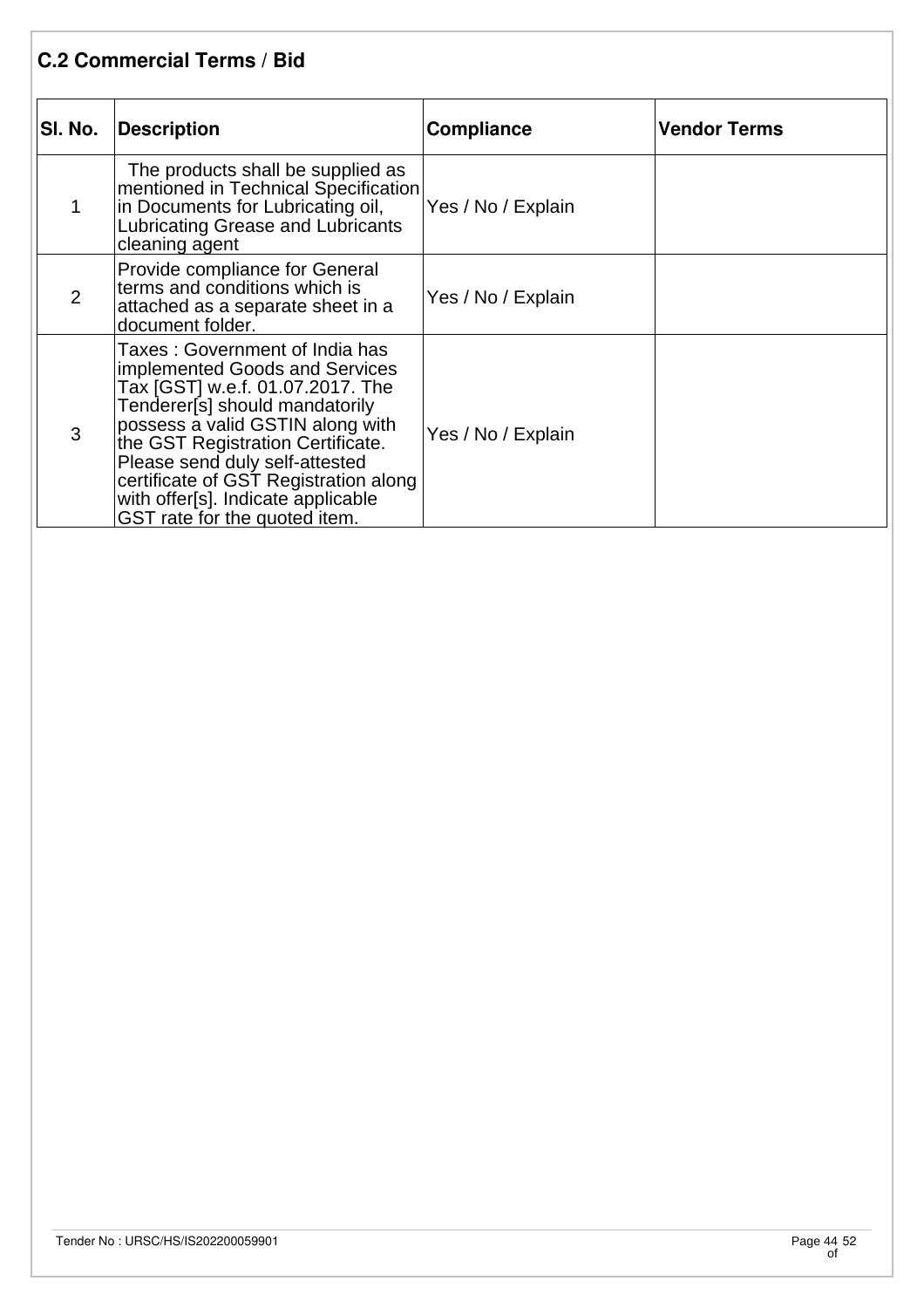| 4               | Custom Duty: U R Rao Satellite<br>Centre [URSC], Bengaluru is eligible<br>for payment of Customs Duty at the<br>rate of 5 per cent plus Social<br>Welfare Cess at the rate of 10 per<br>cent on CD & IGST at the rate of 5<br>per cent vide Notification No.12/12-<br>Cus dated 17.03.2012 superseded<br>by Notification No.50/17-Customs<br>dated 30.06.2017 and as amended<br>by Notification No. 5/2018-Customs<br>dated 25.01.2018, SI. No. 539A. The<br>necessary Customs Duty Exemption<br>Certificate (CDEC) shall be provided<br>by URSC only to those bidders who<br>claim Purchase Preference under<br>Make in India Policy and fulfil all<br>requirements of tender document<br>applicable for Indigenous<br>Manufacturer i.e., Class-I/Class-2<br>local supplier. Such Class-I/Class-2<br>local suppliers have to take note of<br>this aspect and submit their Offer<br>clearly mentioning that the quoted<br>Price for Imported contents includes<br>concessional Customs Duty as per<br>above Notification. While requesting<br>for issue of CDEC for the imported<br>contents, the Tenderer[s] should<br>mention the Item Description,<br>Quantity and Value for which CDEC<br>is to be provided for the bought out<br>Imported Items. The necessary<br>documentary proofs like P.O., on<br>their Supplier, Invoice, AWB shall be<br>produced while requesting for issue<br>of CDEC from URSC. However,<br>CDEC will be issued only to those<br>successful Class-I/Class-2 local<br>supplier, not exceeding the limit of<br>foreign content declared in their<br>quote. Also a declaration of the<br>Supplier in their letter head that<br>imported items in the Invoice are<br>used for realization of ordered items. | Yes / No / Explain |  |
|-----------------|---------------------------------------------------------------------------------------------------------------------------------------------------------------------------------------------------------------------------------------------------------------------------------------------------------------------------------------------------------------------------------------------------------------------------------------------------------------------------------------------------------------------------------------------------------------------------------------------------------------------------------------------------------------------------------------------------------------------------------------------------------------------------------------------------------------------------------------------------------------------------------------------------------------------------------------------------------------------------------------------------------------------------------------------------------------------------------------------------------------------------------------------------------------------------------------------------------------------------------------------------------------------------------------------------------------------------------------------------------------------------------------------------------------------------------------------------------------------------------------------------------------------------------------------------------------------------------------------------------------------------------------------------------------------------------------------------------------------------------------|--------------------|--|
| 5               | Delivery Terms [Indigenous Supply]:<br>Tenderer[s] shall quote the Price[s]<br>on FOR, URSC/ISITE, Bengaluru.<br>[For Import Supply]: Tenderer[s] are<br>requested to quote the Price[s] on<br>Ex-<br>works/FCA(Airport/Seaport)/FOB(Se<br>aport) or as per INCO terms.                                                                                                                                                                                                                                                                                                                                                                                                                                                                                                                                                                                                                                                                                                                                                                                                                                                                                                                                                                                                                                                                                                                                                                                                                                                                                                                                                                                                                                                               | Yes / No / Explain |  |
| $6\phantom{1}6$ | Delivery Date/Completion Date:<br>Delivery is the essence of the<br>Contract. Tenderer[s] is/are hereby<br>requested to mention the Firm<br>Delivery Date/Completion Date. Also<br>mention period required for<br>installation & commissioning, if it is<br>there in the scope.                                                                                                                                                                                                                                                                                                                                                                                                                                                                                                                                                                                                                                                                                                                                                                                                                                                                                                                                                                                                                                                                                                                                                                                                                                                                                                                                                                                                                                                       | Yes / No / Explain |  |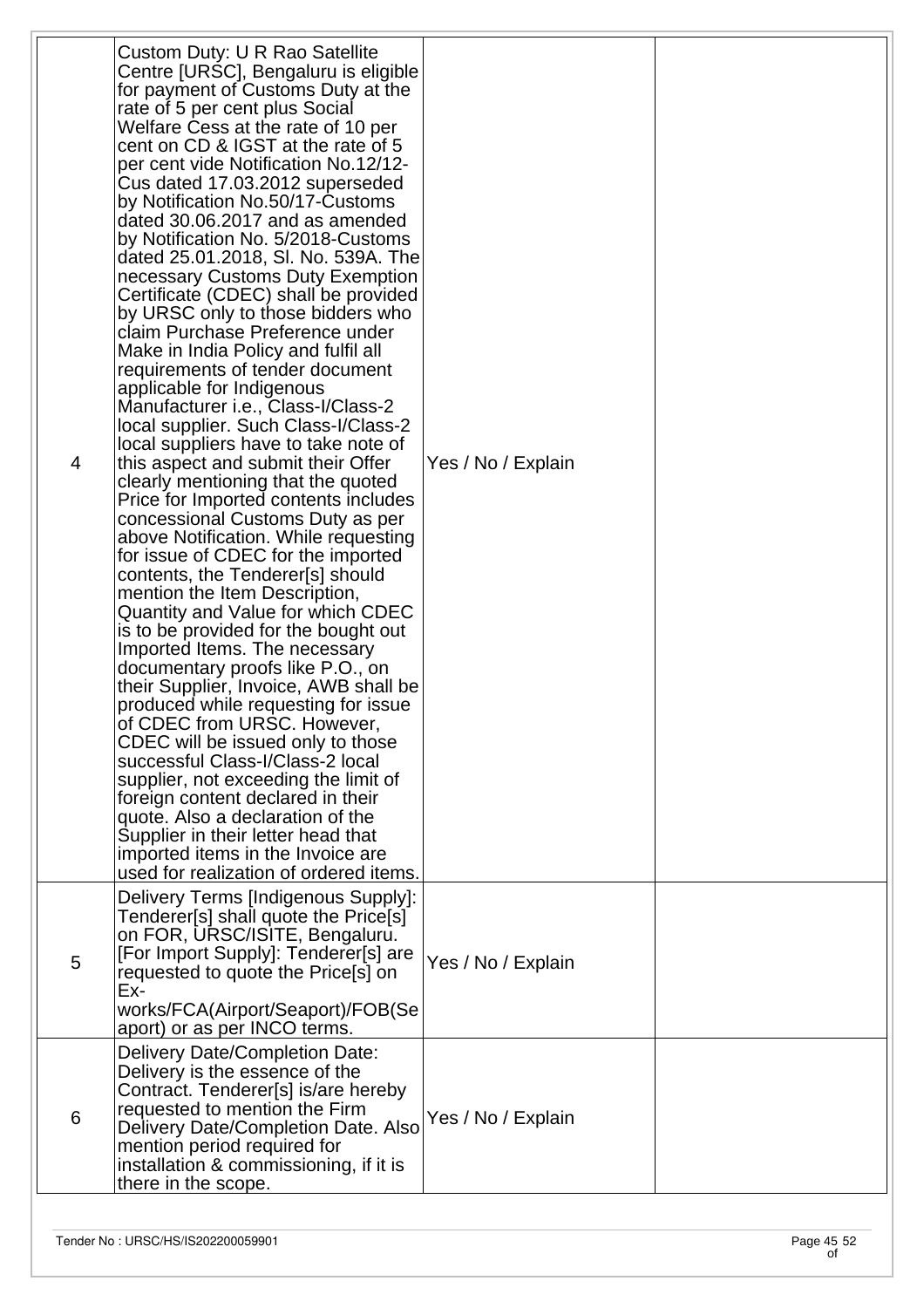| Payment Terms: Payment shall be<br>100 per cent payment within 30<br>8<br>Yes / No / Explain<br>days after receipt and acceptance of<br>Stores at URSC, Bengaluru<br>Name of Suppliers Banker &<br>9<br>Yes / No / Explain<br><b>Account Number with IFSC code</b><br>Security Deposit: The Contractor<br>shall execute Security Deposit for 3<br>per cent of the value of the<br>Purchase Order to ensure<br>Satisfactory Performance of the<br>Contract. The Security Deposit shall<br>be executed within 20 days after<br>Receipt of Purchase Order or any<br>extension thereof. The Security<br>Deposit is to be furnished in the<br>form of Insurance Surety Bond or<br><b>Account Payee Demand Draft or</b><br><b>Fixed Deposit Receipt or Bank</b><br><b>Guarantee from Nationalized</b><br><b>Bank/Scheduled Bank/International</b><br>Bank approved by RBI. The Security<br>Deposit shall be executed on a Non-<br>Judicial Stamp Paper of Rs. 200/-<br>value and shall be valid for a period<br>10 <sup>1</sup><br>of 60 days beyond the date of<br>Yes / No / Explain<br>completion of the P.O/Contract In<br>case the Contractor fails to furnish<br>the Security Deposit within 20 days<br>or any extension thereof the<br><b>Purchase Order shall be Cancelled</b><br>or Terminated and appropriate penal<br>action shall be initiated. Any breach<br>of the Terms and Conditions of the<br>PO including Delivery Period,<br>Security Deposit shall be forfeited<br>and PO shall be terminated and<br>cancelled at the Contractors risk,<br>cost and liability. The Security<br>Deposit will not carry any interest<br>and shall be returned after<br>completely executing the order.<br>Adherence to this clause is | $\overline{7}$ | Mode of Despatch<br>(Air/Sea/Rail/Road) | Yes / No / Explain |  |
|------------------------------------------------------------------------------------------------------------------------------------------------------------------------------------------------------------------------------------------------------------------------------------------------------------------------------------------------------------------------------------------------------------------------------------------------------------------------------------------------------------------------------------------------------------------------------------------------------------------------------------------------------------------------------------------------------------------------------------------------------------------------------------------------------------------------------------------------------------------------------------------------------------------------------------------------------------------------------------------------------------------------------------------------------------------------------------------------------------------------------------------------------------------------------------------------------------------------------------------------------------------------------------------------------------------------------------------------------------------------------------------------------------------------------------------------------------------------------------------------------------------------------------------------------------------------------------------------------------------------------------------------------------------------------------------------------------------------------------|----------------|-----------------------------------------|--------------------|--|
|                                                                                                                                                                                                                                                                                                                                                                                                                                                                                                                                                                                                                                                                                                                                                                                                                                                                                                                                                                                                                                                                                                                                                                                                                                                                                                                                                                                                                                                                                                                                                                                                                                                                                                                                    |                |                                         |                    |  |
|                                                                                                                                                                                                                                                                                                                                                                                                                                                                                                                                                                                                                                                                                                                                                                                                                                                                                                                                                                                                                                                                                                                                                                                                                                                                                                                                                                                                                                                                                                                                                                                                                                                                                                                                    |                |                                         |                    |  |
| will be rejected.                                                                                                                                                                                                                                                                                                                                                                                                                                                                                                                                                                                                                                                                                                                                                                                                                                                                                                                                                                                                                                                                                                                                                                                                                                                                                                                                                                                                                                                                                                                                                                                                                                                                                                                  |                | compulsory or otherwise, the Tender     |                    |  |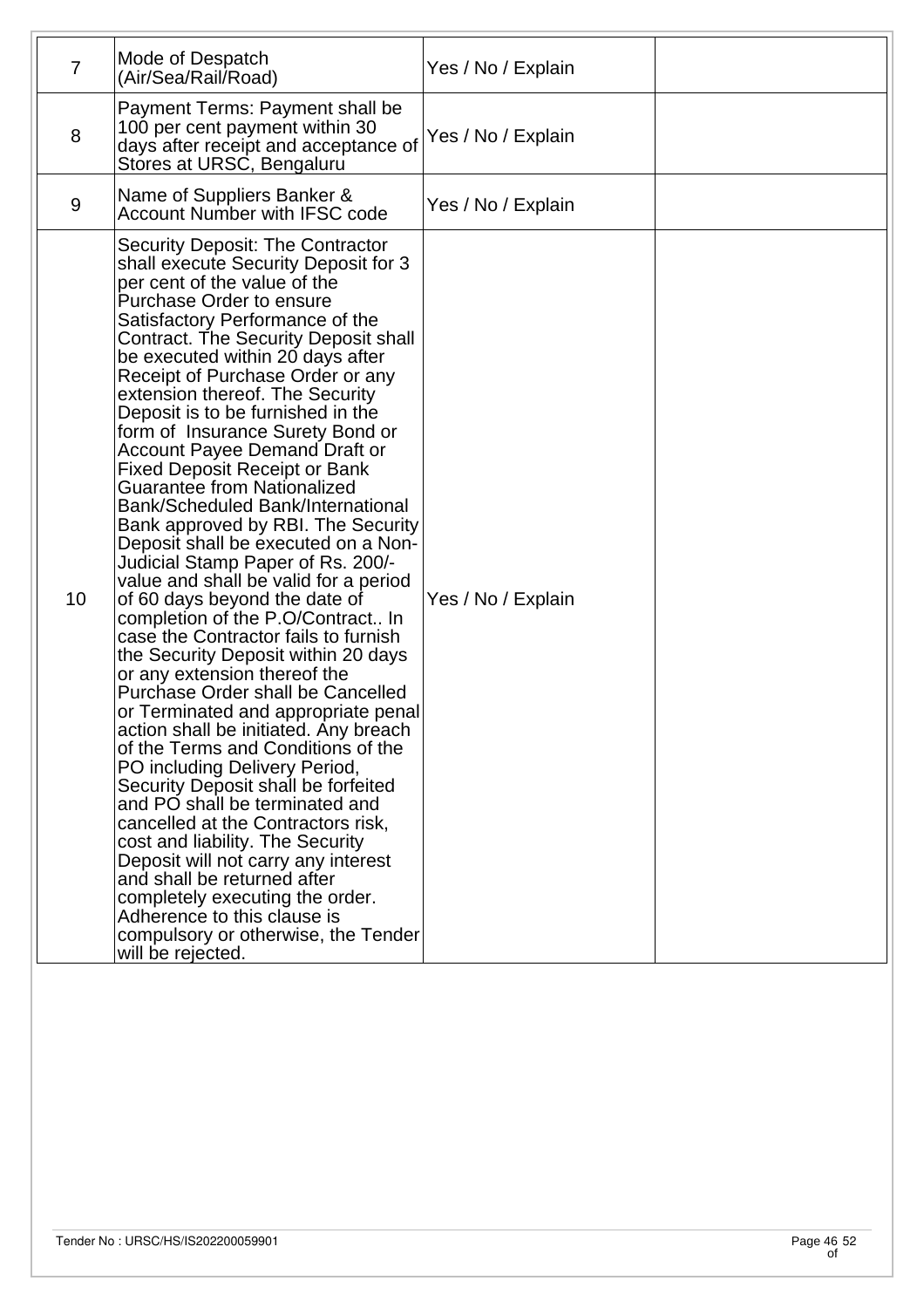| 11 | Performance Bank Guarantee: The<br>Contractor shall execute<br>Performance Bank Guarantee for 3<br>per cent value of the Purchase<br>Order for fulfillment of Warranty<br>obligations. The PBG shall be<br>executed through Insurance Surety<br>Bond/Account Payee Demand Draft/<br><b>Fixed Deposit receipts or Bank</b><br>Guarantee issued by a Nationalized<br>Bank/Schedule Bank/International<br>Bank approved by RBI. The PBG<br>shall be executed on a Non-Judicial<br>Stamp Paper of Rs. 200/- value. The<br>Performance Bank Guarantee shall<br>be executed as per our specimen<br>and shall be valid for a period of 60<br>days beyond the date of completion<br>of all the terms and conditions of the<br>P.O,/expiry date of warranty period.<br>The Performance Bank Guarantee<br>shall be executed before claiming<br>payment. The PBG will not carry any<br>interest and shall be returned after<br>completion of all the Contractual<br>obligations of the Contract with a<br>NO CLAIM CERTIFICATE issued by<br>Contractor as per our Specimen<br>enclosed. Adherence to this clause<br>is compulsory or otherwise, the<br>Tender will be rejected. | Yes / No / Explain |  |
|----|----------------------------------------------------------------------------------------------------------------------------------------------------------------------------------------------------------------------------------------------------------------------------------------------------------------------------------------------------------------------------------------------------------------------------------------------------------------------------------------------------------------------------------------------------------------------------------------------------------------------------------------------------------------------------------------------------------------------------------------------------------------------------------------------------------------------------------------------------------------------------------------------------------------------------------------------------------------------------------------------------------------------------------------------------------------------------------------------------------------------------------------------------------------------|--------------------|--|
| 12 | Warranty/Guarantee: Tenderer[s]<br>are requested the Indicate<br>Applicable Standard<br>Warranty/Guarantee Period.<br>Warranty period shall commence<br>from the date of acceptance of the<br>goods by the purchaser. All the<br>replacements during the Warranty<br>period shall be carried out by the<br>successful Tenderer[s] Free of all<br>Cost including To & fro Freight<br>Charges.                                                                                                                                                                                                                                                                                                                                                                                                                                                                                                                                                                                                                                                                                                                                                                         | Yes / No / Explain |  |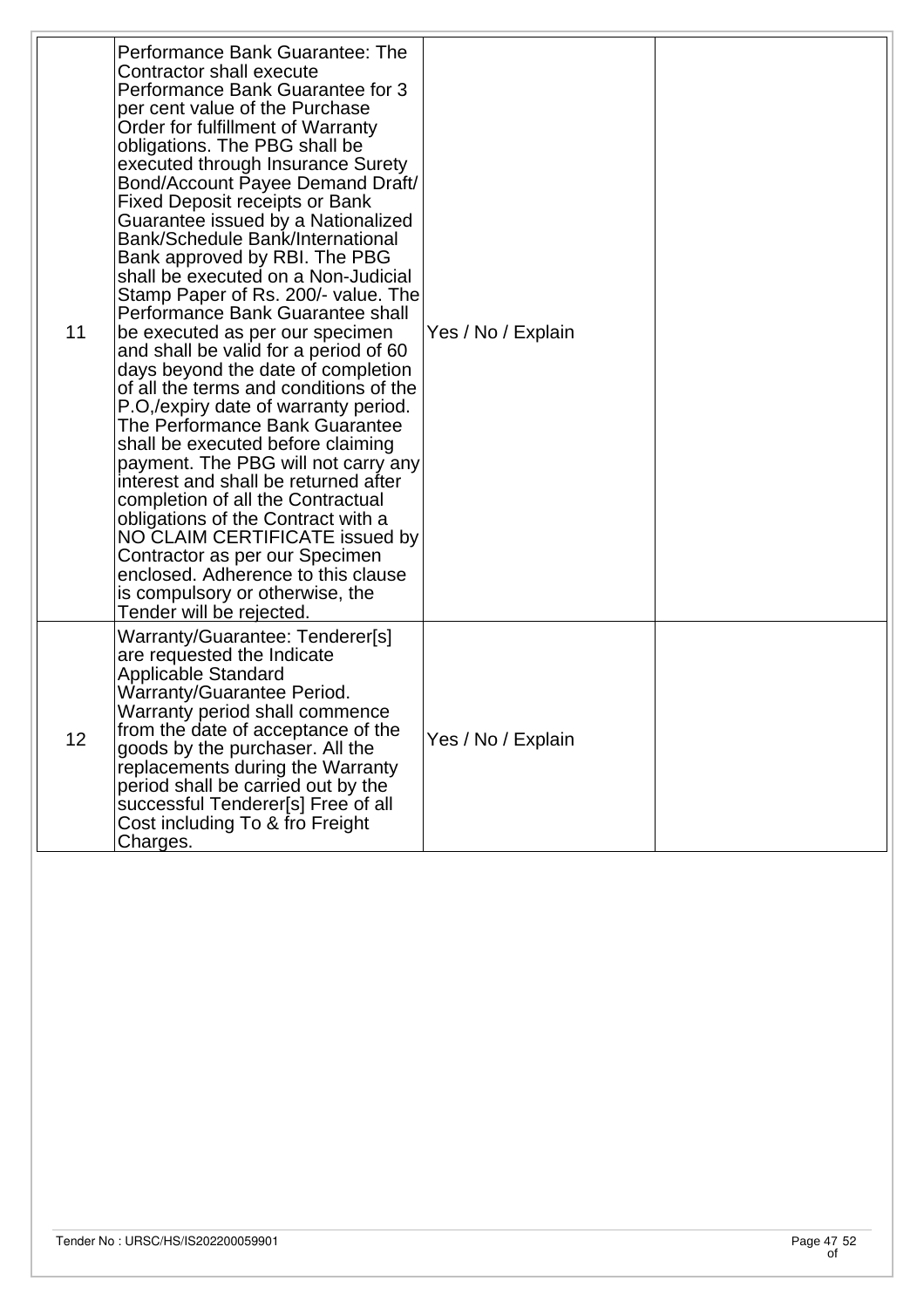| 13 | Liquidated Damages: The time and<br>date stipulated in the contract for<br>completion of the work shall be<br>deemed to be the essence of the<br>contract. If the Contractor fails to<br>deliver the Stores within the time<br>specified in the Contract or any<br>extension thereof or if the Contractor<br>fails to maintain the required<br>progress or comply with the relevant<br>provisions of the general conditions<br>of contract or special conditions of<br>contract, if any and clear the site on<br>or before the contract or extended<br>date of completion, the Purchaser<br>shall, without prejudice to any other<br>right or remedy available under the<br>law to Purchaser on account of such<br>breach, recover from the Contractor<br>as Liquidated Damages a sum one-<br>half of one percent [0.5 percent] of<br>the Contract price of the undelivered   Yes / No / Explain<br>Stores for each calendar week of<br>delay or part thereof. The total<br>Liquidated Damages shall not<br>exceed Ten percent [10 percent] of<br>the Contract price of the undelivered<br>stores.<br>In case of delay in delivery of the<br>Stores beyond the delivery date<br>stipulated in the Purchase<br>Order/Contract or any extension<br>thereof, such Stores shall be<br>received without prejudice to the<br>right of the Purchaser to claim<br>Liquidated Damages and without<br>prejudice to the terms and<br>conditions of the Purchase<br>Order/Contract. Adherence and<br>acceptance to this Clause is<br>Compulsory or otherwise the Tender<br>will be rejected. |                    |  |
|----|----------------------------------------------------------------------------------------------------------------------------------------------------------------------------------------------------------------------------------------------------------------------------------------------------------------------------------------------------------------------------------------------------------------------------------------------------------------------------------------------------------------------------------------------------------------------------------------------------------------------------------------------------------------------------------------------------------------------------------------------------------------------------------------------------------------------------------------------------------------------------------------------------------------------------------------------------------------------------------------------------------------------------------------------------------------------------------------------------------------------------------------------------------------------------------------------------------------------------------------------------------------------------------------------------------------------------------------------------------------------------------------------------------------------------------------------------------------------------------------------------------------------------------------------------------------------------------|--------------------|--|
| 14 | Pre-Delivery Inspection [PDI] [if<br>Required]: The successful<br>Tenderer[s] has to arrange for the<br>necessary PDI of the Stores at the<br><b>Contractor Factory Premises to</b><br>enable URSC Engineers to carry out<br>PDI. The PDI is applicable wherever<br>the RFP document/Scope of Work<br>calls for such an inspection.                                                                                                                                                                                                                                                                                                                                                                                                                                                                                                                                                                                                                                                                                                                                                                                                                                                                                                                                                                                                                                                                                                                                                                                                                                              | Yes / No / Explain |  |
| 15 | Factory Acceptance Testing [FAT] [if]<br>Required]: The successful<br>Tenderer[s] has to arrange for the<br>necessary FAT of the Stores at the<br><b>Contractor Factory Premises to</b><br>enable URSC Engineers to carry out<br>FAT. The FAT is applicable<br>wherever the RFP document/Scope<br>of Work calls for such as FAT.                                                                                                                                                                                                                                                                                                                                                                                                                                                                                                                                                                                                                                                                                                                                                                                                                                                                                                                                                                                                                                                                                                                                                                                                                                                 | Yes / No / Explain |  |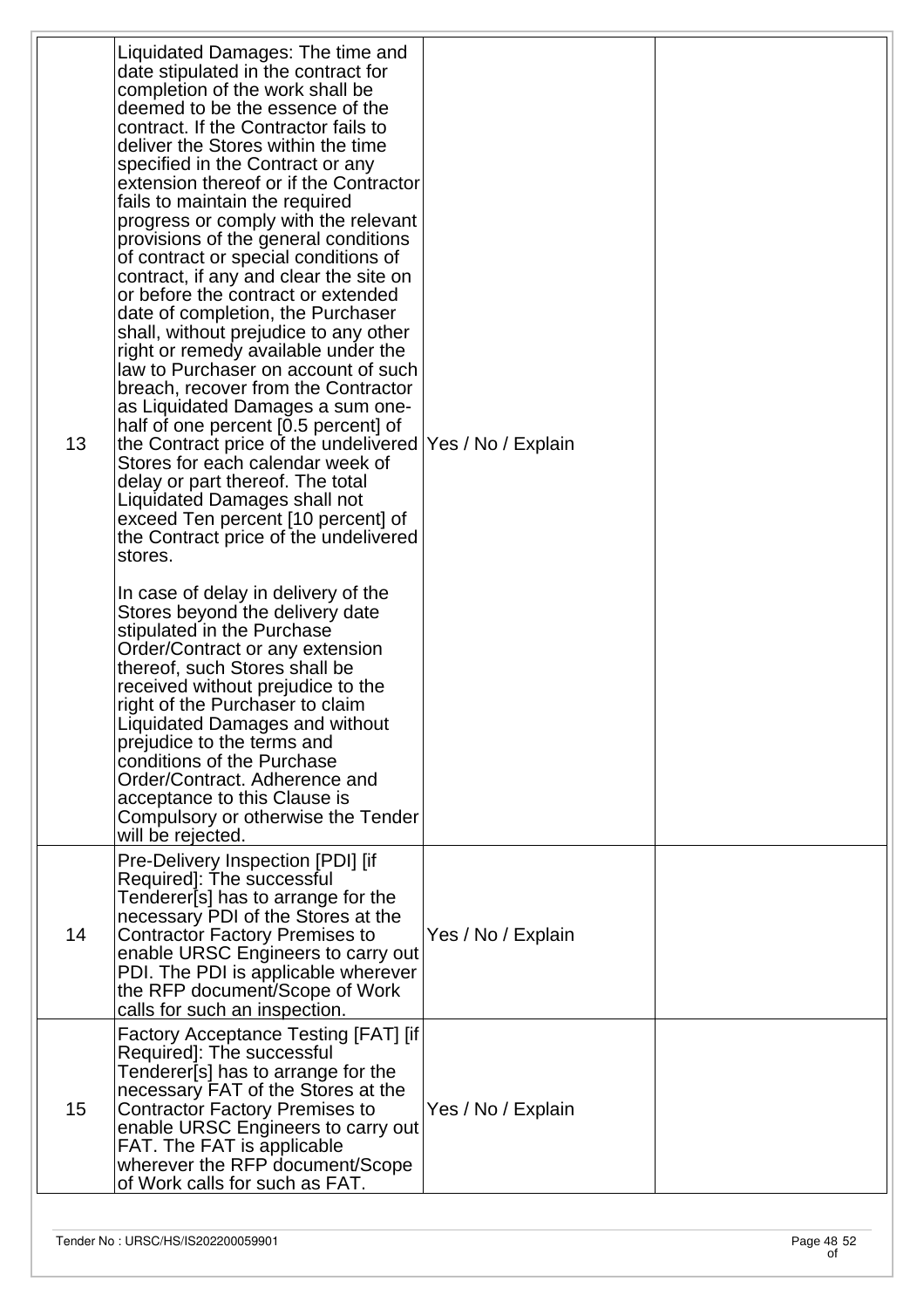| 16 | Tenderer[s] are requested to<br>mention whether Installation,<br>Testing, Commissioning,<br>Demonstration, Acceptance and<br>imparting Training is necessary for<br>the Tendered Stores. Do not<br>mention any price under this column<br>in case of Two-Part Tender.                                                                                                                                                                                                                                                                                                                                                                                                                                                                                                                                                                                                                                                                                                                                                                                                                                                                                                                                                                                                                                                                                                                                                                                                                                                                                                                                                                                                                                                                                                                                                                                                                                                                                                                      | Yes / No / Explain |  |
|----|--------------------------------------------------------------------------------------------------------------------------------------------------------------------------------------------------------------------------------------------------------------------------------------------------------------------------------------------------------------------------------------------------------------------------------------------------------------------------------------------------------------------------------------------------------------------------------------------------------------------------------------------------------------------------------------------------------------------------------------------------------------------------------------------------------------------------------------------------------------------------------------------------------------------------------------------------------------------------------------------------------------------------------------------------------------------------------------------------------------------------------------------------------------------------------------------------------------------------------------------------------------------------------------------------------------------------------------------------------------------------------------------------------------------------------------------------------------------------------------------------------------------------------------------------------------------------------------------------------------------------------------------------------------------------------------------------------------------------------------------------------------------------------------------------------------------------------------------------------------------------------------------------------------------------------------------------------------------------------------------|--------------------|--|
| 17 | Arbitration (Local suppliers): : In the<br>event of any dispute/s, difference/s<br>or claim/s arising out of or relating to<br>the interpretation and application of<br>the Contract, such dispute/s or<br>difference/s or claim/s shall be<br>settled amicably by mutual<br>consultations of the good Offices of<br>the respective Parties and<br>recognizing their mutual interests<br>attempt to reach a solution<br>satisfactory to both the parties. If<br>such a resolution is not possible,<br>within 30 days from the date of<br>receipt of written notice of the<br>existence of such dispute/s, then the<br>unresolved dispute/s or difference/s<br>or claim/s shall be referred to the<br>Sole Arbitrator appointed by the<br>Parties by mutual consent, in<br>accordance with the rules and<br>procedures of Arbitration and<br>Conciliation Act 1996 together with<br>amendments thereto or any<br>modification thereof. The Arbitration<br>shall be conducted in Bengaluru in<br>the Arbitration and Conciliation<br>Centre - Bengaluru (Domestic and<br>International) as per its rules and<br>regulations. The expenses for the<br>Arbitration shall be shared equally or<br>as may be determined by the<br>Arbitrator. The considered and<br>written decision of the Arbitrator<br>shall be final and binding between<br>the Parties. The applicable language<br>for Arbitration shall be English only.<br>Work under the contract shall be<br>continued by the Tenderer during<br>the pendency of arbitration<br>proceedings, without prejudice to a<br>final adjustment in the accordance<br>with the decision of the Arbitrator<br>unless otherwise directed in writing<br>by the Purchaser or unless the<br>matter is such that the works cannot<br>be possibly continued until the<br>decision (whether final or interim) of<br>the Arbitrator is obtained.<br>Adherence and acceptance to this<br>Clause is Compulsory or otherwise<br>the Tender will be rejected. | Yes / No / Explain |  |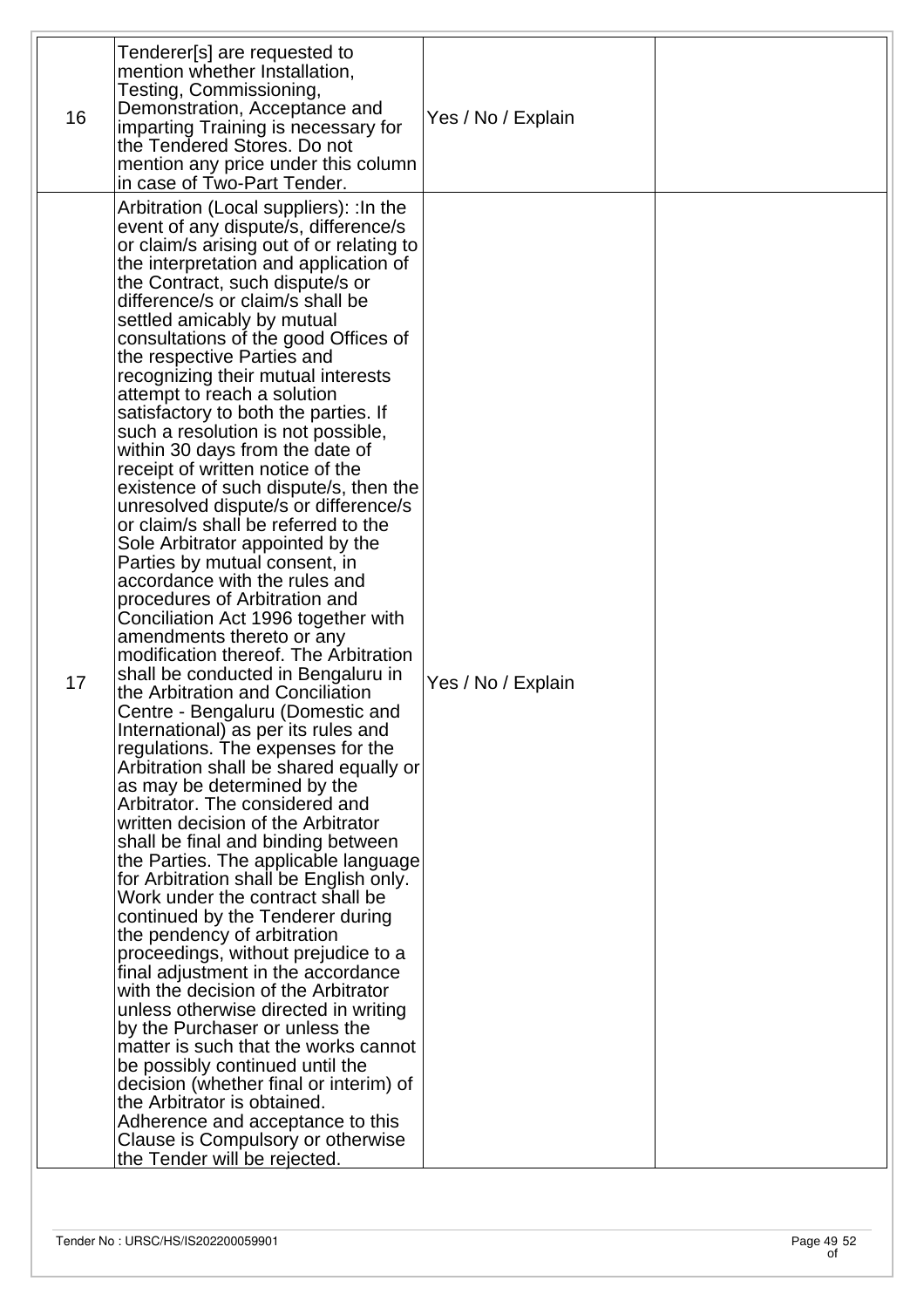| 18 | Arbitration with Overseas Supplier:<br>In the event of any dispute or<br>difference arising out of or in<br>connection with this Purchase<br>Order, such dispute or difference<br>shall be settled amicably by mutual<br>consultants or through the good<br>offices of the respective parties. If<br>such resolution is not possible, then<br>the unresolved dispute or difference<br>shall be referred to the Sole<br>Arbitrator appointed in accordance<br>with provisions of the ICADR<br>Arbitration Rules, 1996 of the<br>International Center for Alternative<br>Dispute Resolution, New Delhi. The<br>Arbitration shall be conducted in<br>India in accordance with the Rules &<br>Procedures of the Arbitration and<br>Conciliation Act of 1996 or any re-<br>enactment or modification thereof.<br>The expenses for the Arbitration<br>shall be paid as may be determined<br>by the Arbitrator. The Seat for<br>Arbitration shall be Bengaluru. The<br>applicable language for Arbitration<br>shall be English only. Adherence<br>and acceptance to this Clause is<br>Compulsory or otherwise the Tender<br>will be rejected. | Yes / No / Explain |  |
|----|----------------------------------------------------------------------------------------------------------------------------------------------------------------------------------------------------------------------------------------------------------------------------------------------------------------------------------------------------------------------------------------------------------------------------------------------------------------------------------------------------------------------------------------------------------------------------------------------------------------------------------------------------------------------------------------------------------------------------------------------------------------------------------------------------------------------------------------------------------------------------------------------------------------------------------------------------------------------------------------------------------------------------------------------------------------------------------------------------------------------------------------|--------------------|--|
| 19 | <b>Arbitration with Public Sector</b><br>Undertakings:<br>In the event of any dispute or<br>difference relating to the<br>interpretation and application of the<br>Contract, such dispute or difference<br>shall be taken up by either party for<br>resolution through AMRCD as<br>mentioned in DPE OM No. 4<br>(1)/2013 - DPE (GM) /FTS-1835<br>dated 22.05.2018. And/or amended<br>thereafter.                                                                                                                                                                                                                                                                                                                                                                                                                                                                                                                                                                                                                                                                                                                                       | Yes / No / Explain |  |
| 20 | Applicable Law and Jurisdiction:<br>Contract shall be interpreted,<br>construed and governed by the<br>Laws of India and the Courts in<br>Bengaluru City alone shall have<br>exclusive jurisdiction in this regard,<br>to the extent permissible under the<br>Arbitration and Conciliation Act,<br>1996. Non-acceptance to this<br>Clause will amount to rejection of<br>the Tender.                                                                                                                                                                                                                                                                                                                                                                                                                                                                                                                                                                                                                                                                                                                                                   | Yes / No / Explain |  |
| 21 | Validity of Offer: The offer should be<br>valid for a minimum period of 90<br>days for single part tender and 180<br>days for two part tender from the<br>date of opening of the tender.<br>Adherence and acceptance to this<br>Clause is Compulsory or otherwise<br>the Tender will be rejected.                                                                                                                                                                                                                                                                                                                                                                                                                                                                                                                                                                                                                                                                                                                                                                                                                                      | Yes / No / Explain |  |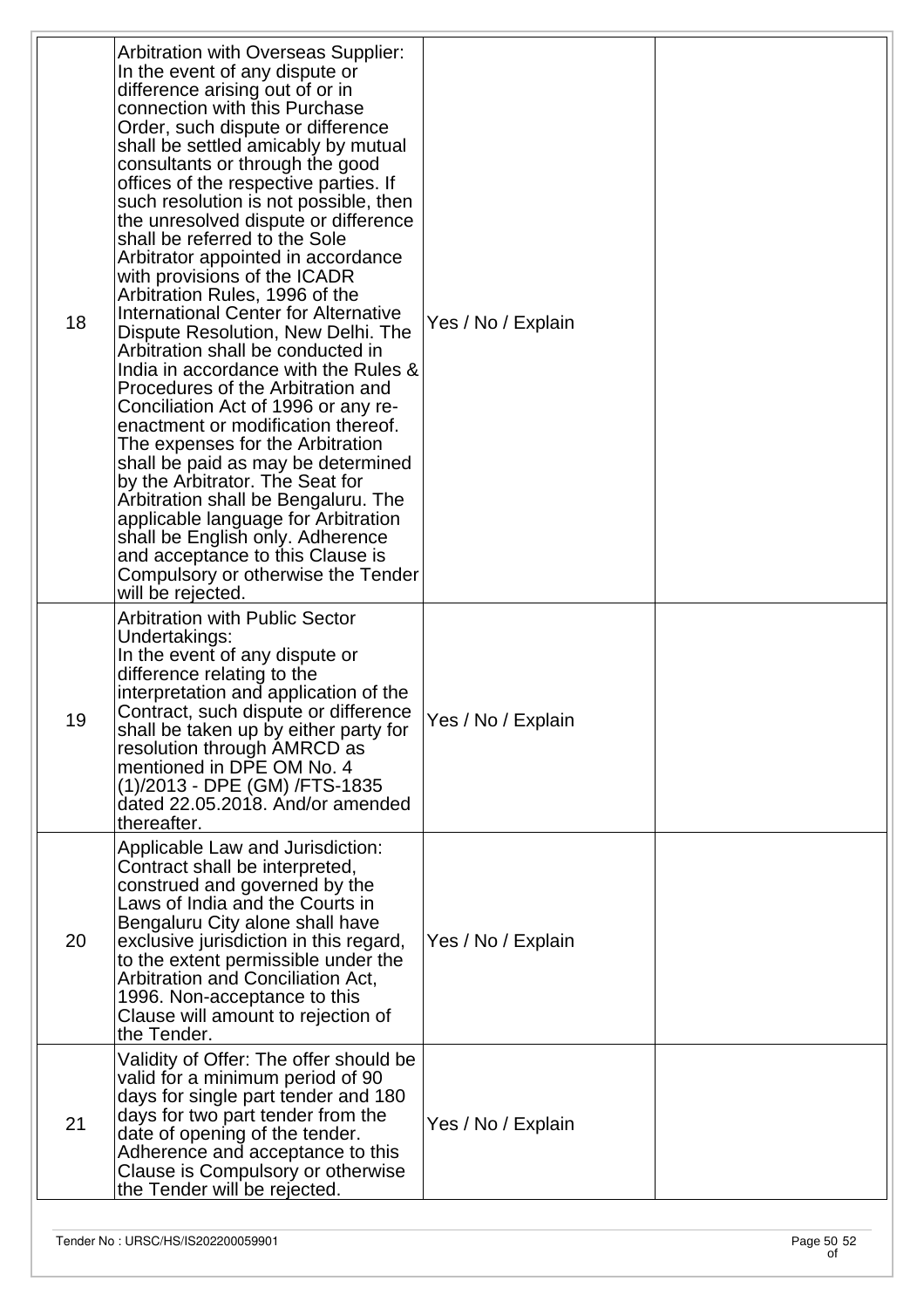| 22 | Company postal address along with<br>Email ID and Ph No.                                                                                                                                                                                                                                                                                                                                                                                                                                                                                                                                                                                                                                                                                          | Yes / No / Explain |  |
|----|---------------------------------------------------------------------------------------------------------------------------------------------------------------------------------------------------------------------------------------------------------------------------------------------------------------------------------------------------------------------------------------------------------------------------------------------------------------------------------------------------------------------------------------------------------------------------------------------------------------------------------------------------------------------------------------------------------------------------------------------------|--------------------|--|
| 23 | In case a bidder is an MSE,<br>registered under NSIC or any other<br>Government Agencies and would<br>like to avail exemptions, offer should<br>be accompanied with necessary<br>registration certificate with<br>declaration to consider their offer.<br>Quotation received without such<br>declaration and valid registration<br>certificate will not be considered for<br>exemptions under the Public<br>Procurement Policy.                                                                                                                                                                                                                                                                                                                   | Yes / No / Explain |  |
| 24 | Do you have Unique GeM Seller ID?<br>If YES, provide details<br>If NO, As per Office Memorandum<br>No 6/9/2020-PPD dated 24/08/2020<br>of Department of Expenditure, it<br>shall be mandatory for sellers<br>providing Goods and Services to<br><b>Central Government Organizations</b><br>to be registered on GeM and obtain<br>a Unique GeM Seller ID, at the time<br>of Placement of Order/acceptance<br>of contract. Tenderers shall ensure<br>the same.                                                                                                                                                                                                                                                                                      | Yes / No / Explain |  |
| 25 | Please refer the following<br>OMs/orders issued by Govt. of India<br>while submitting the bid:<br>(i) No. P-45021/2/2017-PP (BE-II)<br>dated 16.09.2020<br>(ii) F.No.6/18/2019-PPD (Public<br>Procurement No.1) dated<br>23.07.2020<br>(iii) F.No.6/18/2019-PPD (Public<br>Procurement No.2) dated<br>23.07.2020 and<br>(iv) F.No.6/18/2019-PPD (Public<br>Procurement No.3) dated<br>24.07.2020.<br>All the provisions mentioned in the<br>above OMs/orders shall be<br>complied. If any deviation from the<br>above OMs/order, your offer will be<br>liable for rejection. All Bidders<br>fulfilling the above orders, shall<br>submit a valid registration certificate<br>made with DPIIT, without which the<br>offer shall not be considered. | Yes / No / Explain |  |
| 26 | Country of Origin of quoted items.<br>Adherence and acceptance to this<br>Clause is Compulsory or otherwise<br>the Tender will be rejected.                                                                                                                                                                                                                                                                                                                                                                                                                                                                                                                                                                                                       | Yes / No / Explain |  |